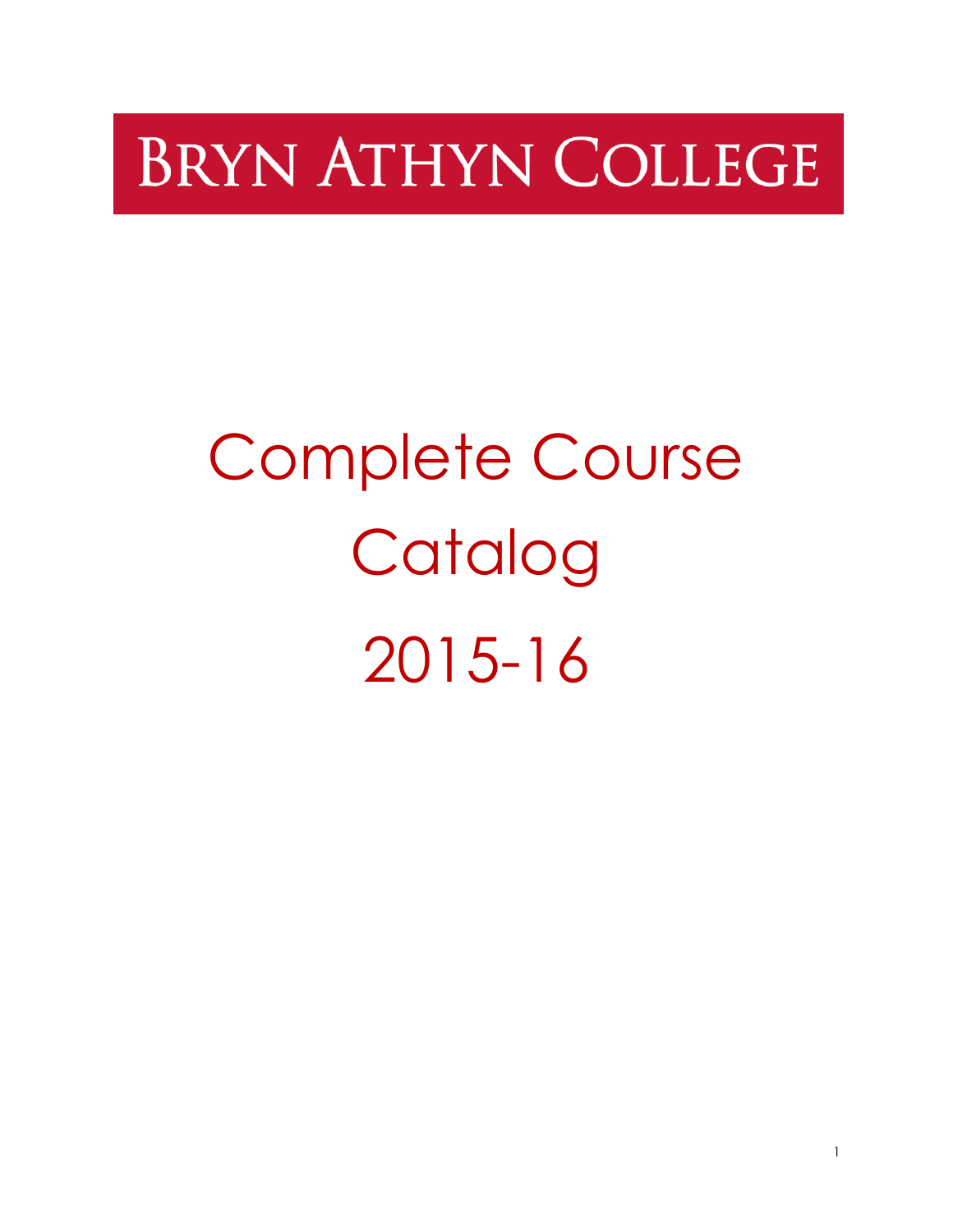### **Table of Contents** Ur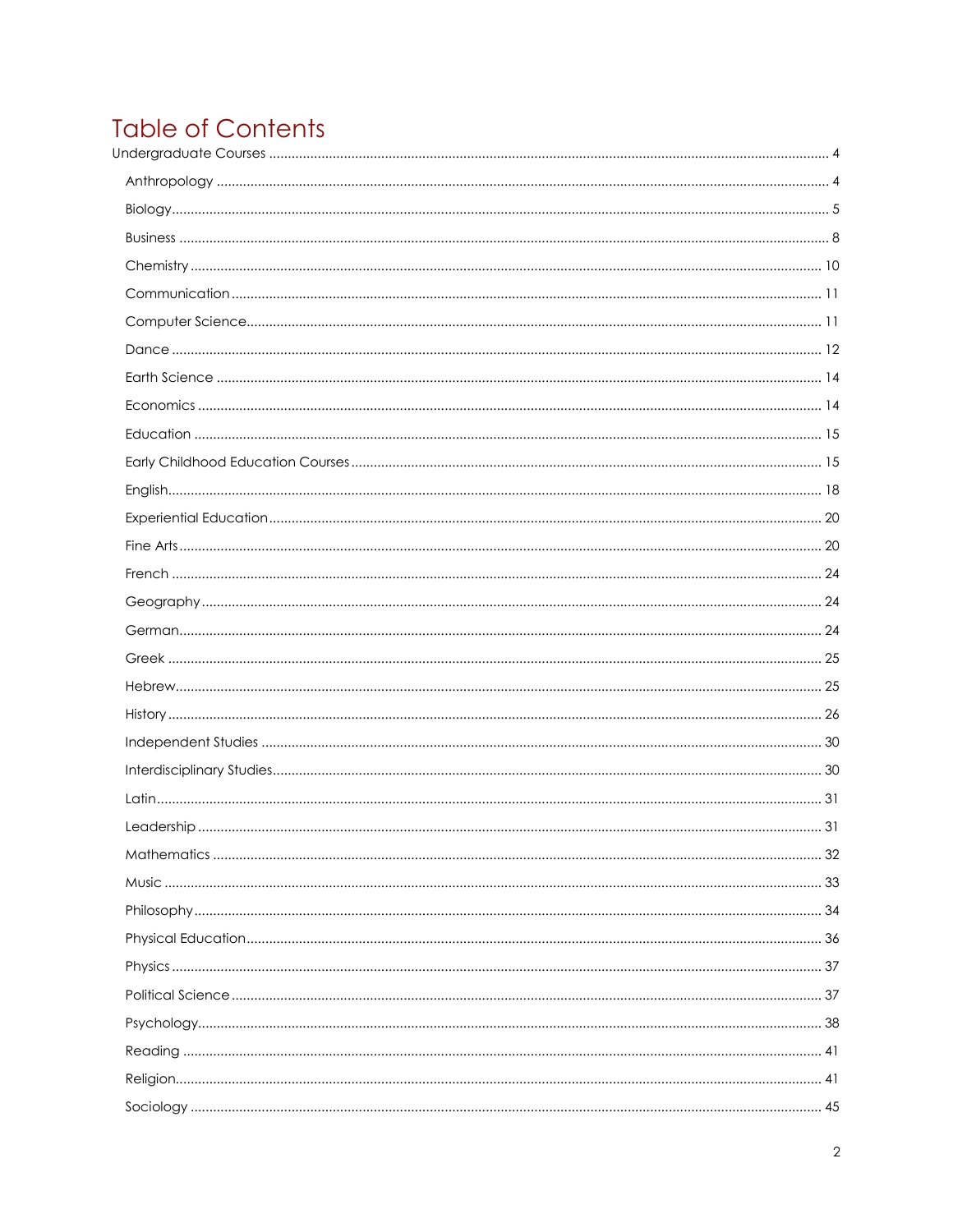<span id="page-2-0"></span>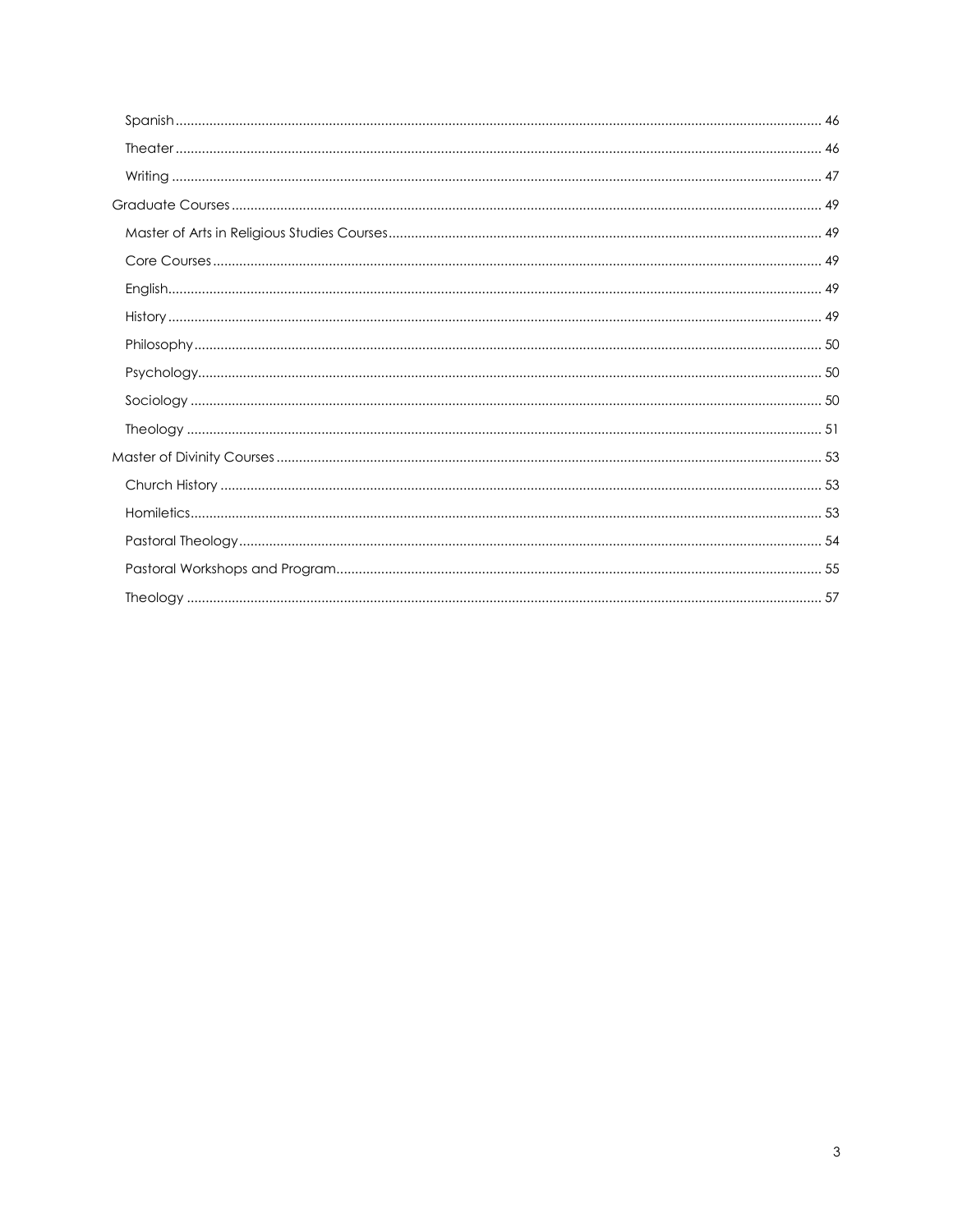## Undergraduate Courses

The College administration will make every effort to offer the courses listed in this catalog but reserves the right to cancel courses if necessary.

Students may take courses above their year level only with the permission of both the instructor and the appropriate department chair.

Descriptors in parentheses following a title indicate which skills or disciplines the course fills in the Core requirements:

(EE) Experiential Education (EEC) Experiential Education Component (IL) Information Literacy (PP) Public Presentation (QR) Quantitative Reasoning (W) Writing Intensive

#### <span id="page-3-0"></span>Anthropology

#### Anthropology 110. An Introduction to Cultural Anthropology.

Introduction to the theories and methods of cultural anthropology, and to the concept of culture. Focuses on the basic institutions of culture such as ritual, technology, and progress as predicates for modern human society. Though not a world cultures course, includes consideration of the variety of human cultures as they exist today, or as they once existed.

3 Credits.

#### Anthropology/History 211. Artifacts, Archaeology, and Museums. (W)

Introduction to the theories and methods used to interpret how objects provide evidence for history and express a society's values, ideas, and attitudes. Includes examination of archaeological method and ethics, and the use of objects in a museum setting. Use of hands-on projects and visits to Bryn Athyn's historical district and other local sites.

3 Credits.

#### Anthropology 213. World Pre-History.

Using world archaeological sites as stepping stones, creates a narrative of prehistory from Australopithecus through the advent of urban civilization in the old and new worlds. Focuses on three general revolutions in human history: 1) the emergence of the genus Homo with all its modern attributes; 2) the development of agriculture and animal husbandry during the Neolithic; 3) the coming together of humans in cities and states, and the ramifications for human society. Prerequisite: Anthropology 110 or instructor permission. 3 Credits.

#### Anthropology 240. Anthropology of Religion.

This course presents a theoretical perspective on religion as a cultural phenomenon. It explores the functional relationships within a variety of belief systems. It compares them across cultures and time, and, in particular, considers their intersections with subsistence strategies and political systems. Topics include: the roles of symbols and practitioners, myth and ritual, magic and cultic practice, & secularism and fundamentalism in traditional and world religions.

3 Credits.

#### Anthropology 260. Human Evolution.

Introduction to human evolution and physical anthropology. Areas include paleoanthropology, primatology, molecular anthropology (population genetics), and to some extent evolutionary biology. Specific issues covered include the primate roots of human behavior, brain and language evolution, new and classic fossil hominids, the origin of anatomically modern humans, and human biogenetic variations. Prerequisite: Biology 122 or instructor permission.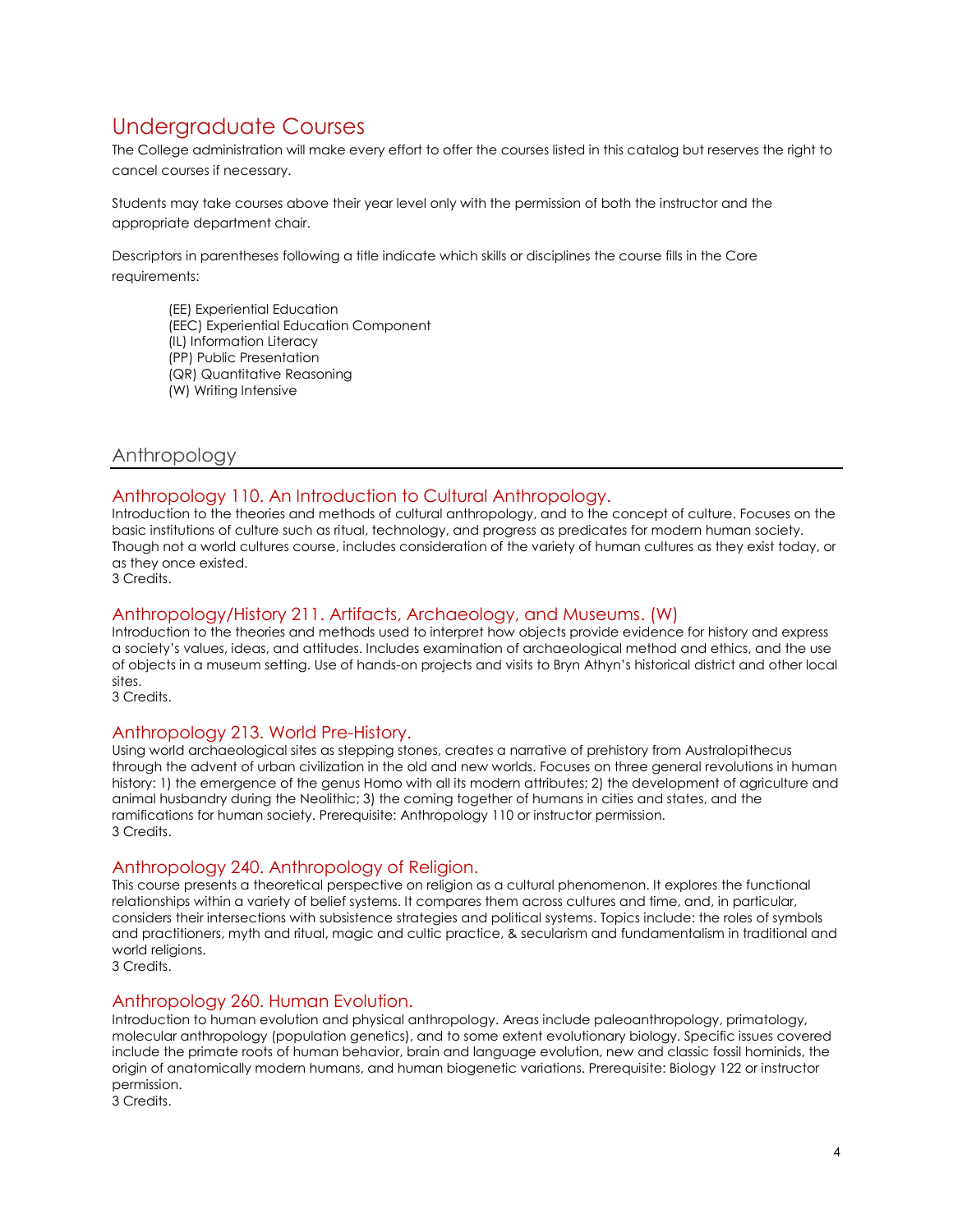#### Anthropology 315. The Indus Civilization.

This seminar course focuses on northwest India and Pakistan from the beginnings of food production to the early Vedic Age. Explores what is known from archaeology and the early Vedic texts about the cultural history of the region, including the architecture, religion, material culture, and writing system of the Indus Civilization, as well as its trade relations with other urban centers of the greater Near East. Prerequisite: Anthropology 110 or instructor permission.

3 Credits.

#### Anthropology 320. Genocide.

Seminar course on genocides in the 20th century. Focuses primarily on the cases of Ottoman Armenia, The Holocaust, and Rwanda. Through primary and secondary literature, examines the cultural context, historical background and legal frameworks, denialist projects, and memorializations. Political and psychological ramifications in the descendant communities of victims and victimizers are considered, as well as reparation processes. Prerequisite: Anthropology 110 or any history class, or instructor permission. 3 Credits.

<span id="page-4-0"></span>Biology

#### Environmental Science 105. Introduction to Sustainability.

Introductory cross-disciplinary study of the principles of sustainability in the modern world. Topics include: the limits to economic growth, demography and its constraints on economics, ecological implications of human population growth, limits of energy consumption and production, and ecological principles in the modern world. Laboratory included. 4 Credits.

#### Biology 110. Environmental Science. (QR)

Geared for non-majors. Includes basic biological and chemical principles as well as concepts from ecology, earth science, and conservation biology. Discussion of the impact of industrial society on the quality of our environment (land, air, water, and natural ecosystems). Laboratory included. 4 Credits.

#### Biology 122. Introduction to Biology: Genetics and Evolution.

Introduction to principles of genetics and evolution; one of a two-course gateway series that is required for prospective biology majors. Includes Mendelian and non-Mendelian inheritance, quantitative genetics, evolution, natural selection, genetic drift, kin selection, speciation, molecular evolution, and phylogenetic analysis. Course concludes with a survey of the Kingdoms of life. Lab included. 4 Credits.

#### Biology 123. Introduction to Biology: Molecular Biology.

The second of a two-course gateway series that is required for prospective biology majors. Biological concepts are illustrated by means of molecular biology, from storage and maintenance of biological information necessary for life to its expression in the organism to diverse applications in health, medicine and food production. Topics include a general introduction to the cell and its components, cell division and the cell cycle, DNA structure and synthesis, chromosome structure and organization, mutations and their repair, genetic engineering, transcription and its regulation, the genetic code, and translation of genetic information to proteins. Lab included. Prerequisite: Chemistry 101L or High School Chemistry. 4 Credits.

#### Biology 124. Introductory Biology for Nursing Students.

Introductory biology course for students accepted into the nursing program. The course provides an introduction to cell biology focusing on the structure and function of the plasma membrane and cellular organelles, the fundamentals of Mendelian and non-Mendelian inheritance, and the structure and function of the genetic material DNA, with an emphasis on the genetic code and how it is expressed into RNA and protein. 3 Credits.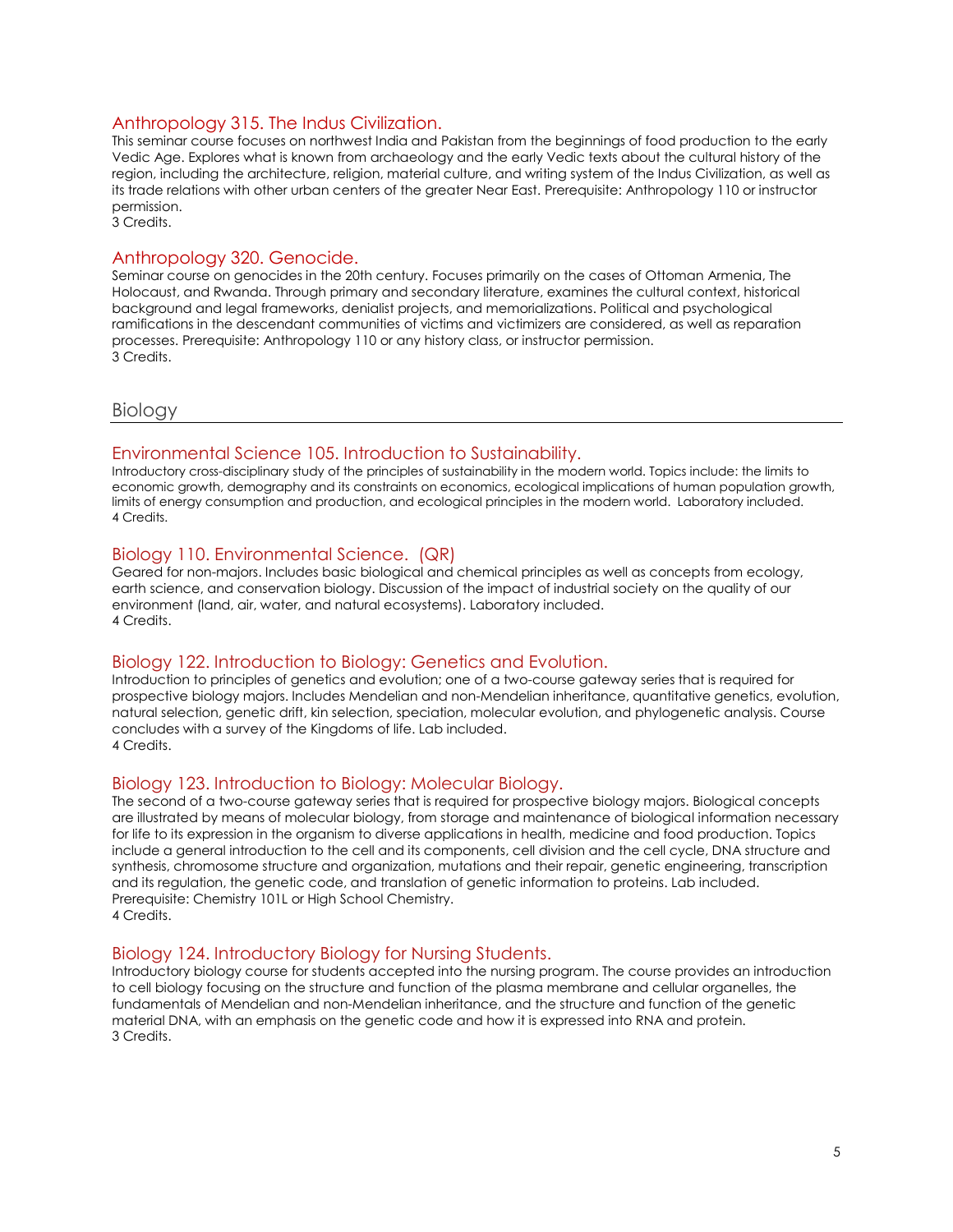#### Biology 210. Human Anatomy and Physiology I.

First trimester of a two-trimester sequence dealing with the structure and function of the human body and mechanisms for maintaining homeostasis within it. Includes the study of cells, tissues, fluid and electrolyte balance, acid-base balance and integumentary, skeletal, muscular and nervous systems. Identification of anatomical structures using a "virtual" cadaver and preserved animal specimens will be required in the laboratory. Prerequisites: High School Chemistry and Biology 122 and 123, with a grade of "C" or better in each. Laboratory included.

4 Credits.

#### Biology 220. Human Anatomy and Physiology II.

Continuation of the study of the structure and function of the human body and the mechanisms for maintaining homeostasis within it. Includes the study of the endocrine, cardiovascular, lymphatic, respiratory, digestive, urinary and reproductive systems, as well as the concepts of development and metabolism. Identification of anatomical structures using a "virtual" cadaver and preserved animal specimens will be required in the laboratory. Some hands-on dissection. Prerequisite: Biology 210 with a grade of "C" or better. Laboratory included. 4 Credits.

#### Biology 225. Ornithology.

The study of the morphology, physiology and ecology of diverse groups of birds. Includes classification, systematics and biogeography of bird taxa. Emphasis on how the study of birds aids in the understanding of fundamental biological concepts, such as evolution; and how adaptive radiation shapes form and function. Laboratory exercises and field trips introducing fundamental field techniques, especially those used in biodiversity surveys and experimental studies. Prerequisites: Biology 122 and 123. Laboratory included. 4 Credits.

#### Biology 230. Genetics.

Study of the process of heredity at a more advanced level than Biology 122. A problem-solving, seminar-oriented course integrating principles of evolution, classical Mendelian genetics, non-Mendelian inheritance patterns, chromosome mapping and mutations, sex determination, extra nuclear inheritance, and the following subcategories of genetics: behavioral, population, evolutionary and conservation. Prerequisites: Biology 122 and 123

3 Credits.

#### Biology 232. Cell Structure and Function. (PP)

Study of the structure-function relationship in cells. Illustration of molecular principles upon which cellular structure and function depend. Foundation course for all other molecular biology courses. Prerequisites: Biology 122 and 123 and Chemistry 110.

3 Credits.

#### Biology 235. Ecology.

Study of the physical, chemical, and biological processes that determine the distribution and abundance of plants, animals, and microbial life. Energy flow, food webs, adaptation of species, population dynamics, species interactions, nutrient cycling, and ecological succession. Prerequisites: Biology 122 and 123. Laboratory included. 4 Credits.

#### Biology 240. Botany.

Introductory study of plant diversity, form, and function. Topics include evolution, classification, structure, reproduction, development, and physiology in plants. Prerequisites: Biology 122 and 123. 3 Credits.

#### Biology 245. Zoology.

Exploration of the animal kingdom, including: systematics, anatomy, and physiology. Topics consist of basic concepts of zoology, diversity of major groups of invertebrate and vertebrate animals, evolutionary relationships, structure and function of vertebrate and invertebrate organ systems, and evolutionary development of organ systems. Includes a lab with hands-on activities focused on selected taxa. Prerequisites: Biology 122 and 123. Laboratory included.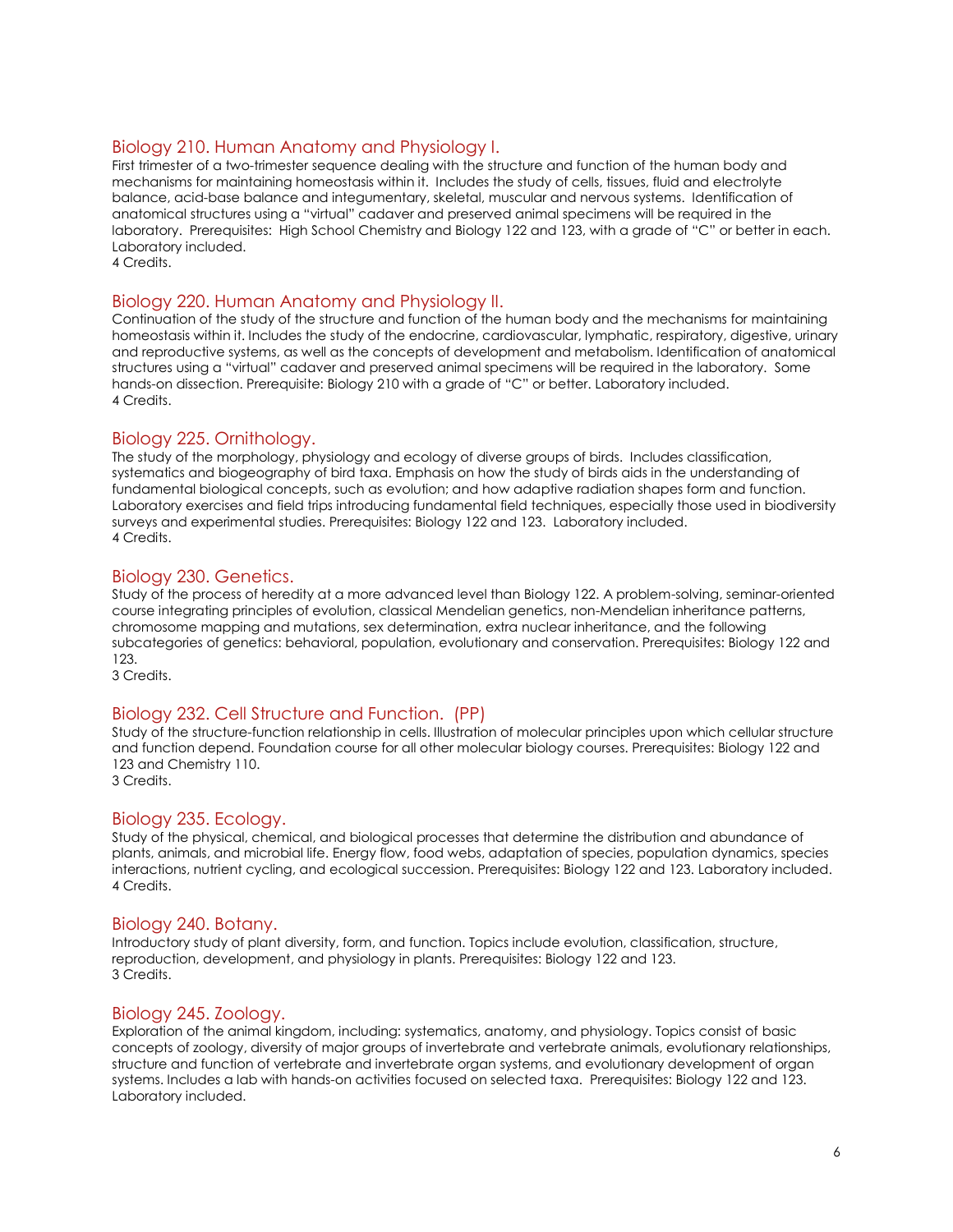4 Credits.

#### Biology 250. Microbiology.

Introduction to the morphology, physiology, genetics, and ecology of bacteria and fungi, as well as the structure and replication of viruses. Overview of microorganisms, with emphasis on those organisms involved in the natural history of human disease. Prerequisites: Biology 122 and 123. Laboratory included. 4 Credits.

#### Biology 310. Molecular Biology: DNA and Gene Expression.

In depth study on the structure and function of the genetic material, DNA, how it is replicated and how genes are regulated and expressed. Topics include the structure of DNA and chromosomes, DNA replication, DNA damage and repair, transcription, RNA splicing, translation, transcriptional regulation in prokaryotes and eukaryotes, and the structure and function of regulatory RNAs. Prerequisites: Biology 230 and Chemistry 210. 3 Credits.

#### Biology/Chemistry 315. Principles of Biochemistry.

Protein structure, dynamics, folding, and methods of purification and analysis. Methods of enzymology and a review of representative enzyme mechanisms. Membrane structure and function and the operation of membrane proteins in the electron transport chain and oxidative phosphorylation. A special topic of protein science explored in student projects. Prerequisites: Biology 232 and Chemistry 210. 3 Credits.

#### Biology 340. Marine Ecology. (IL)

Study of factors that influence the distribution, abundance, and diversity of marine organisms. Topics include physical characteristics of marine and coastal habitats, larval recruitment, and community interactions. Habitats include open ocean rocky shore, tidal flats, beaches, mangrove, sub tidal areas, estuaries, and coral reefs. Prerequisites: Biology 235 and Chemistry 110. 3 Credits.

#### Biology 355. Cancer Biology.

Focus on how cells and organs interact via biochemical signaling mechanisms. Special attention to the mechanisms that govern the cell cycle and how a disrupted cell causes cancer. Cancer and various treatments discussed. Prerequisites: Biology 230 and Biology 232. 3 Credits.

#### Biology 360. Environmental Science.

Study of local, regional, and global environmental issues primarily from a biological and chemical perspective. May include issues of environmental policy and economics, engineering, and ethics. Course project and presentation required. Prerequisites: Biology 235 and Chemistry 111. 3 Credits.

#### Biology 373. Biological Laboratory Techniques: Molecular Biology.

Junior level biology laboratory course supporting Biology 230, 232, 310, 315, and 355. A mixture of theoretical and practical experience in techniques used in molecular biology, including PCR and cell-based cloning, nucleic acid hybridization, genomic structure analysis, proteomics, bioinformatics, protein expression and analysis, and culturing and identifying microbiological organisms. Laboratory reports and scientific writing skills integral. Corequisite or prerequisite: Biology 230 and Biology 232. 2 Credits.

#### Biology 380. Research Seminar

Exploration of the breadth of biology career paths and research options. Guest speakers from various biological and medical fields present their work and educational background. Students choose topics for senior project proposals and research methods for discipline specific literature searches. Senior project proposals with references are due by end of term. Discipline-specific resumes and C.V. developed. Course is pass/fail for biology majors.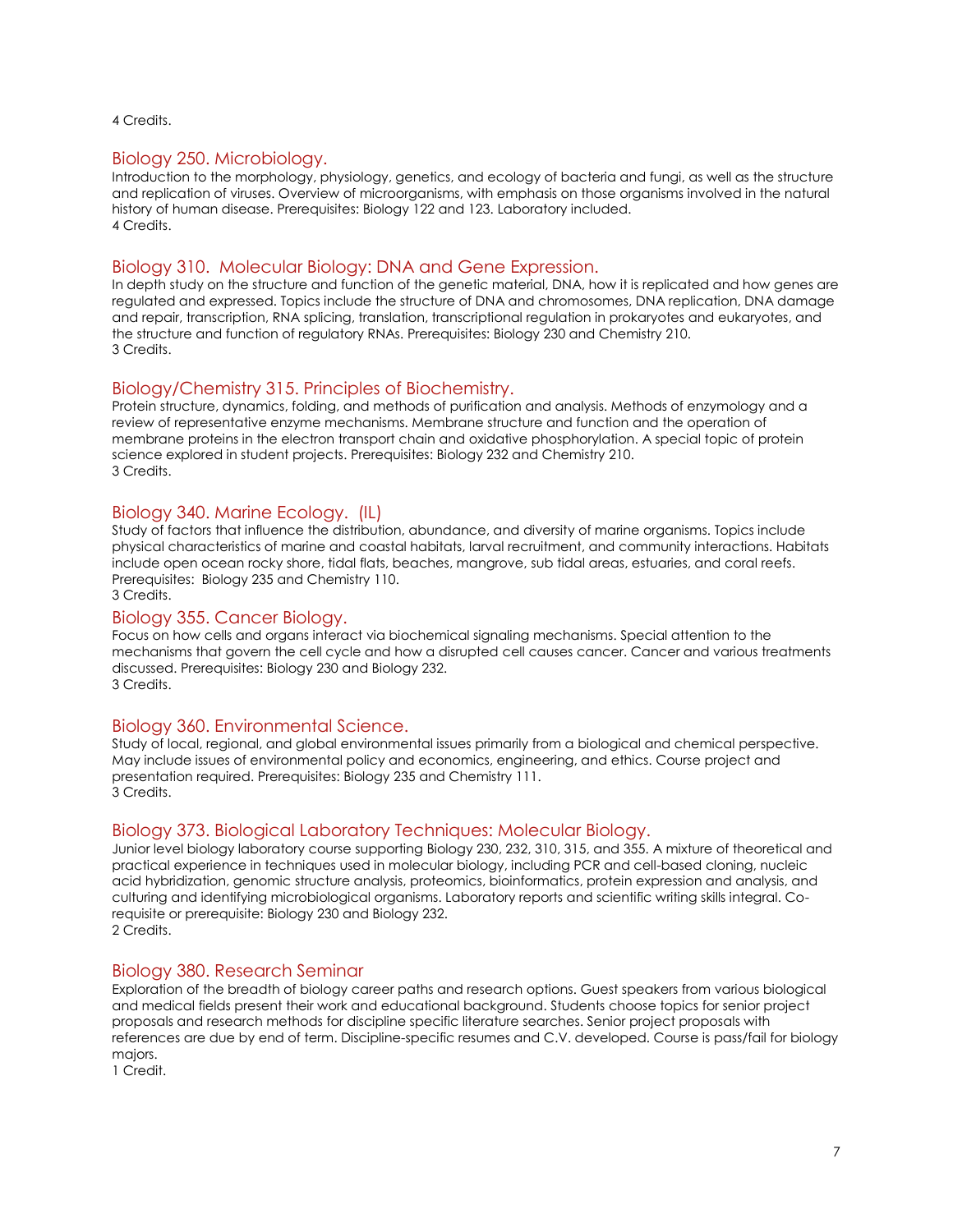#### Biology 490. Biology Seminar I.

Broadened exposure to active areas of biology and reading current literature. Students encouraged to read and present reviews of current literature related to their senior projects. Required of seniors in the biology major and open to seniors in the ID major who are studying biology. 1 Credit.

#### Biology 491. Biology Seminar II.

Review of current ethical issues in science. Integrity in biological research and publication; discussion of the use of humans and animals in research, intellectual property, and other topics. Required of seniors in the biology major and open to seniors in the ID major who are studying biology. 1 Credit.

#### Biology 492. Biology Seminar III.

Public presentation of undergraduate biological research. Required of seniors in the biology major and open to seniors in the ID major who are studying biology. 1 Credit.

#### Biology 495. Senior Project.

Independent research project or scholarly study under the supervision of faculty members. Topic chosen by mutual agreement between student and supervisor. Limited to and required of biology majors. Senior project proposals are required in the spring of junior year. 3 Credits.

#### Biology 298, 398. Biology Internship. (EE)

Credit and requirements variable. Proposals must be approved by head of major. Students may apply for Biology 298 after one year and at least two 200- or 300-level biology courses, and for Biology 398 after two years of study and at least three 200- or 300-level biology courses and Chemistry 110/111. Course may be repeated for credit. Internships at other institutions must be applied for and arranged by the student. Credit variable.

#### <span id="page-7-0"></span>Business

#### Business 141. Accounting I.

Introduction to basic financial accounting principles, the accounting cycle, the preparation of financial statements, and the use of computer spreadsheets. 3 Credits.

#### Business 142. Accounting II.

Interpretation of financial statements and the use of accounting information as a tool for making business management decisions. Use of computer spreadsheets emphasized. Prerequisite: Business 141. 3 Credits.

#### Business/Psychology 202. Human Resource Management. (PP)

(Also known as industrial and organizational psychology.) Exploration of the application of psychology to the workplace environment, such as business, government, and non-profit organizations. Major areas of study include work motivation, teams and teamwork, personnel decision-making, performance appraisal, leadership, and diversity in terms of gender, race, and personality type. Attention given to New Church concepts of conscience, discriminatory charity, and use as they apply to adult employment in our current workforce. Prerequisite: Psychology 101, a business/economics course, or permission of instructor. 3 Credits.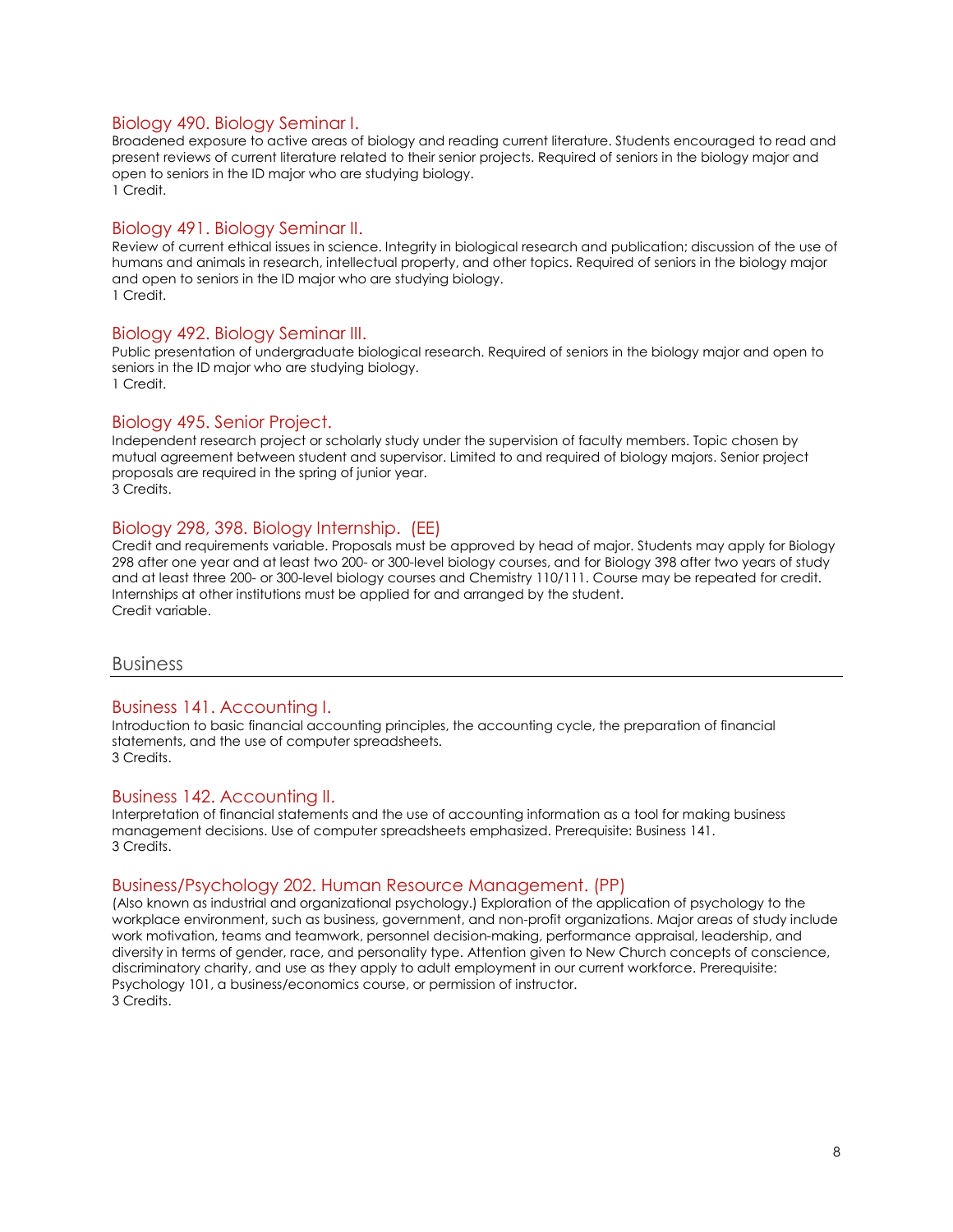#### Business/Computer Science 215. Management Information Systems.

This course examines how digital information can be stored and organized to benefit organizations. Topics include strategic use of information, ethical issues in handling information, software options, and concept maps for design. Tools used include spreadsheets, databases, and report writing software. Prerequisites: Computer Science 105 or permission of instructor.

3 Credits.

#### Business/Writing 220. Business Communications. (W)

Business Communications is a workplace-oriented course designed to help students develop and refine the written and oral skills necessary to communicate effectively in professional settings. Students will review the purpose and style of business writing and complete a variety of focused writing exercises based on actual work settings and scenarios. Students will also plan, compose and analyze letters, memoranda and electronic messages; prepare and present brief oral presentations, collaborate with others and revise business communication.

3 Credits.

#### Business 254. Principles of Marketing.

Focus on customer behavior, promotion, channels of distribution, product, and pricing, with emphasis on formulating marketing plans and strategies in a global and culturally diverse environment. 3 Credits.

#### Business 257. Principles of Management.

Fundamentals of management including the contributions of F.W. Taylor, Peter F. Drucker, and W. Edwards Deming. Special attention to business ethics, leadership, the Quality Movement, and ISO Teamwork 9000 certification. Group projects, business seminars. 3 Credits.

#### Business 267. Introduction to Sports Management.

This course highlights the need for trained sport management professionals by examining the history of sport. This course also provides analysis of effective management strategies and the body of knowledge associated with pursuing a career as a manager in the sport industry. Functional management, strategic planning, decision making, leadership style, managing conflict and change, motivation of a workforce, and career opportunities in different sport environments will be explored.

3 Credits.

#### Business 301. Business Ethics. (Moral)

This capstone course and its associated project focus on the analysis of moral principles and their application to decision making in business. Includes an overview of philosophical and theological ethical theories, including New Church ethics. Major focus on the analysis of ethical concerns in actual case studies from business, involving issues such as down-sizing, whistle-blowing, competition vs. cooperation, and social responsibility. 3 Credits.

#### Business 302. Corporate Social Responsibility.

This course includes application of New Church/Swedenborgian ethical responsibility in business strategic planning and management. Particular focus on corporate leaders who are using an ethical worldview when partnering with government regulators, donating to non-profits through foundations, or managing sustainable supply chains. Students will strengthen their teamwork skills in various class projects. Ethical reasoning theories are drawn from psychology and theology to explain the socially responsible actions of corporate leaders. 3 Credits.

#### Business 305. Business Seminar.

A seminar course featuring speakers from a variety of professional backgrounds. Students will be expected to interview and introduce these speakers, and lead follow-up discussions on the material they present. May be repeated for credit.

1.5 Credits.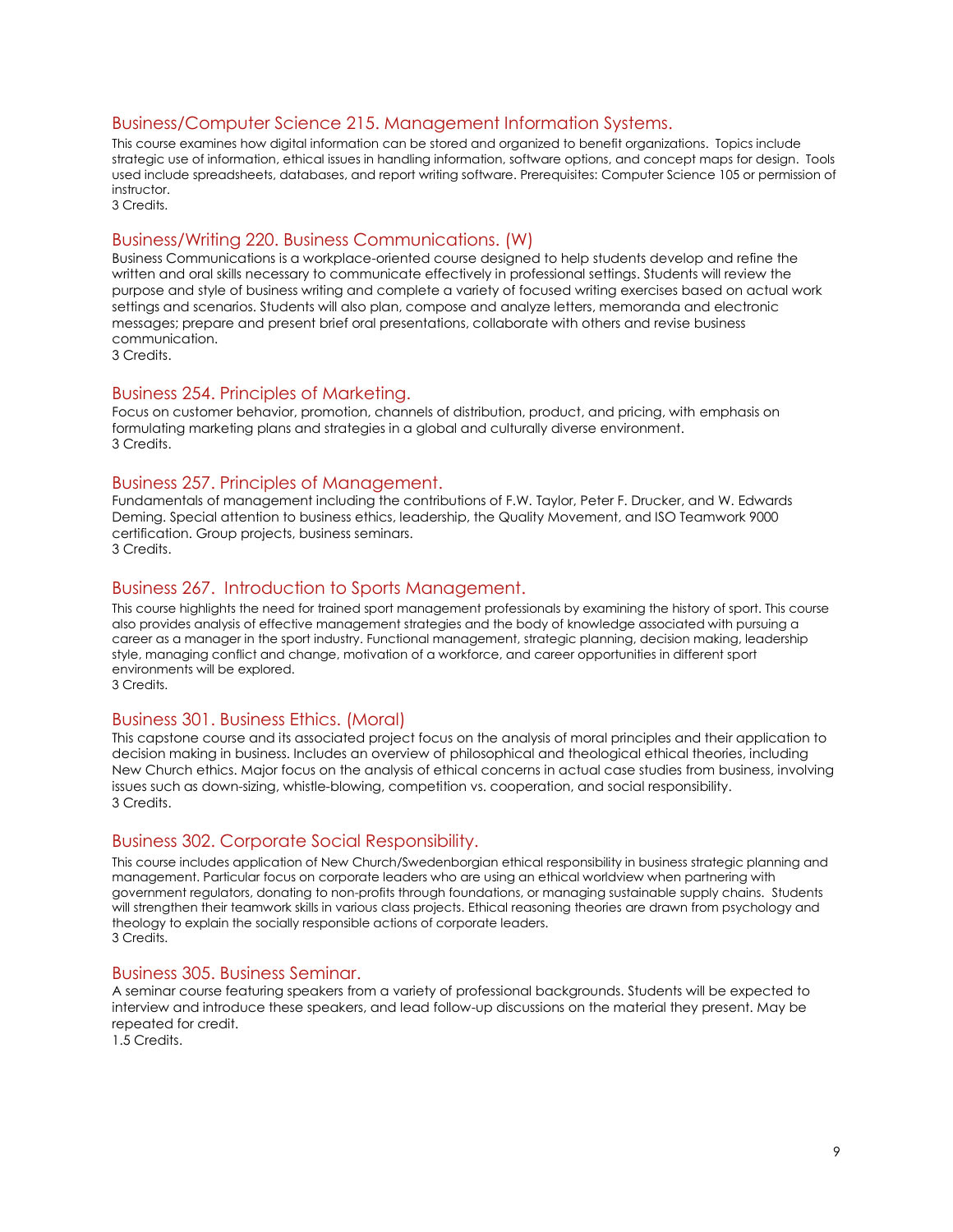#### Business 320. Financial Management. (QR)

Introduction to business finance, the role of the chief financial officer, and financial tools used by management. Emphasis on management of revenue and expenses, application of basic financial concepts to the solution of organizational problems, analysis of the short and long-term financial needs of an organization, and selection of most feasible course of action to secure best possible financial outcome and allocation of resources. Topics of present value, stock and bond valuation, capital budgeting, financial forecasting, and capital structures also examined. Prerequisite: Business 141.

3 Credits.

#### Business 351. Introduction to Business Law.

Legal enforcement of obligations and the function of law in modern business. The establishment and enforcement of contractual obligations. The establishment of an agency relationship and its effect on third parties.

3 Credits.

#### Business/Mathematics 380. Linear Models and Methods for Optimization.

Introduction to basic methods of operations research. Review of linear systems; linear programming, including the simplex algorithm, duality, and sensitivity analysis; formulation of integer programs; transportation and scheduling problems. Prerequisite: Mathematics 230 and competence in programming. 3 Credits.

#### Business 298, 398, 498. Business Internship. (EE)

Proposals must be approved by Internship Director. Students may apply for Bus 298 or 398 after at least two 200 or 300 level business courses. Internships are encouraged to be in the student's field of ID study and their capstone paper.

Credits and requirements variable.

#### <span id="page-9-0"></span>**Chemistry**

#### Chemistry 101. Introduction to Chemistry.

Introduction to college chemistry. Course designed with two audiences in mind-students preparing for general chemistry, and non-science majors. No prior chemical knowledge assumed, but mathematical skills equivalent to Mathematics 100 expected. Topics covered include atomic theory, organization of matter, the mole concept, naming of chemical compounds, chemical bonding and reactions, phases of matter, and kinetics. Laboratory included.

4 Credits.

#### Chemistry 110. General Chemistry I.

First year chemistry course for science majors. Topics include atomic structure, quantum mechanics, electron configuration, chemical bonding, molecular geometry, and the periodic table, classifications of matter, stoichiometry, and reactions in solution, gases, and thermochemistry. First half of sequence with Chemistry 111. Prerequisite: One year of high school chemistry with a grade of C or better or Chemistry 101 or Earth Science 110. Laboratory included.

4 Credits.

#### Chemistry 111. General Chemistry II. (QR)

Continuation of Chemistry 110. Topics include intermolecular forces, physical properties of solutions, chemical kinetics, chemical equilibrium, acids and bases, solubility, thermodynamics, and electrochemistry. Prerequisite: Chemistry 110. Laboratory included.

4 Credits.

#### Chemistry 210. Organic Chemistry I.

Second year chemistry course for science majors. Topics include molecular orbital and hybrid orbital theory and bonding, chemical energetics, alkanes, alkenes, halo alkanes, alcohols, alkynes, dienes, stereochemistry, and classes of reactions and reaction mechanisms. Laboratory includes basic techniques in organic chemistry and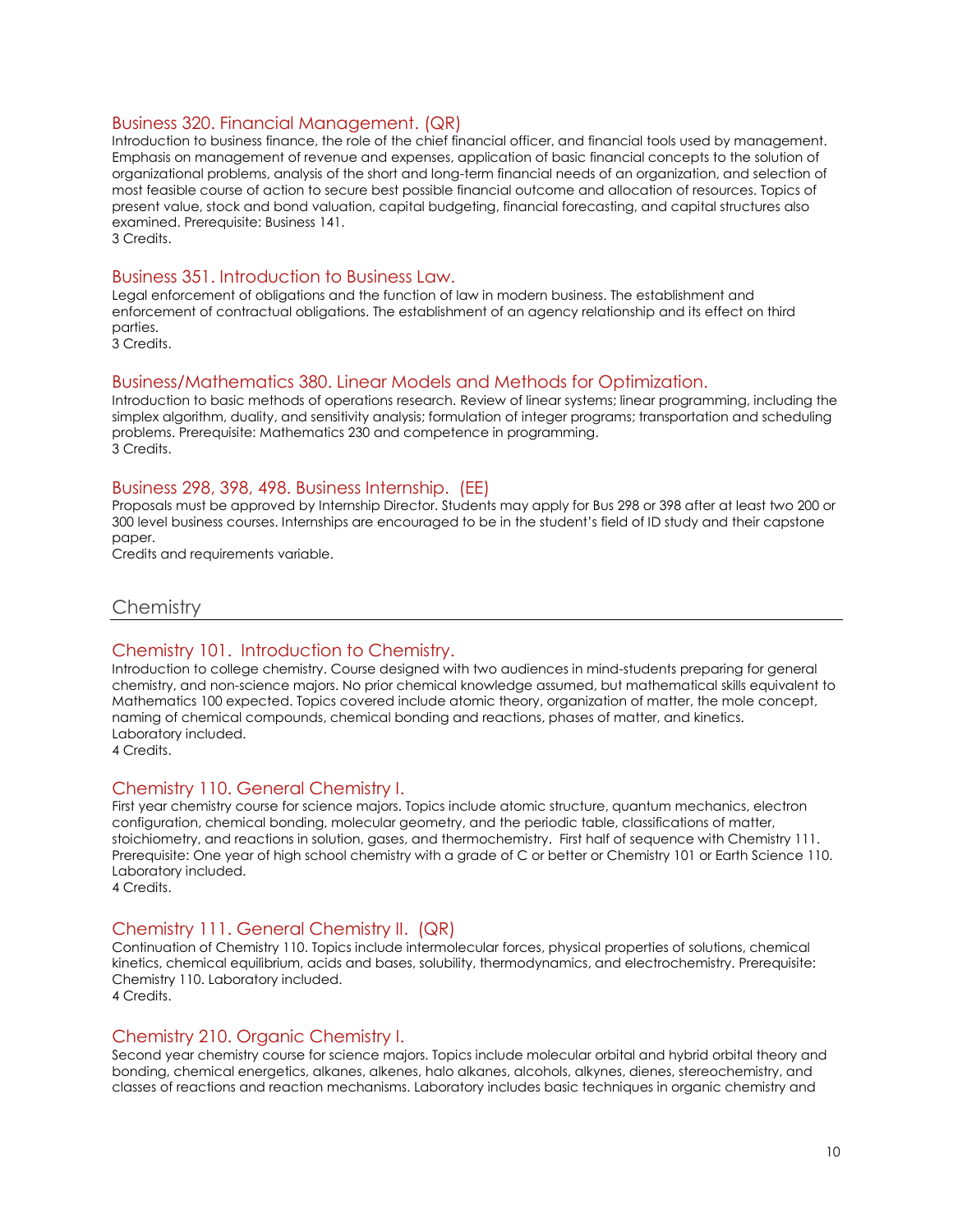computer based molecular modeling. First half of sequence with Chemistry 211. Prerequisite: Chemistry 111. Laboratory included.

4 Credits.

#### Chemistry 211. Organic Chemistry II.

Continuation of Chemistry 210. Topics include spectrophotometric identification of organic compounds, arenes, esters, epoxides, aldehydes and ketones, carboxylic acids and acid derivatives, and condensation reactions. Emphasis on biological applications of organic chemistry. Laboratory includes synthetic techniques and computational chemistry. Prerequisite: Chemistry 210. Laboratory included. 4 Credits.

#### Biology/Chemistry 315. Principles of Biochemistry.

Protein structure, dynamics, folding, and methods of purification and analysis. Methods of enzymology and a review of representative enzyme mechanisms. Membrane structure and function and the operation of membrane proteins in the electron transport chain and oxidative phosphorylation. A special topic of protein science explored in student projects. Prerequisites: Biology 232 and Chemistry 211. 3 Credits.

#### <span id="page-10-0"></span>Communication

#### Communication 100. Public Speaking for ESL Speakers

Specific attention to clear pronunciation in English, as well as to building confidence in speaking fluently with English inflection and rhythm. Through public speaking assignments students will draft, practice, and deliver speeches to improve their spoken English abilities. 3 Credits.

#### Communication 105. Public Speaking. (PP)

Exposure to a variety of speaking situations designed to address inhibitions and develop self-confidence. Class work features impromptu and prepared speeches, as well as oral interpretation of literature and choral speaking. Work on voice and speech improvement as well as command of body language. 3 Credits.

#### Communication 205. Intermediate Public Speaking (PP)

Advances student's ability to organize and deliver public presentations of varied kinds, using basic skills covered in Communication 105, but with introduction of more demanding professional techniques, more challenging assignments, and more fine-tuned cultivation of all skills. Some attention will also be given in this class to job interview skills. Prerequisite: Communication 105 with a grade of C or higher, or permission of the instructor. 3 Credits.

#### <span id="page-10-1"></span>Computer Science

#### Computer Science 105. Introduction to Computer Systems.

Discussion of how computers and networks work; introduction to web page construction, including simple JavaScript programming; introduction to database design and queries. 3 Credits.

#### Computer Science 160. World Wide Web Development.

Introduction to the elements of web site design. The course includes technical aspects of web creation and design considerations for information delivery and usability. Prerequisite: Computer Science 105 or familiarity with computers.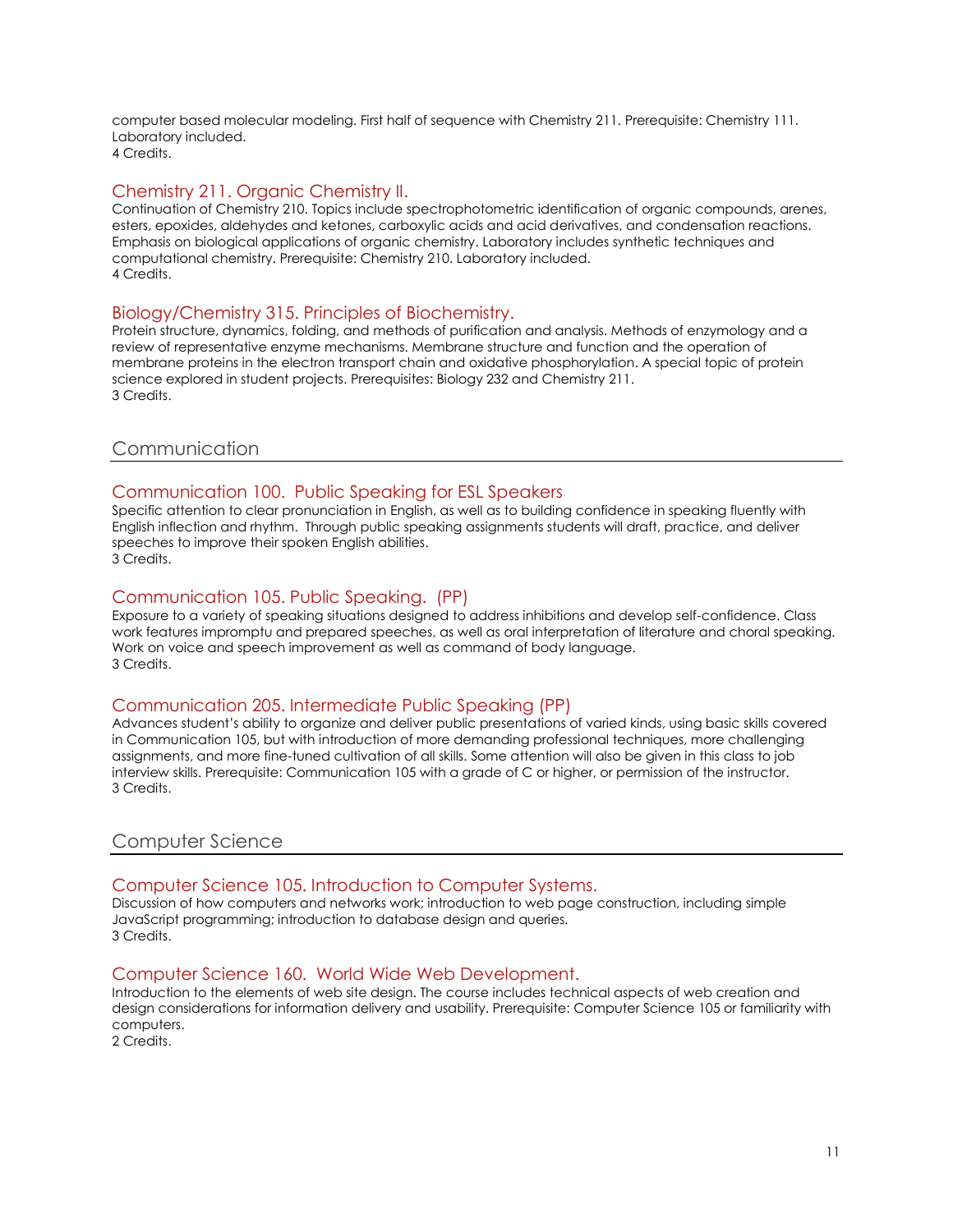#### Computer Science 180. Structured Programming. (QR)

Language elements and applications. Algorithm development. Introduction to data structures. Prerequisite: Computer Science 105 or other programming experience with permission of instructor. 3 Credits.

#### Computer Science 210. Additional Languages.

A guided self-study course in which students learn an additional language or the advanced features of a language they already know. May be taken, with different languages, up to three times. Prerequisite: Computer Science 180 and permission of instructor. 1-3 Credits.

#### Business/Computer Science 215. Management Information Systems.

This course examines how digital information can be stored and organized to benefit organizations. Topics include strategic use of information, ethical issues in handling information, software options, and concept maps for design. Tools used include spreadsheets, databases, and report writing software. Prerequisites: Computer Science 105 or permission of instructor.

3 Credits.

#### Computer Science 220. Introduction to Data Structures.

Stacks, Queues, Linked Lists, Trees, Heaps, Sorting, Searching, Complexity, Dynamic programming. Prerequisite: Computer Science 180.

3 Credits.

#### Computer Science/Mathematics 235. Discrete Structures.

Mathematical foundations for the analysis of computer systems. Recursive functions, sets, graph theory, and combinatorics. Prerequisite: Computer Science 180 or permission of instructor. 3 Credits.

#### Computer Science 260. World Wide Web Languages.

Companion course with Computer Science 160. Projects will involve JavaScript, PHP, and XML. Prerequisite: Computer Science 180. Co-requisite: Computer Science 160. 1 Credit.

#### Computer Science 298, 398. Computer Science Internship. (EE)

Proposals must be approved by Internship Director. Students may apply for this internship after completing Computer Science 180 or any higher level course.

Credits and requirements variable.

#### <span id="page-11-0"></span>Dance

#### Dance 130. Musical Theater Dance. (EEC)

Musical Theater Dance introduces students to a variety of dance styles used in American Musical Theatre. Students will learn tap and jazz dance technique as well as specific dances from Broadway musicals choreographed by Robbins, Fosse, Champion, and more. Includes an overview of the history of Broadway, specific to dance styles and choreographers. Course culminates in a final performance. Course may be repeated once for credit. Also serves as a PE course. 1.5 Credits.

#### Dance 131/231. Modern Contemporary Dance. (EEC)

Beginner (Dance 131) and Intermediate (Dance 231) course in contemporary modern dance. Students develop technique and body awareness, and deeper understanding of modern dance and its place in the art world. Explore the diversity and commonality of human experience and values through the medium of dance. Includes choreography projects and culminates in a public performance at the Fall Dance Concert. Course may be repeated once for credit. Prerequisite for Dance 231: Dance 131 or instructor's permission. Also serves as a PE course.

1.5 Credits.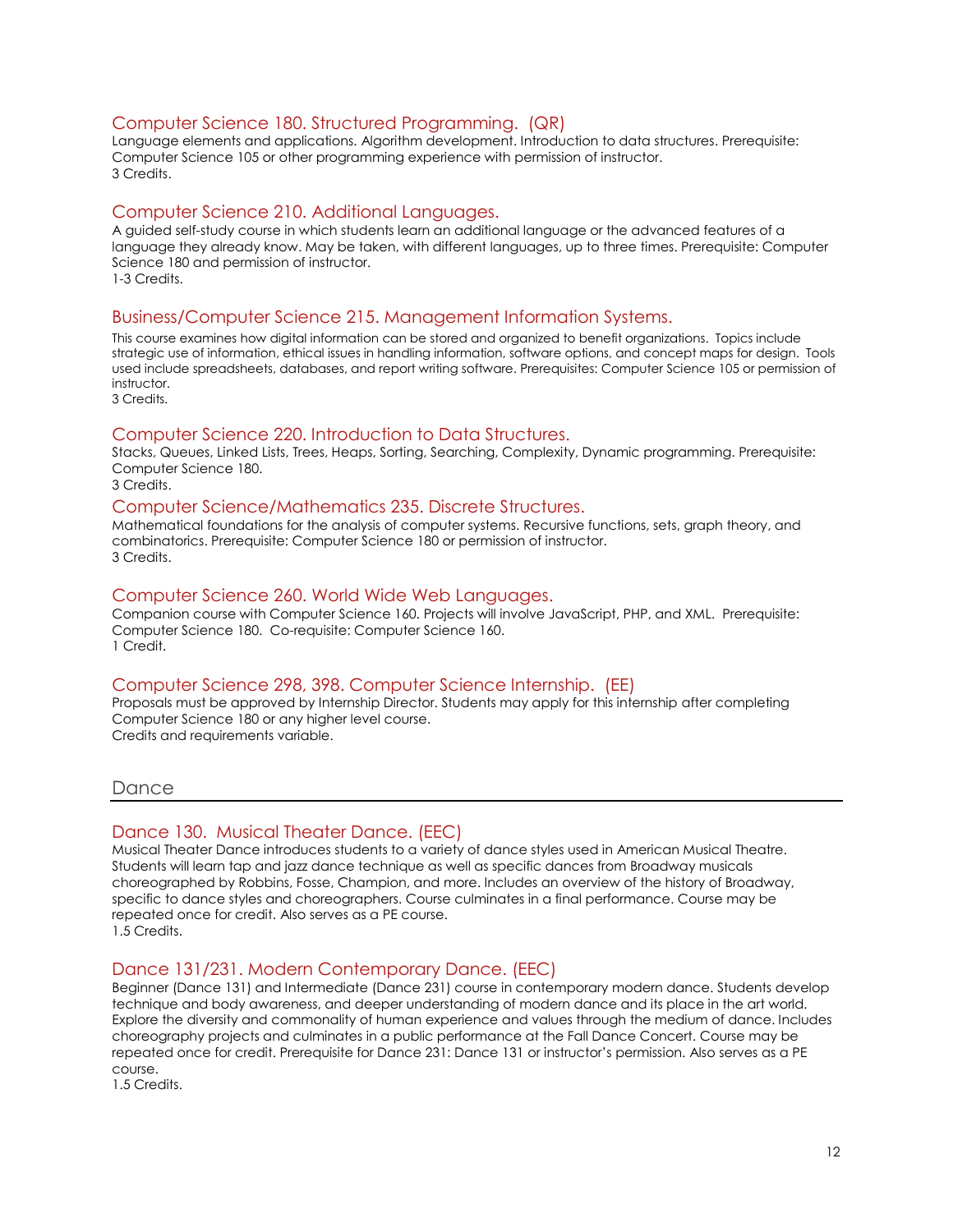#### Dance 132/232. Jazz Dance. (EEC)

Beginner (Dance 132) and Intermediate (Dance 232) course in Jazz dance technique. Students learn jazz dance technique and develop creativity, flexibility, coordination, and rhythm. Dan 232 includes choreography projects, and both levels culminate in a public performance at the end-of-term concert. Course may be repeated once for credit. Prerequisite for Dance 232: Dance 132 or instructor's permission. Also serves as a PE course. 1.5 Credits.

#### Dance 133/233. Tap Dance. (EEC)

Beginner (Dance 133) and Intermediate (Dance 233) course in tap dance. Introduction to and development of the fundamentals of tap dance technique. Emphasis is given to basic steps and terminology, building combinations, musicality, and coordination, leading to final performance. Course may be repeated once for credit. Prerequisite for Dance 233: Dance 133 or instructor's permission. Also serves as a PE course. 1.5 Credits.

#### Dance 134/234. Ballet. (EEC)

Beginner (Dance 134) and Intermediate (Dance 234) course in ballet technique. Introduction to and development of the fundamentals of ballet technique and vocabulary, emphasizing alignment, stretching and strengthening, flexibility, kinesthetic awareness, line and movement phrases. This course culminates in a public performance at the end-of-term concert. Course may be repeated once for credit. Prerequisite for Dance 234: Dance 134 or instructor's permission. Also serves as a PE course. 1.5 Credits.

#### Dance 160/260/360. Dance Ensemble. (EEC)

A dance repertory course for the performing artist. Rehearsing and performing pieces choreographed by faculty and guest artists. Styles may include contemporary, jazz, hip-hop, ballet, and/or tap. Each student will be involved in several different pieces of choreography. Course culminates in public performance. Dance 260 includes collaboration on a choreography project or a solo choreography project. Dance 360 involves choreographing and teaching a group piece of choreography to the class to be performed at the end of term concert. Course may be repeated for credit.

1.5 Credits.

#### Dance 240. Creative Movement and the Young Child.

This course will explore ways in which children develop through creative movement activities based on developmentally appropriate practice. Special emphasis will be placed on integrating creative movement with other learning activities. Students will have the opportunity to work on projects that incorporate creative movement with their own areas of interest as potential teachers/caregivers. Students will also explore multicultural elements of dance and movement.

1.5 Credits.

#### Dance 241. History of 20<sup>th</sup> Century American Dance.

Survey of concert dance forms (ballet, modern/contemporary, jazz/musical theatre, tap in America in the 20<sup>th</sup> century. Course includes readings, lectures, films, discussions, and analysis of individual styles and cultural trends. Course culminates in a research project on a specific dance form or choreographer, focusing on how the form or individual developed in relation to cultural trends. 3 Credits.

#### Dance 331: Advanced Modern Contemporary Dance. (EEC)

Students continue to develop as dancers through learning more complex technique, progressions, and combinations, as well as engaging in improvisational exercises. Emphasis is on increasing accuracy of articulation, range of movement, and moving the body as a cohesive unit. Includes critique of modern and contemporary dance choreography and culminates in a public performance. Course may be repeated once for credit. Prerequisite: Dance 131/231 or instructor's permission. 1.5 Credits.

#### Dance 332. Choreography & Composition. (EEC)

Focuses on the process of creating original dance compositions. Explores the elements necessary to dance composition, such as time, space, energy, form, design, and dynamics through improvisational exercises, the manipulation of movement, and the development of critical and analytical thinking. Students will write extensively throughout the course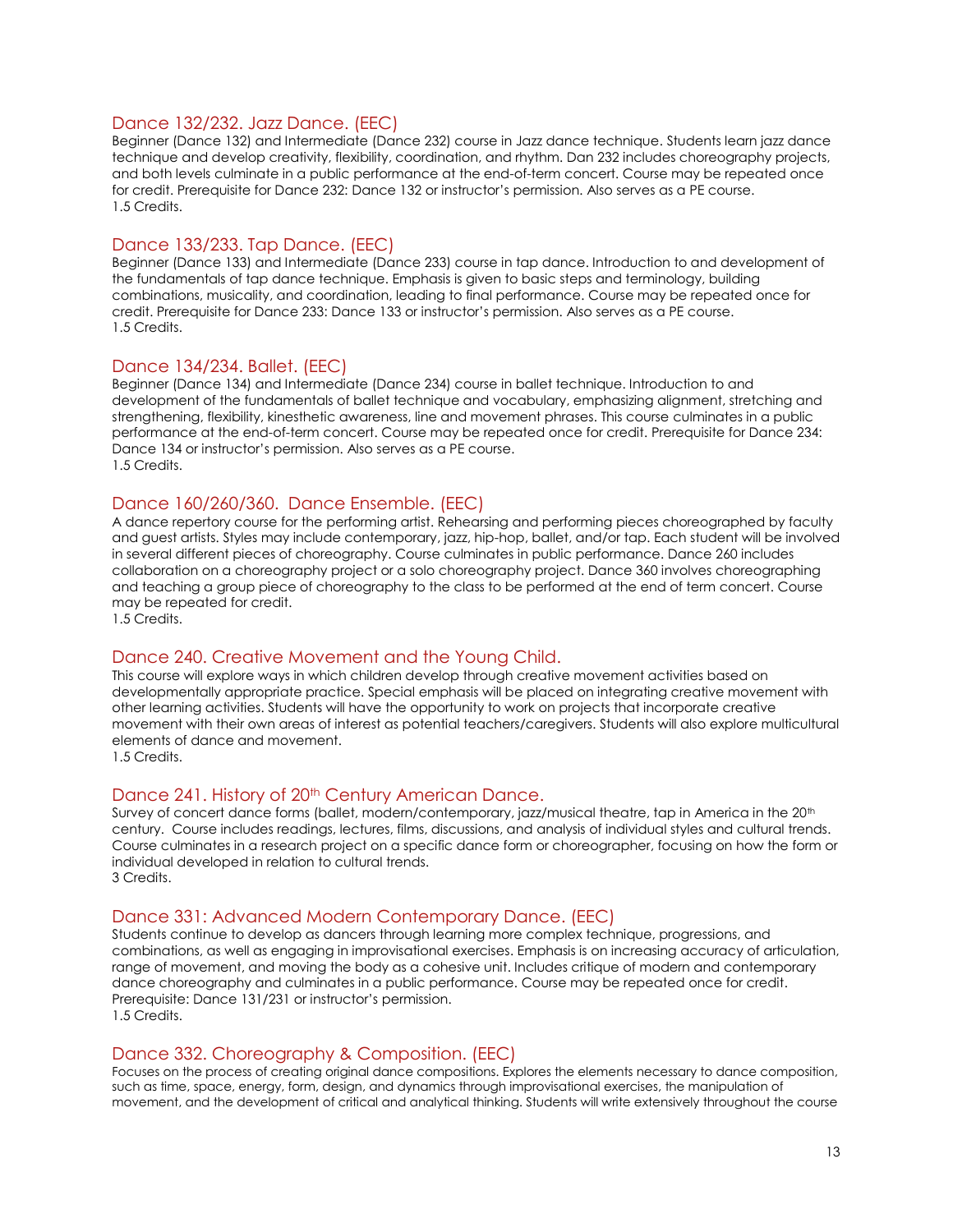in the form of personal reflections, critical analysis of readings, and reviews of performances. Students will compose a solo piece of choreography, accompanied by a statement of purpose for their piece and a reflective essay on the process, which will be performed at the end of the term. Prerequisites: Two terms of Dan 131 and/or 231 or instructor's permission.

#### Dance 340. Pedagogy. (EEC)

The use of pedagogical principles for the conduct and organization of dance lessons in modern, jazz and ballet. This course covers instruction strategies, lesson planning, class management, motivation of students, class observations, and a teaching assignment. Prerequisite: permission from the instructor. 3 Credits.

#### Dance 298/398/498. Dance Internship. (EE)

Requirements variable. Proposals should be submitted to the Department Chair. Art internships are open to students in sophomore year or above who have completed at least two art, dance, or music courses. Credits variable.

#### <span id="page-13-0"></span>Earth Science

#### Earth Science 110. Introduction to Physical Geology and Meteorology.

Introduction to mineralogy; igneous, sedimentary, and metamorphic petrology; rock cycle and structural geology. The evolution of continents Introduction to oceanography. The atmosphere and atmospheric motion, climate, and climatic zones. Earth as a part of the solar system. Prerequisite or co-requisite: Mathematics 101 (or placement out of Mathematics101). Laboratory included. 4 Credits.

#### Earth Science 215. Geographical Information Systems.

Fundamentals of rapidly developing Geographical Information System (GIS) technology. The students learn applications for decision making, planning, and presentation of spatial data for many disciplines such as earth science, geography, health, ecology and history. Emphasis on data preparation, analysis and presentation. Includes lab exercises that illustrate the typical steps in a GIS project. ESRI's ArcView or QGIS, and Google Earth software will be used throughout the course. Prerequisites: Computer Science 105 or proficiency with Excel and permission of instructor. Lecture and laboratory exercises will be combined in each session. 3 Credits.

#### <span id="page-13-1"></span>Economics

#### Economics 131. Macroeconomics. (QR)

Study of the fundamentals of economic analysis with emphasis upon national output, employment, and price levels. Exploration of the monetary and financial system together with problems of economic stability. Special attention given to the role of government fiscal and monetary policy in managing the economy. Consideration of current issues such as economic growth, federal budget deficits, and the role of the Federal Reserve Bank. Course includes student-led seminars.

3 Credits.

#### Economics 132. Microeconomics. (QR)

Study of the fundamentals of economic analysis with particular emphasis upon consumer demand behavior and the output and pricing decisions of business firms under various market structures. Special attention given to the role of ethics in the behavior of business executives and consumers. Consideration of current issues such as health care, energy policy, and government intervention in the market. Course includes student-led seminars and group projects.

3 Credits.

#### Economics 231. Development Economics.

This course focuses on studying the process of economic growth and development in both developed and developing nations. Students will approach these economies by looking at empirical data, theoretical models of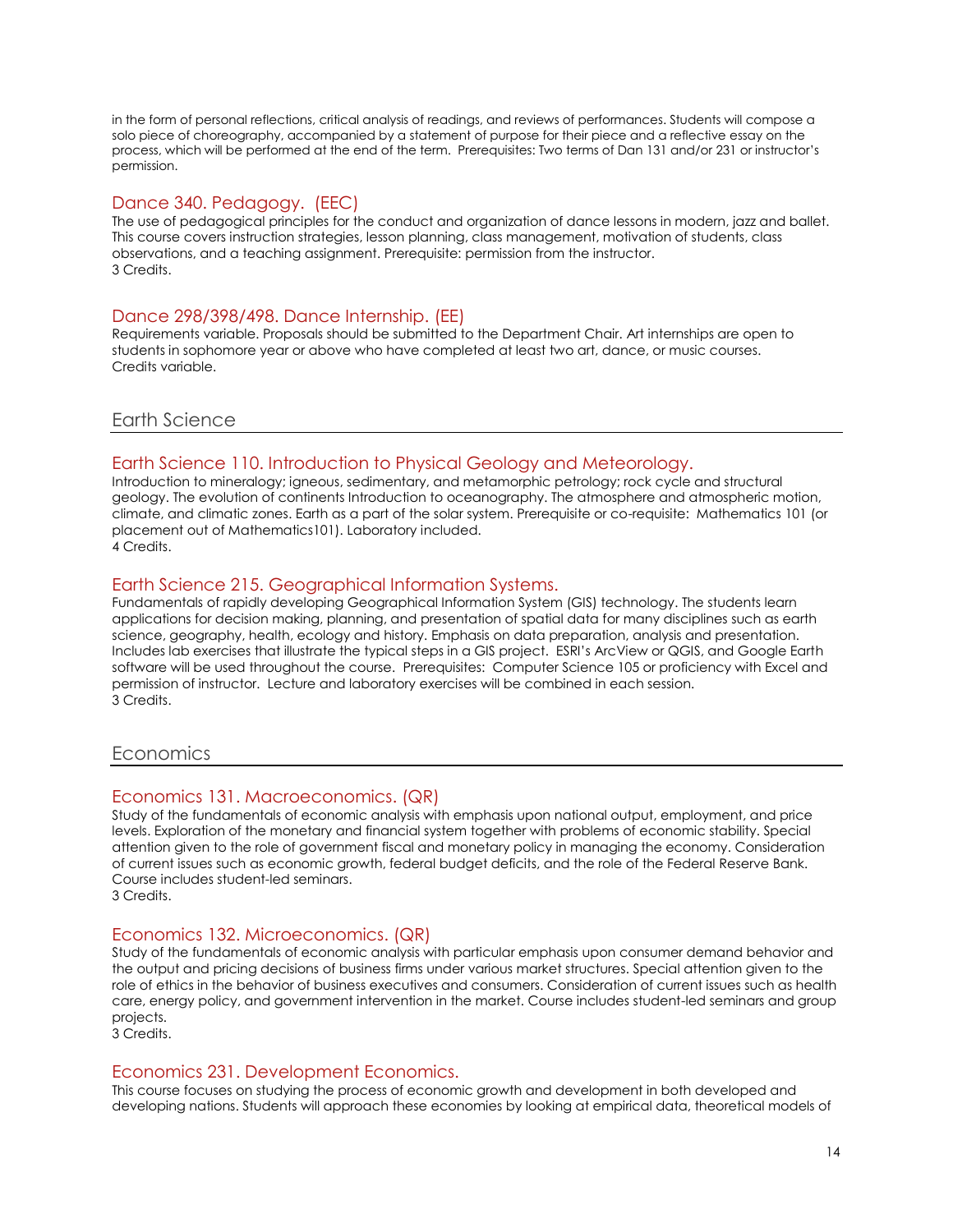growth, emerging industries and their economic effects, the role of FDI, the effect of government and private capital and government trade policies. 3 Credits.

#### Economics 232. Intermediate Microeconomics.

An intermediate treatment of microeconomic thinking. Topics include consumer behavior, production, competition, externalities and the entrepreneurial function. This course will also explore the origins of economic theory.

3 Credits.

#### <span id="page-14-0"></span>Education

#### <span id="page-14-1"></span>Early Childhood Education Courses

\*Course requires field experience

#### Education 128. Introduction to the Theory and Practice of Education. (PP)

Aspects of a career in teaching are explored. Topics include: teaching as a profession, educational philosophies, and best practices in classroom instruction. Students are required to observe in either a preschool, elementary, or secondary school New Church classroom and participate in at least three field trips to other schools. Opportunities to develop presentation and storytelling skills. 3 Credits.

#### Education 201. Foundations of Education. (Wordviews)

Study of world views and associated theories that impact education. Examination of questions such as: What is the nature of reality? How do we know what we know? How do we determine what is worth knowing? What is of value? Focus on how a New Church philosophy of education affects teachers and students. 3 Credits.

#### Education 202. Moral Education. (Moral)

Students will learn methods for teaching respect and responsibility and their derivative values. Special attention will be given to the role of storytelling in moral education. Topics include sex education, bullying, and conflict resolution. 3 Credits.

#### Education 217. Language, Literacy, and Numeracy.

This course prepares students for their role in the early childhood classroom. Many opportunities for application of best practices. Includes theories of language development. Special attention given to emergent language and languagerich environments. Includes 1 credit hour of ELL instruction. 3 Credits.

#### Education 218. Literacy Instruction for Young Learners I.

Exposes students to theory and practice in literacy instruction, pre-kindergarten through grade 4. Emphasis on emergent literacy, techniques and skills of teaching reading and language arts, evaluation and assessment. Includes 1 credit hour of ELL. Prerequisite: Education 128 or Education 217. 3 Credits.

#### Education 219. Literacy for Young Learners II.

This course prepares pre-service teachers for teaching language arts in early childhood (pre-K to 4th grade). How to assess the work of young writers and design instruction to advance their skills. Best practices for teaching handwriting, spelling, vocabulary, comprehension, and fluency. Prerequisite: Education 218. 3 Credits.

#### Education 260. Educating for Sustainability. (QR)

Examination of sustainability issues from a systems perspective. Topics include the natural laws that underlie environmental problems; the interrelationship of environmental problems, economic factors, and social inequity;- and best practices for educating others regarding sustainability. Prerequisite: Math101. 3 Credits.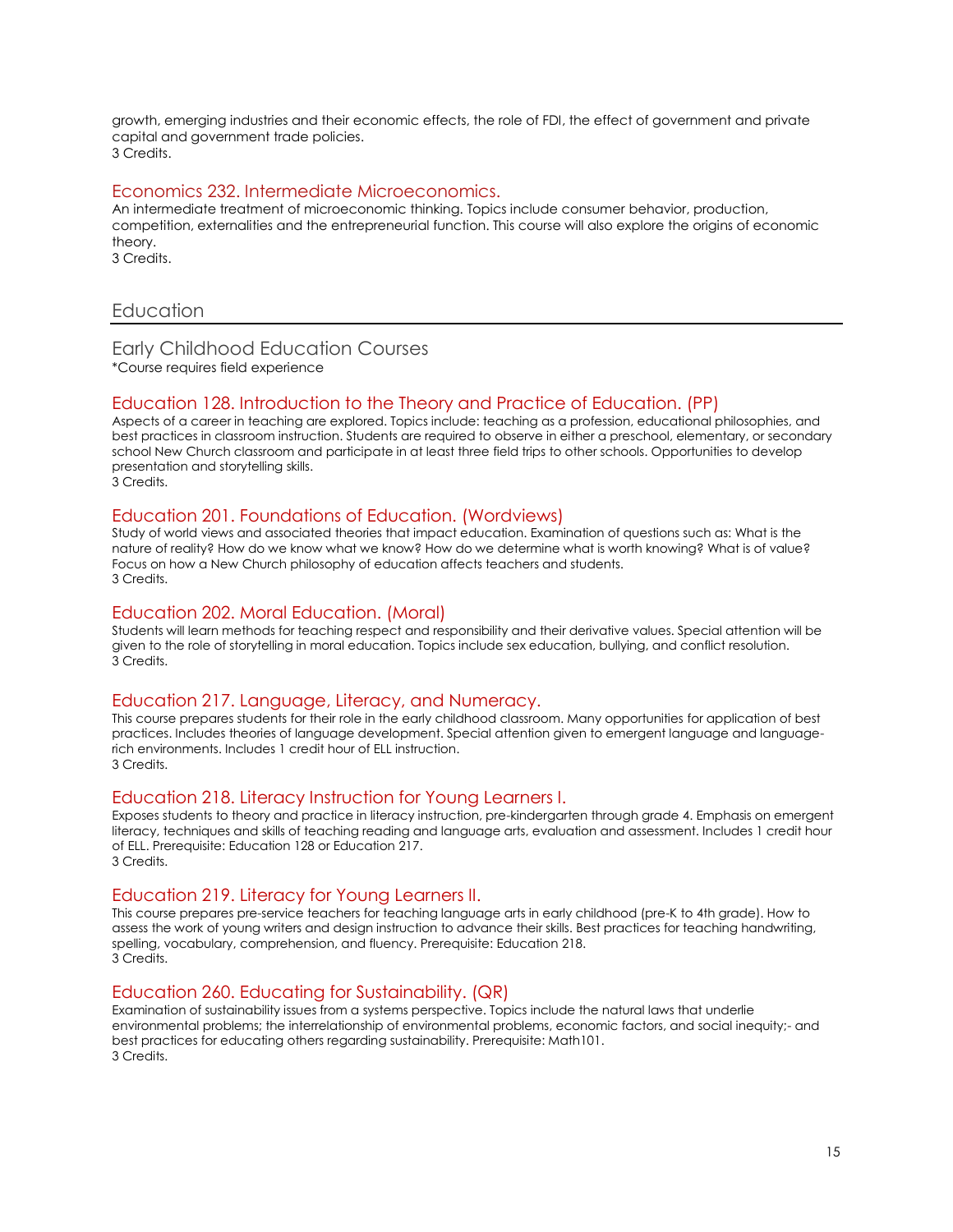#### Education 271. Introduction to Early Childhood Education.

Develop basic knowledge, skills and dispositions in preparing students to teach in early childhood classrooms. Teaching young children from a background of New Church spiritual philosophy, major theories and cultural perspectives. Emphasis on DAP (developmentally appropriate practice); integration of learning goals with children's play; diversity in the classroom; and the process of building a collaborative model with family and community. . 3 Credits.

#### Education 272. Child Development: Birth - Five Year Olds.

Emphasis on typical sequences in physical/motor, social, emotional, cognitive, language, creative, moral and spiritual development. Review of various exceptionalities among individuals (e.g. disabilities, giftedness, etc.). Consideration of the nature/nurture debate and resilience in at-risk children. The varied influences on child development and learning of the whole child considered. Theories of child development will be re-examined and applied. Content from research, observations and life experiences will be addressed. Teachings about human development from the theology of Swedenborg are analyzed. Prerequisite: Education 271 or permission of the Department Chair. 3 Credits.

#### Education 273. Child Development: Five - Nine Year Olds.

Emphasis on typical sequences in physical/motor, social, emotional, cognitive, language, creative, moral and spiritual development. Review of various exceptionalities among individuals (e.g. disabilities, giftedness, etc.). Consideration of the nature/nurture debate and resilience in at-risk children. The varied influences on development and education of the whole child considered. Theories of child development will be re-examined and applied. Content from research, observations and life experiences will be addressed. Teachings about human development from the theology of Swedenborg are analyzed. Prerequisite: Education 271 or permission of the Department Chair. 3 Credits.

#### Education 322. Social Studies and the Young Child.

Emphasis on the skills and attitudes taught within social studies and developed in early childhood programs. Special attention to state standards as well as New Church competencies through the study of units, multicultural experiences, and the methods and materials for teaching social studies. Open only to 3rd year students. Prerequisites: Education 128 or271.

3 Credits.

#### Education 323. Math and the Young Child. (QR)

Exploration of the content and methods of teaching mathematics Pre-K to 4th grade. Emphasis on a problem-solving approach to the teaching of math within the context of a developmentally appropriate curriculum. Students learn how to engage children in the subject through imaginative, musical, rhythmic, athletic, and artistic activities.This course is about how to teach math so it makes sense. 3 Credits.

#### Education 324. Science and the Young Child.

Students explore a variety of science experiences suitable for young children and compare theories of cognitive development as they relate to science. Emphasis on the nature of science and how young children perceive and conceptualize the world around them. 3 Credits.

#### Education 331. Seminar in Planning, Management and Assessment.

Examination of what it means to lead and manage a differentiated classroom. Builds on concurrent field experiences to help students learn how to create and modify environments and experiences to meet the individual needs of all children. Emphasis on classroom management and assessment-driven instruction. Prerequisites: Education 128 or 271. 1.5 Credits.

#### Education 332. Play, Movement, and Health.

Considers research on health, nutrition, and the role of play in child development. Emphasis on the importance of play in helping children develop the skills of self-regulation.

1.5 Credits.

#### Education 333. Seminar on Art and Creative Expression.

Concepts related to creativity in the arts and the many media areas used by children to express themselves are introduced. Topics include: concepts of creativity; facilitation of children's creative expression; appreciation of children's art processes and products. Particular attention to musical expression. Prerequisites: Education 128 or 271. 1.5 Credits.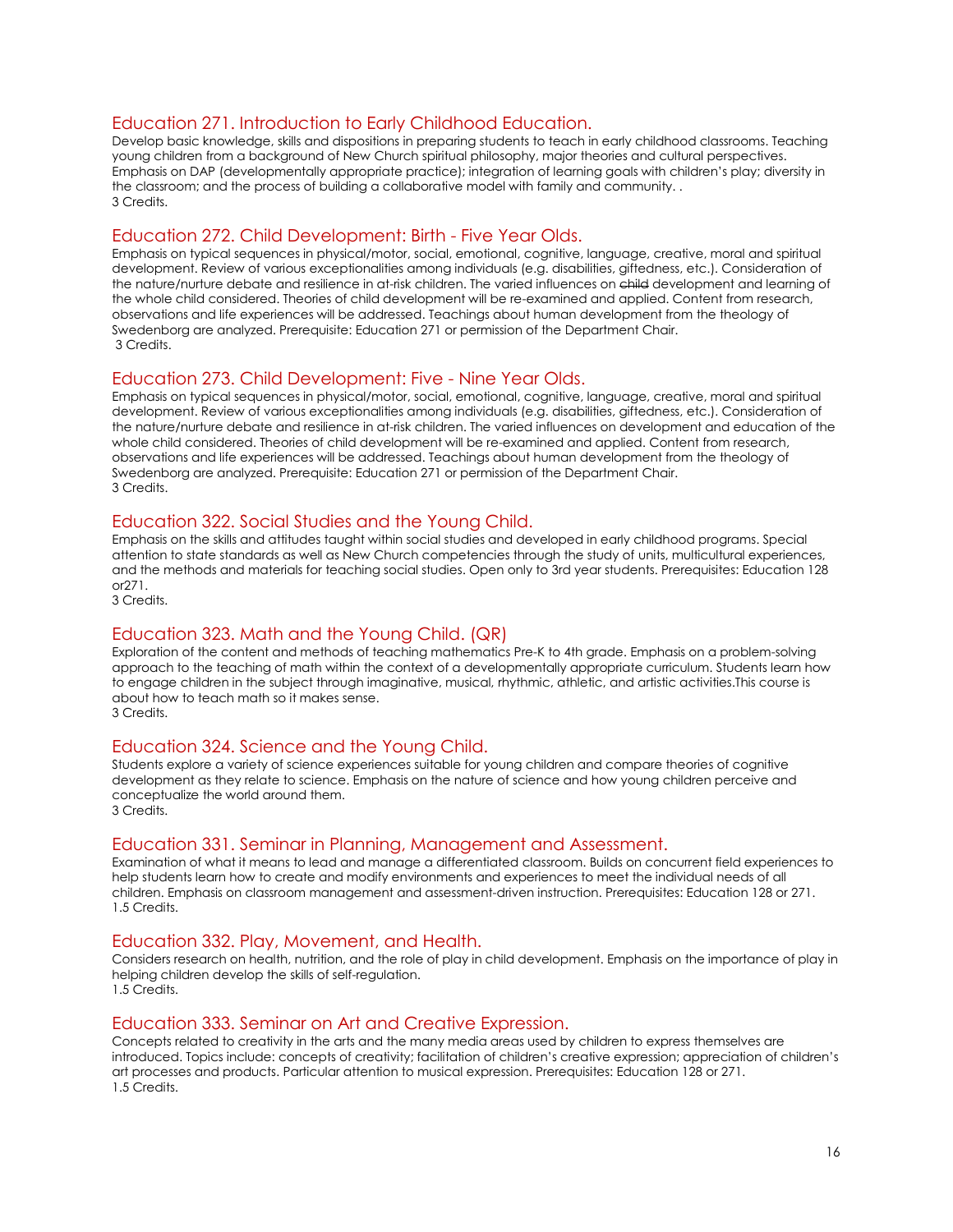#### Education/Psychology 340. Educational Psychology.

Study of secular psychology as it is applied to children and adolescents in the classroom setting. Major areas of study include classroom management, learning, and motivation. Swedenborgian doctrines include innocence, charity, development of the rational mind, and conscience. Prerequisite: Psychology 101 or Education 128. 3 Credits.

#### \*Education 402. Student Teaching. (EE)

For students not pursuing Pennsylvania State Certification. Includes at least 12 weeks of combined observation and teaching in an elementary classroom setting, supervised by a teacher from Bryn Athyn College Early Childhood Education Department and by a classroom teacher in the cooperating school. Offered when required. Open only to seniors in the education major.

3-12 Credits.

#### Education 404. Senior Seminar. (EE)

Meets once a week while students do senior teaching. Taken in conjunction with Education 402. Requirements include: creating a professional teaching portfolio, reflective documentation of the senior teaching experience, research project, creation of a full unit which the student teacher will teach during their senior teaching. Offered when required. Open only to seniors in the education major.

3 Credits.

#### Education 298, 398, 498. Education Internship. (EE)

Proposals must be approved by the Department Chair. Course may be repeated for credit. Credit variable.

#### Field Experience I: Observation.

Field experience (FE) where students are observers in specific classrooms. Students will be assigned to a classroom for guided observation experience that directly relates to course work during the third year. Open to non-majors with permission from department chair.

3 Credits.

#### Field Experience II: Exploration.

Students work under a classroom teacher's supervision tutoring children, facilitating small group conversations, supervising outdoor play, and monitoring classroom routines and procedures. FE II is taken in conjunction with all winter term courses of the third year and provides students with 120 hours of observation and practice teaching. FE II occurs every Tuesday and Thursday of the term. Not open to non-majors; Third year students only. 3 Credits.

#### Field Experience III: Pre-student Teaching.

A continuation of FE II, FE III gives students more independent practice in working with whole class instruction, integrating special needs and ELL students in their assigned classroom. Provides 120 hours of practice teaching hours. Not open to non-majors; 3rd year students only.

3 Credits.

#### Field Experience IV: Observation in Upper Grade Levels

For students intending to teach in the General Church school system. Students gain experience working with upper grade level students. Taken only with permission of the department chair. Co-requisite: Psychology 204. 3 Credits.

#### Special Education 211. Introduction to Special Education.

Every learner is unique, and some are unique in ways that make conventional classroom processes inaccessible. Introduction to the various types of learners who will need instruction and nurturing in the classroom. Exposure to methods and materials that may make an approach to these unique learners, a joyful discovery of the fascinating range of learning styles that are available to human beings. Prerequisite: Education 128 or permission of Department Chair. 3 Credits.

#### Special Education 312. Collaboration, Assessment, and Management.

Practical and hands-on look at the competencies and skills needed to accommodate and adapt instruction for all students, including those with disabilities and various learning needs, in an inclusive setting. Discuss the imperative need for teachers to collaborate and be able to effectively use various assessment and evaluative tools in the classroom, in order to meet the learning needs and goals. Learn to identify, administer, interpret and plan instruction based on the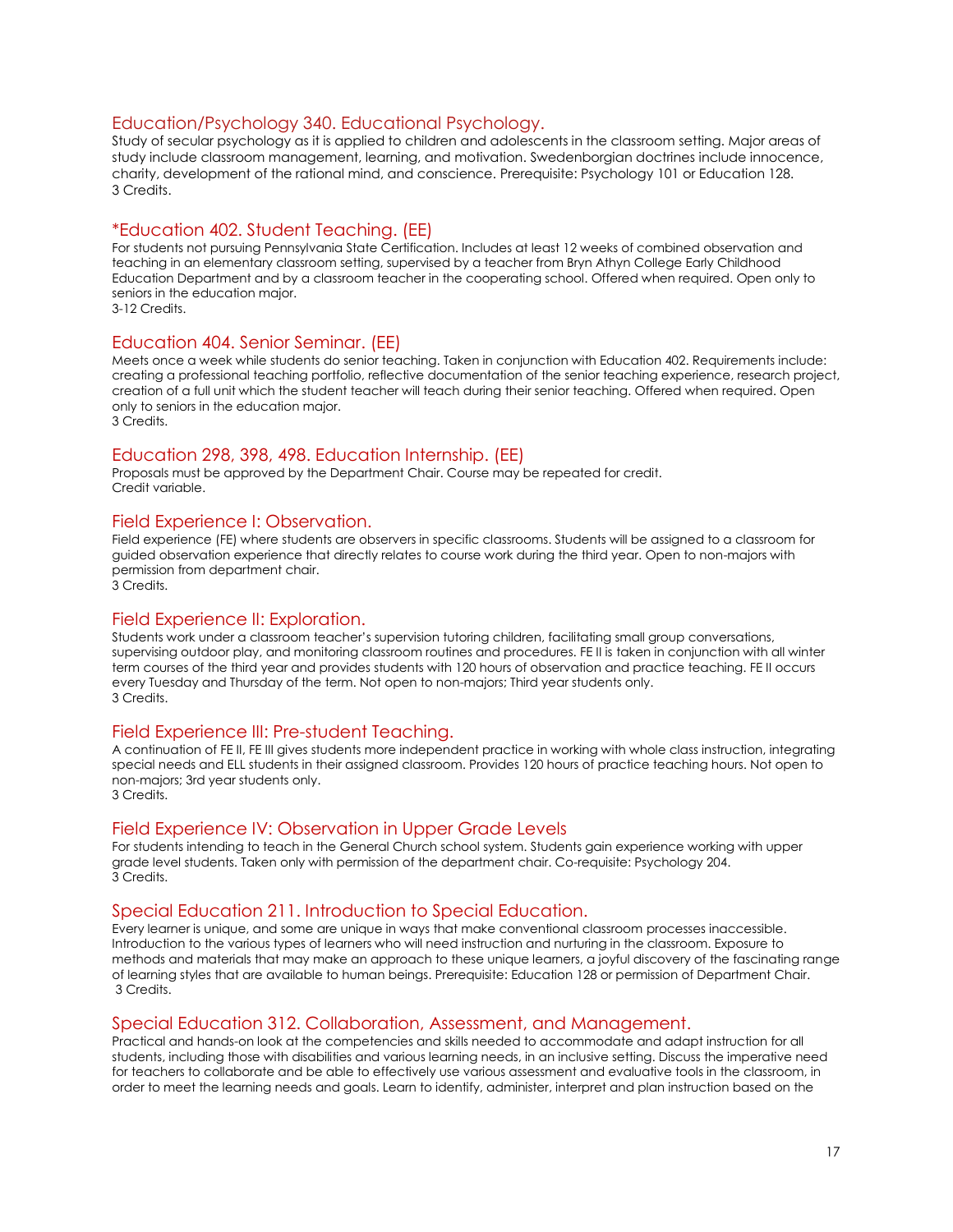assessment of student learning, as well as consider problem solving, and classroom management as part of this process. Prerequisite: SpEd 211 or permission of Department Chair. 3 Credits.

#### Special Education 313. Collaboration and Best Practice.

Builds on the foundation of creating a Universally Designed Learning environment, enriched with collaborative models and classroom management techniques to effectively instruct students with varying abilities and needs. Special attention to understanding to current best practices and research-based methodologies in providing a literacy-rich environment, making curricular adaptations, and using technology-based accommodations and modifications. Taken in conjunction with FE III. 3 Credits. Prerequisite: Special Education 211 or permission of Department Chair. 3 Credits.

#### <span id="page-17-0"></span>English

Literature courses in this discipline fill the aesthetic requirement of the Core Program. 200-level English courses require Writing 101 as prerequisite. 300-level and higher require 200-level English.

#### English 100. English as a Second Language.

Designed for all incoming non-native English speaking students to facilitate their transition into the American academic environment, as well as the College's unique religious culture. Focus on both written and spoken American English. Emphasis on American literature, library research skills, and writing as a process that leads to proficiency.

3 Credits.

#### English 105. Introductory Literature Seminar

Introduction to college-level reading and analysis of literature. Emphasis on responding to literary media. Focus on engagement with a particular theme in stories, poems, plays, and/or films. Literary content will differ from year to year, depending on instructor and current interest. Course can be repeated once for credit when topic changes.

3 Credits.

#### English 215. Great Books I. Classical Literature.

Study (in English) of selected texts from the Greeks and Romans, including works by such authors as Homer, Hesiod, the Greek dramatists, Virgil, and Ovid. Emphasis given to the themes of Classical mythology. Prerequisite: Writing 101.

3 Credits.

#### English 216. Great Books II. Renaissance and Neoclassical Literature of Western Culture.

Study (in English) of selected texts from the Renaissance and the Enlightenment, including works by Cervantes, Shakespeare, Moliere, Milton, Voltaire, Goethe, and others. Lecture/discussion. Prerequisite: Writing 101. 3 Credits.

#### English 217. Great Books III. 19th and 20th Centuries.

Study (in English) of selected 19th- and 20th-Century texts, including works by such authors as Shelley, Forster, Flaubert, Henry James, Dostoevsky, and Tolstoy. Prerequisite: Writing 101. 3 Credits.

#### English 218. American Literature I.

Chronological survey of 19th-Century American writers up to the rise of realism. Emphasis given to major figures in the American Renaissance: Hawthorne, Poe, Dickinson, Melville, Emerson, Thoreau, Whitman. Some lesser known writers included. Prerequisite: Writing 101. 3 Credits.

#### English 219. American Literature II.

Chronological survey of late 19th-Century and early 20th-Century American authors from Twain and the rise of Realism to Willa Cather, Edith Wharton, and Henry James. Prerequisite: Writing 101. 3 Credits.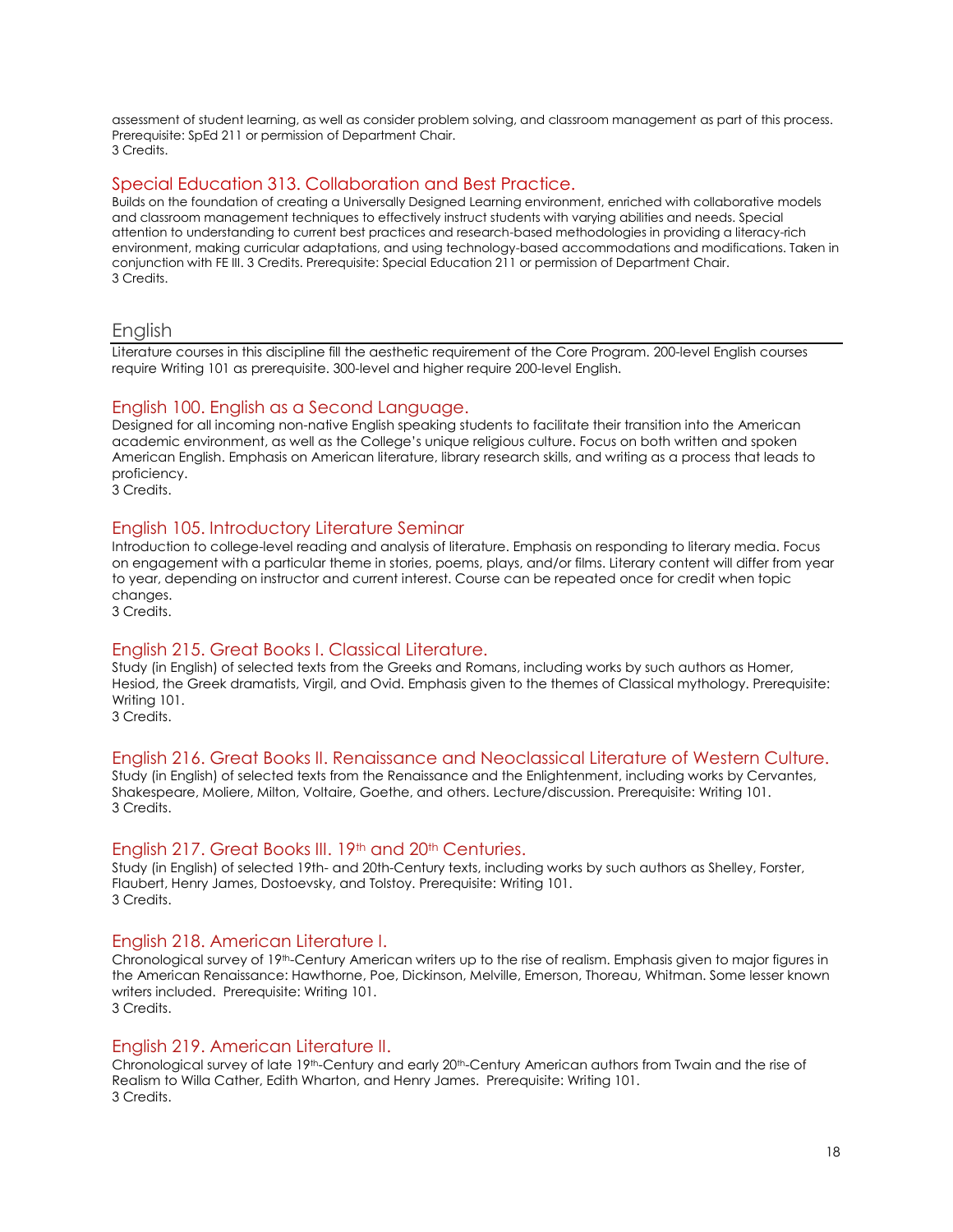#### English 220. English Literature Survey I.

Chronological overview of the development of English literature in England from the early medieval period through the civil war (mid17th century). Lecture and discussion on such authors as Chaucer, Shakespeare, John Donne, Ben Jonson, and more. One student report and one research paper. Prerequisite: Writing 101. 3 Credits.

#### English 221. English Literature Survey II.

Chronological overview of the development of English literature in England from the late 17th century through the early 20<sup>th</sup> century. Lecture, discussion, guest speakers, student reports or projects, research paper on a chosen period or author. Continuation of English 220; English 220 not prerequisite. Prerequisite: Writing 101. 3 Credits.

#### English 235. Shakespeare. (W)

Study of selected Shakespearean tragedies, comedies, and histories. Lectures and collateral readings. Some films and group work. Background of the Elizabethan world. Prerequisite: Writing 101. 3 Credits.

#### English 245. Children's Literature.

Study of the textual characteristics of children's literature and the role this literature has played historically. Picture books, readers, stories, and adventure novels. May include authors such as Caxton, Grimm, MacDonald, Milne, and New Church writers. Written work includes projects and a children's story reflecting the trends studied. Prerequisite: Writing 101.

3 Credits.

#### English 320. The English Language.

Study of the historical development of the language from Anglo-Saxon to Modern English, with focus on the culture and events that have shaped the language, and ways in which English has shaped cultures. Prerequisite: Any 200-level English course. 3 Credits.

#### English 330. Elizabethan Literature.

Literary renaissance in England, together with its backgrounds and influence. Focus on representative writers in one of the major genres. Seminar presentations required. Prerequisite: Any 200-level English course. 3 Credits.

#### English 360. Victorian Literature. (IL)

Study of selected literary figures of England from 1830 to 1900, with emphasis on trends in religion, philosophy, and science, and on the literary form of the novel. Prerequisite: Any 200-level English course. 3 Credits.

#### English 365: Topics in Literature.

In depth examination of a selected literary theme, movement, genre, or author. Specific title announced in the course bulletin when offered. Topics will make use of a professor's area of expertise and research. May be repeated for credit when different topics are offered. Prerequisite: Any 200-level English course. 3 credits.

#### English 367. The Modern Novel.

Study of selected early 20th-century novels. Emphasis on how these works reshape 19th-century forms and subjects to reflect changes (demographic, political, social) in the modern world. Includes such writers as James, Woolf, Faulkner, Hurston, and Hemingway. Prerequisites: Writing 202 and any 200-level English course. 3 Credits.

#### English 370. Twentieth Century Authors (after 1950). (W)

Major British and American authors, and others, writing in the post-World War II era. Focus on the novel. Includes such authors as Steinbeck, Maclean, Morrison, and O'Brien. Prerequisite: Any 200-level English course.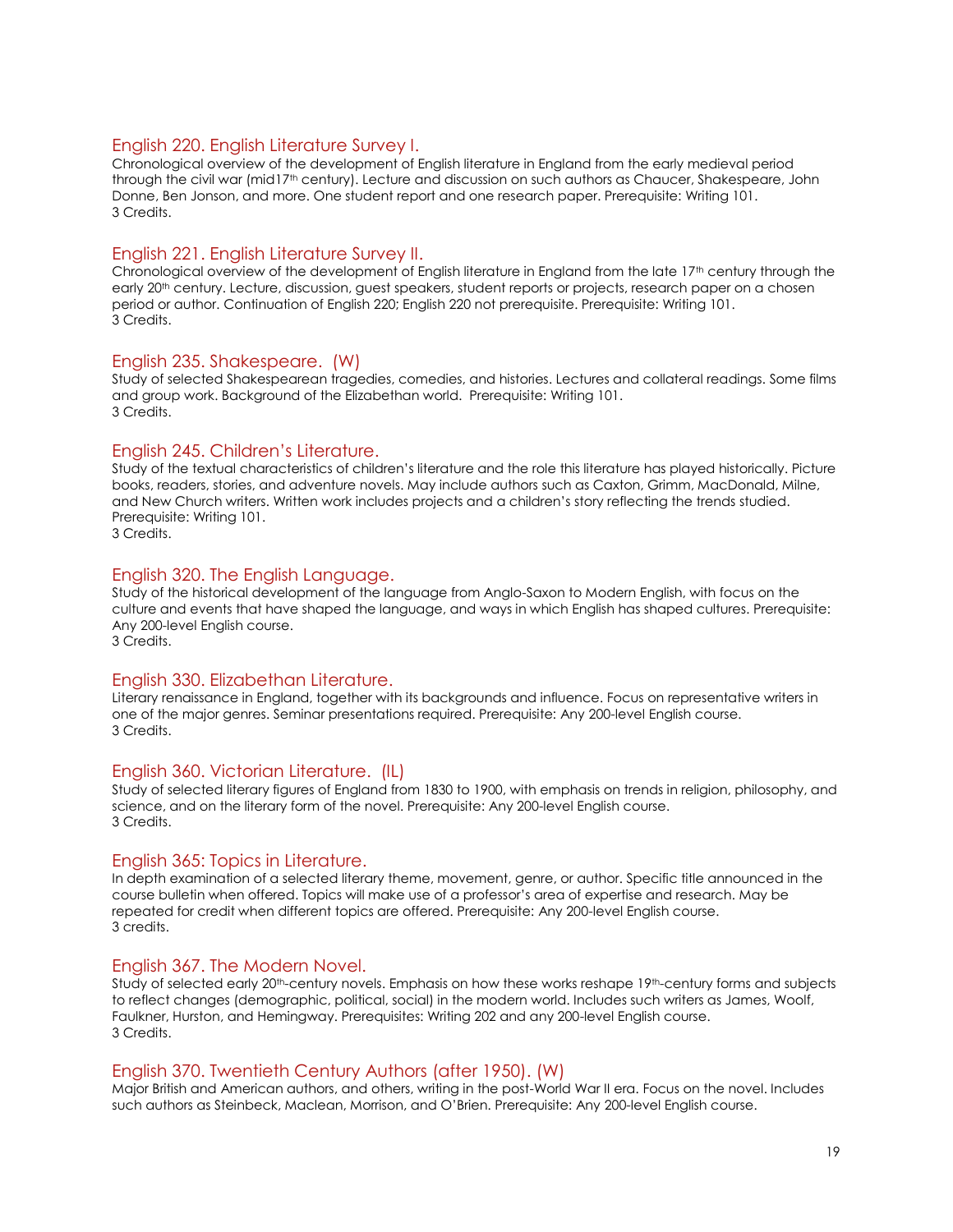3 Credits.

#### English 490. English Major Writing Project.

Writing project for the writing track of the English major. Independent work in criticism, fiction, or poetry, guided by an advisor. Involves student over a two-term period of the senior year. 3 Credits.

#### English 491. English Major Writing Project.

Completion of the senior writing project. 3 Credits.

#### English 499. English Major Capstone Project

Writing project for the language and literature track of the English major. Supplemental to a 300-level English course, this credit involves extended independent research and writing beyond the scope of the course. 1 Credit.

#### English 298, 398, 498. English Internship. (EE)

Proposals must be approved by the head of major. Prerequisites: 2 courses in English above the 100-level. Course may be repeated for credit. Credit variable.

#### <span id="page-19-0"></span>Experiential Education

#### First Year Seminar 101.

This seminar is an interactive class promoting engagement in the curricular and co-curricular life of the college. It serves to position students for success at Bryn Athyn College through advancing academic preparedness and social integration. Students who complete this course successfully will be able to make informed and appropriate academic plans and social choices. All fall term first year students are required to take this course. 1 Credit.

#### Experiential Education 198/298. Internship. (EE)

The internship course is open to students with a 2.7 GPA or above. It is a supervised, pre professional experience with clear links to a student's academic program. It is conducted primarily or totally outside a regular course classroom, and for which a student earns academic credit. It is organized primarily around an assignment in a work-place situation in which students working under the direction of a supervisor learn hands-on professional skills.

The internship course requires a learning plan, reflective component, and an analytical component (e.g., essay, paper, or presentation). Individual learning plans are retained in the office of Internship. This course satisfies the EE requirement.

Course may be repeated for academic credit by arrangement. Credit variable.

#### Experiential Education Service Trips.

Students completing a college sponsored service trip will fulfill their EE requirement for graduation.

<span id="page-19-1"></span>Fine Arts

\*Course has a laboratory fee for materials used

\*\*Students may not take both levels of any dual-level art history course for credit, but they may take both levels of studio courses.

#### Fine Arts 101. Aegean to Early Christian. (IL)

Introductory survey of art and architecture covering Aegean, Greek, Etruscan, Roman, Early Christian, and Byzantine art. Study of works from Glencairn's collection. Trip to the Metropolitan Museum of Art in New York. 3 Credits.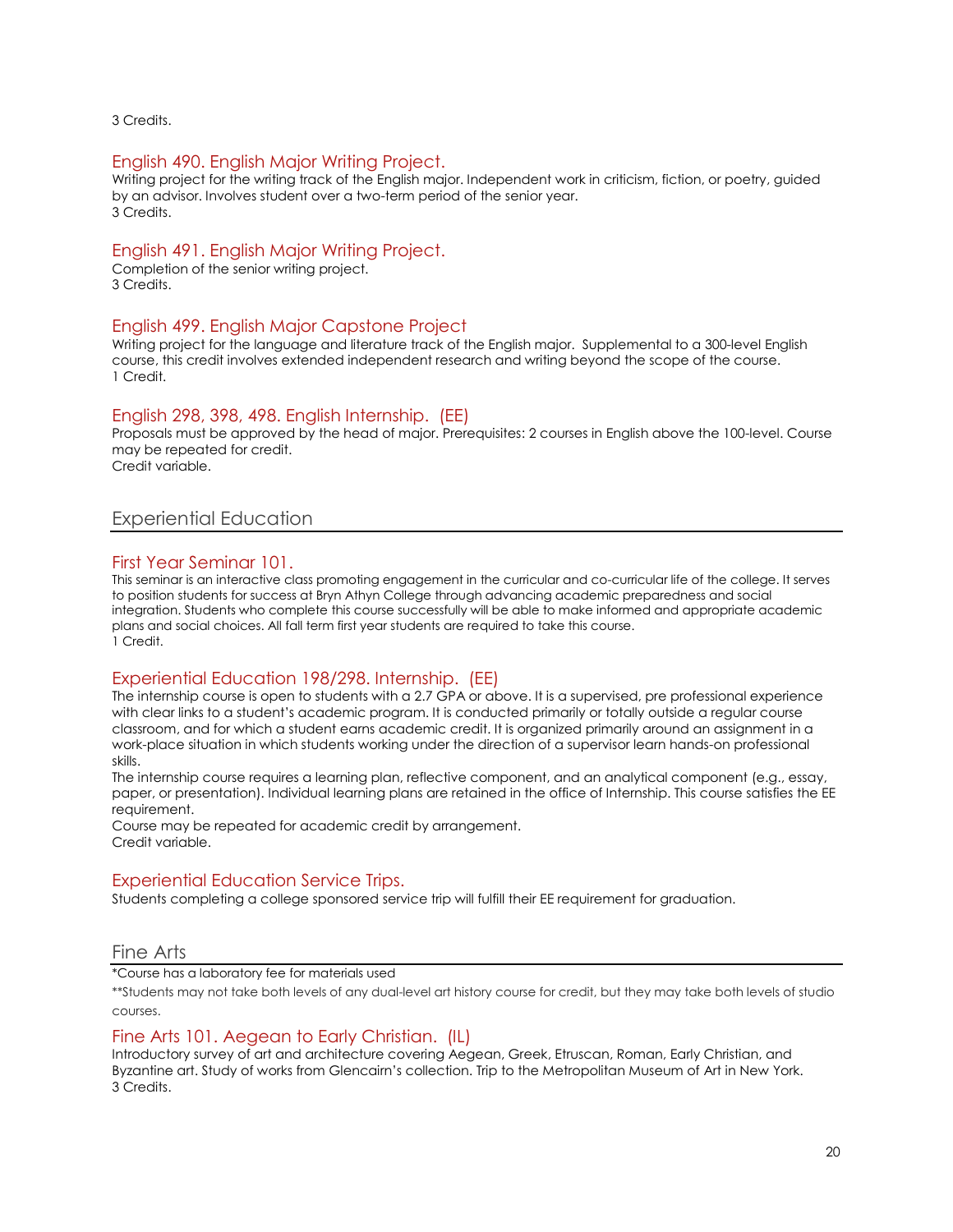#### Fine Arts 102. Renaissance and Baroque Art. (IL)

Introductory survey of architecture, sculpture, and painting covering Renaissance, Reformation, and Counter-Reformation art. Includes artists such as Vermeer, Rembrandt, Michelangelo, da Vinci, Bernini, Caravaggio, and others. Trip to Metropolitan Museum of Art in New York. 3 Credits.

#### Fine Arts 112/212: Medieval Art and Its Revivals.\*\*

Using one of the finest collections of medieval art in the world (Glencairn Museum), this course surveys the art of Medieval Europe, particularly that of France, focusing on the evolution of sacred imagery, and how it reflects and shapes the attitudes of the period. It also covers medieval revivals in 19th-century England and 19th-20th century America. Highlights include: Early Christian sculpture, Celtic manuscripts, Romanesque sculpture, Gothic cathedrals, and Gothic revivals including aspects of the Arts and Crafts movement. Students solve problems posed by some of Glencairn's pieces and develop a research topic.

3 Credits.

#### \*Fine Arts 120. Metal Work I.\*\*

Introduction to basic metalworking techniques in copper, brass, and silver including sawing, piercing, embossing, form folding, cold joining, soldering, and setting cabochon stones. Inspired by the magnificent examples in Glencairn.

3 Credits.

#### Fine Arts 122. Metal Forging.

Introduction to artistic ironwork concentrating on hand-forged, wrought iron using traditional techniques. Inspired by the magnificent examples in Glencairn and Bryn Athyn Cathedral. 3 Credits.

#### Fine Arts 123. Forging Workshop

A four-day intensive summer workshop. Instruction in basic forging techniques and introduction to the metal work in Glencairn Museum and Bryn Athyn Cathedral. 1 Credit.

#### \*Fine Arts 125. Photography.

Introduction to the use of various cameras, darkroom techniques, alternative processing, and basic design. 3 Credits.

#### Fine Arts 126. Stone Carving Workshop

A five-day intensive summer workshop. Instruction in basic stone carving techniques and introduction to the stonework in Glencairn Museum and Bryn Athyn Cathedral. 1 Credit.

#### Fine Arts 128/228. Stained Glass Painting.

Introduction to traditional and innovative techniques in glass painting. Inspired by the magnificent examples in Glencairn and Bryn Athyn Cathedral. 3 Credits.

#### Fine Arts 129. Stained Glass Painting Workshop.

A four-day intensive summer workshop. Instruction in glass painting techniques and introduction to the stained glass in Glencairn Museum and Bryn Athyn Cathedral. 1 Credit.

#### \*Fine Arts 130. Ceramics.

Introduction to clay work including hand building, wheel throwing, slip casting, glazing, and firing processes. Also form function and representation. 3 Credits.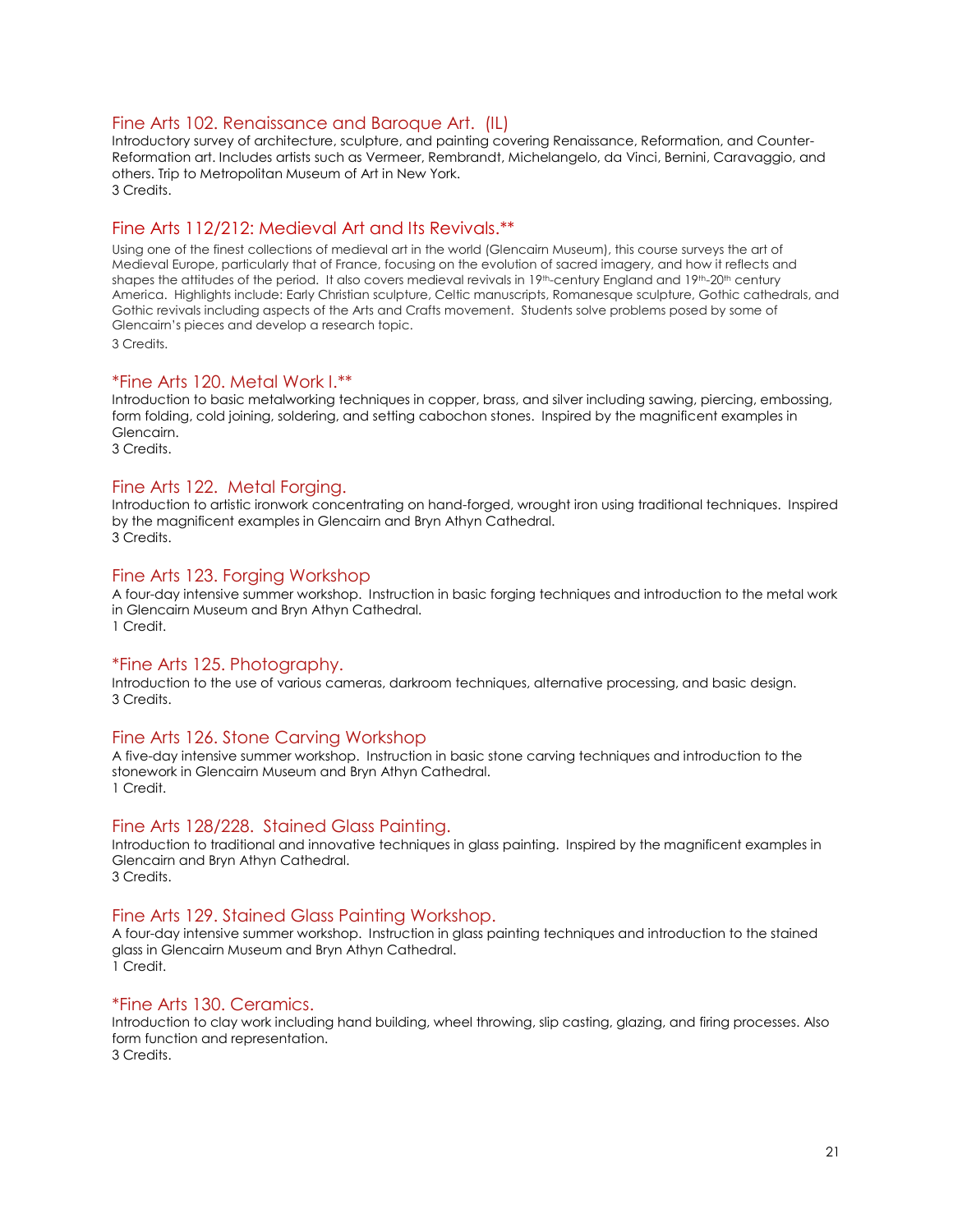#### \*Fine Arts 140. Drawing and Painting.

Introduction to basic techniques in drawing and painting. Oil painting project. Discussion of the development of the history of painting.

3 Credits.

#### Fine Arts 141. Building Arts Foundation.

Introduction to the Building Arts curriculum by focusing on fundamental design and drawing principles essential to all craft disciplines. Students learn to communicate ideas, design and execute projects through sketches, hand drawings and computer-generated drawings. 3 Credits.

#### Fine Arts/History 160. Art, Culture and History.

Examination of the art, culture, and history of a designated period and region. Special attention will be given to art as a form of religious and cultural expression. Serves as an intellectual foundation for Fine Arts/History 161: Study Abroad. Offered in conjunction with Glencairn Museum. 3 Credits.

#### Fine Arts/History 161: Art, Culture, and History: Study Abroad.

Participation in an academic study abroad trip (2-3 weeks) focused on the period and region studied in Fine Art/History 160. Students are required to present research completed in Fine Arts/History 160 on site. Offered in conjunction with Glencairn Museum. Prerequisite: Fine Arts/History 160 in preceding term. Pass/Fail. 1 Credit.

#### Fine Arts 201. Aegean to Early Christian. (IL)

Introductory survey of architecture, sculpture, and painting covering Aegean, Greek, Etruscan, Roman, Early Christian, and Byzantine art. Study of works from Glencairn's collection. Trip to the Metropolitan Museum of Art in New York.

3 Credits.

#### Fine Arts 202. Renaissance and Baroque Art. (IL)

Introductory survey of the architecture, sculpture, and painting covering Renaissance, Reformation, and Counter-Reformation art. Includes artists such as Vermeer, Rembrandt, Michelangelo, da Vinci, Bernini, Caravaggio, and others. Trip to Metropolitan Museum of Art in New York. 3 Credits.

#### Fine Arts 210. Nineteenth and Twentieth Centuries. (IL)

Examination of the architecture, sculpture, and painting of the late eighteenth, nineteenth, and twentieth centuries in Europe, England, and America. Special attention given to artists influences by Swedenborg, including Flaxman, Blake, Powers, Page, Gaugin, Inness, Pyle, and Burnham. 3 Credits.

#### Fine Arts 213. Topics in Twentieth-Century Architecture: Bryn Athyn's National Historic Landmarks.

Study of the conception of Bryn Athyn Cathedral, Glencairn, Cairnwood, and Cairncrest within the context of architectural developments at the turn of the twentieth century. The course uses resources in the Cathedral, John Pitcairn Archives, Glencairn, and the Raymond and Mildred Pitcairn archives, from which the students do original research on a topic of their choice.

3 Credits.

#### \*Fine Arts 220. Metal Work II.

Continuation of FA 120 introducing new techniques in copper, silver, gold foil, cloisonné, and the setting of faceted stones. Inspired by the magnificent examples at Glencairn. Prerequisite: Fine Arts 120. 3 Credits.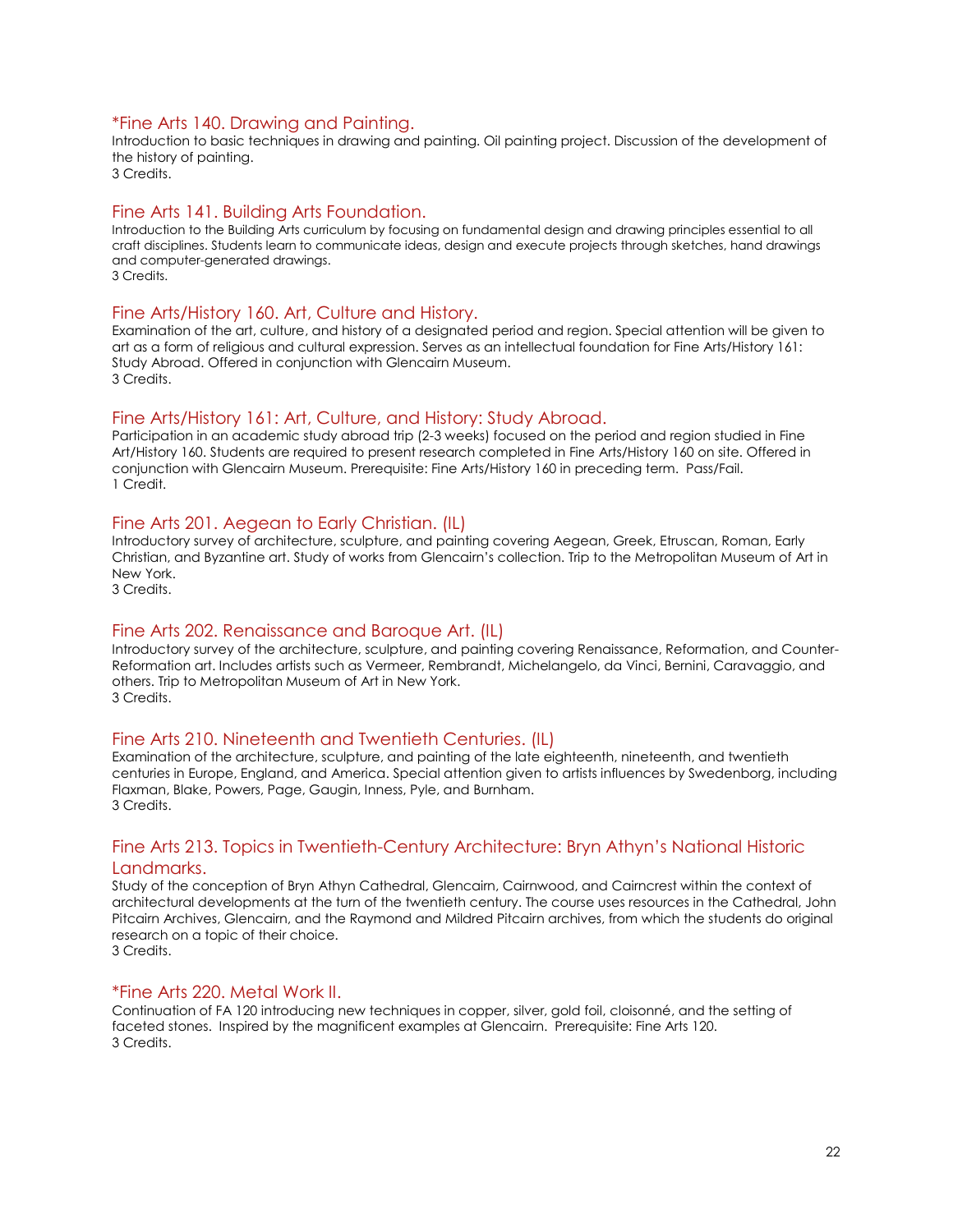#### Fine Arts 222. Intermediate Metal Forging.

Focusing on architectural ironwork design and construction, this course refines the skills learned in FA 122. Includes opportunities for self-expression and creative thinking. Inspired by the magnificent examples in Glencairn and Bryn Athyn Cathedral. Prerequisite: FA 122.

3 Credits.

#### Fine Arts 228: Intermediate Stained Glass Painting

Focusing on architectural stained glass design and construction, this course refines the skills learned in FA 128. Includes opportunities for self-expression and creative thinking, repair and restoration of historic glass. Inspired by the magnificent examples in Glencairn and Bryn Athyn Cathedral. Prerequisite: FA 128. 3 Credits.

#### \*Fine Arts 230. Intermediate Ceramics.

Further development of individual skills and sensitivities in the medium of clay. Prerequisite: Fine Arts 130. 3 Credits.

#### \*Fine Arts 240. Intermediate Painting.

Introduction of more materials and techniques as well as more advanced use of concepts learned in Fine Arts 140. Prerequisite: Fine Arts 140.

3 Credits.

#### Fine Arts 251. Integrating Art into a Child's Early Years.

By reading about the developmental states of children, discussing the issues involved with elementary art education, looking at examples of children's art, and actually doing projects, future teachers and caregivers will become confident in their ability to use art as one of their teaching methods. 1.5 Credits.

#### Fine Arts/History 260. Art, Culture and History.

Examination of the art, culture, and history of a designated period and region. Special attention will be given to art as a form of religious and cultural expression. Serves as an intellectual foundation for Fine Arts/History 261: Study Abroad. Offered in conjunction with Glencairn Museum. 3 Credits.

#### Fine Arts/History 261: Art, Culture, and History: Study Abroad.

Participation in an academic study abroad trip (2-3 weeks) focused on the period and region studied in Fine Art/History 260. Students are required to present research completed in Fine Arts/History 260 on site. Offered in conjunction with Glencairn Museum. Prerequisite: Fine Arts/History 260 in preceding term. Pass/Fail. 1 Credit.

#### Fine Arts/History 271: Introduction to Historic Preservation.

This course will introduce students to the basic theory and practice of historic preservation. Major topics include preservation terminology and concepts, architectural styles, and the history of the preservation movement in the United States, including advocacy, government's role in historic preservation, and emerging/contemporary issues in historic preservation. The Bryn Athyn Historic District and other historic structures in the local community will be used extensively as illustrations for topics throughout the course. This is not a methods and materials conservation course. Material is presented through lectures, guest lectures, class discussion and field trips. 3 Credits.

#### Fine Arts/History 308. The Art and Culture of Ancient Egypt.

Examination of ancient Egyptian culture as revealed through art and archaeology. Special attention given to art as a source of historical information. Topics include the influence of natural resources and the environment, principles of artistic representation, problems with interpreting evidence, the origin and nature of Egyptian hieroglyphic writing, and the Egyptian world view. Trip to the University of Pennsylvania Museum of Archaeology and Anthropology in Philadelphia.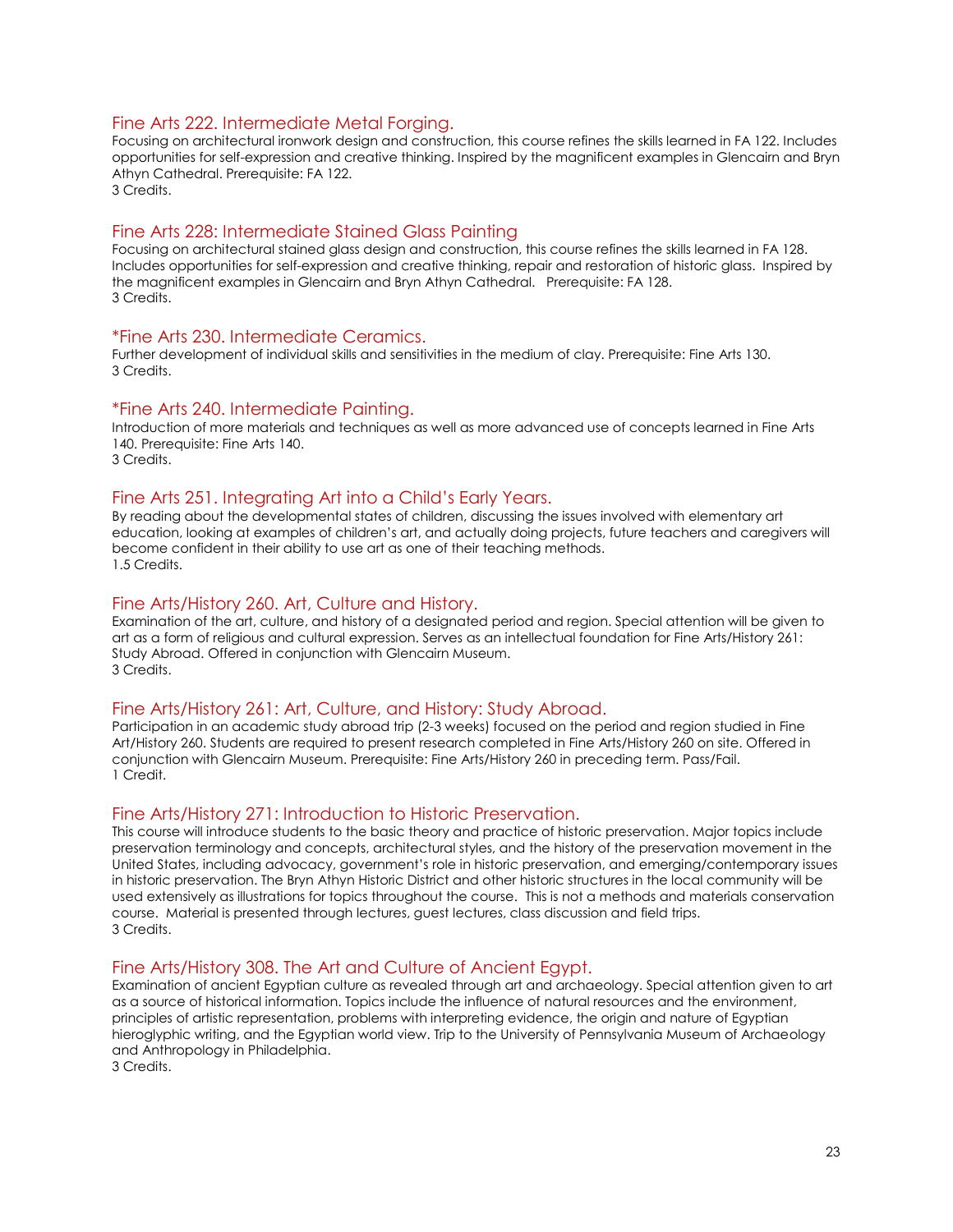#### Fine Arts 310. Nineteenth and Twentieth-Century Art. (IL)

Examination of the architecture, sculpture, and painting of the late eighteenth, nineteenth, and twentieth centuries in Europe, England and America. Special attention given to artists influenced by Swedenborg, including Flaxman, Blake, Powers, Page, Gauguin, Inness, Pyle, and Burnham. Prerequisite: Any IL art history course, preferably 200 level.

3 Credits.

#### Fine Arts 313. Topics in Twentieth-Century Architecture: Bryn Athyn's National Historic Landmarks.

Study of the conception of Bryn Athyn Cathedral, Glencairn, Cairnwood, and Cairncrest within the context of architectural developments at the turn of the twentieth century. The course uses resources in the Cathedral, John Pitcairn Archives, Glencairn, and the Raymond and Mildred Pitcairn archives, from which the students do original research on a topic of their choice.

3 Credits.

#### \*\*Fine Arts 298/398/498. Fine Art Internship. (EE)

Requirements variable. Proposals should be submitted to the Department Chair. Art internships are open to students in sophomore year or above who have completed at least two art, dance, or music courses. Credits variable.

<span id="page-23-0"></span>French

#### French 101. Introductory French I.

Introduction to the French language for students without previous experience. Emphasis is placed on communication and foundations of French grammar. French is the language of instruction. 3 Credits.

#### French 102. Introductory French II.

Continuing introduction to the French language. Prerequisite: French 101 or equivalent as determined by placement test. French is the language of instruction. 3 Credits.

#### French 201. Intermediate French I.

Intermediate French builds upon a student's prior experience with French language and culture. The course concentrates on four skills areas: listening, speaking, reading and writing, and is augmented by cultural readings and film selections. Prerequisite: French 102 or equivalent as determined by placement test. French is the language of instruction.

3 Credits.

#### <span id="page-23-1"></span>Geography

#### Geography 110. World Regional Geography.

Study of world regions with emphasis on the geographic relationships—physical and cultural—that give them their character. Emphasizes the political and cultural formations of human societies. Who lives where? Which languages are spoken where? How did the nations of the world arrive at their present borders? Why do some parts of the world see constant conflict; why are some regions of disputed ownership? Why are some places more developed than others? Focus on familiarity with map locations. 3 Credits.

<span id="page-23-2"></span>German

#### German 101. Introductory German I.

Introduction to the German language for students without previous experience.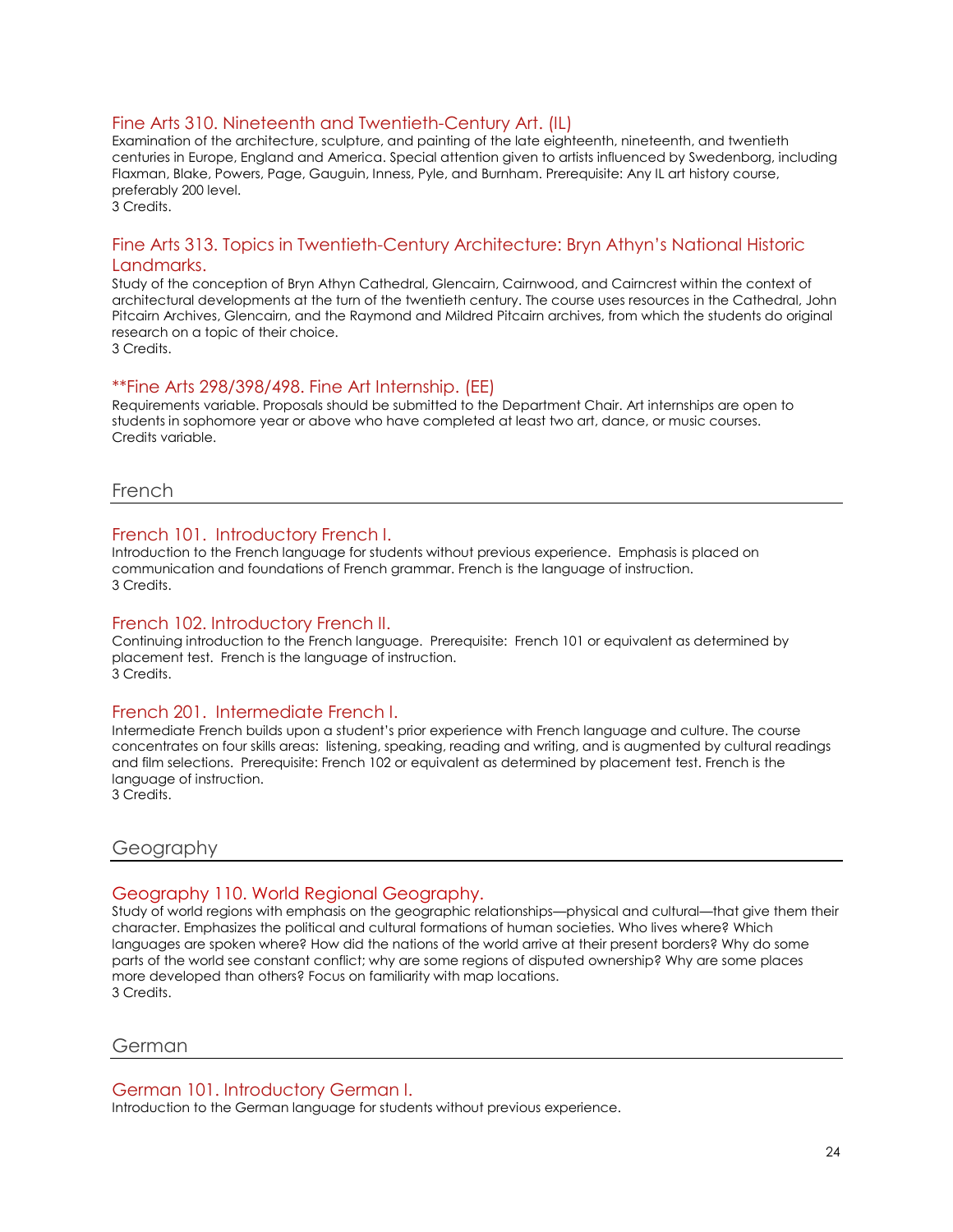Emphasis is placed on communication and the foundations of German grammar. German is the language of instruction.

3 Credits.

#### German 102. Introductory German II.

Continuing introduction to the German language. Prerequisite: German 101 or equivalent as determined by placement test. German is the language of instruction. 3 Credits.

#### German 201. Intermediate German I.

Intermediate German builds upon students' prior knowledge of language and culture in German-speaking countries while reviewing and solidifying grammar and communication skills. Course concentrates on four skills areas: listening, speaking, reading and writing and is augmented by cultural readings and film selections. Prerequisite: German 102 or equivalent as determined by placement test. German is the language of instruction. 3 Credits.

#### German 202. Intermediate German II.

Continuation of intermediate German. Provides students with a range of cultural materials and linguistic opportunities to strengthen command of language skills (speaking, reading, writing and listening) and grasp of cultural issues in German-speaking lands since 1945. Prerequisite: German 201 or equivalent as determined by placement test.

3 Credits.

<span id="page-24-0"></span>Greek

#### Greek 110. Beginning New Testament Greek I.

Introduction to the language of the New Testament. A study of the basic forms and syntax of Greek grammar. 3 Credits.

#### Greek 111. Beginning New Testament Greek II.

Continuation of Greek 110. Prerequisite: Greek 110. 3 Credits.

#### Greek 250. Readings in New Testament I.

Readings in the Gospel of John and the Book of Revelation. Prerequisite: Greek 111. 3 Credits.

#### Greek 251. Readings in New Testament II.

Readings in the synoptic gospels (Matthew, Mark and Luke). Prerequisite: Greek 111. 3 Credits.

#### <span id="page-24-1"></span>**Hebrew**

#### Hebrew 110. Beginning Hebrew I.

Introduction to the language of the Old Testament. A study of the basic forms and syntax of Hebrew grammar. 3 Credits.

#### Hebrew 111. Beginning Hebrew II.

Continuation of Hebrew 110, with graduated readings adapted from Genesis, Exodus, Deuteronomy, Joshua, Judges, and other books of the Old Testament. Prerequisite: Hebrew110 or equivalent as determined by placement test.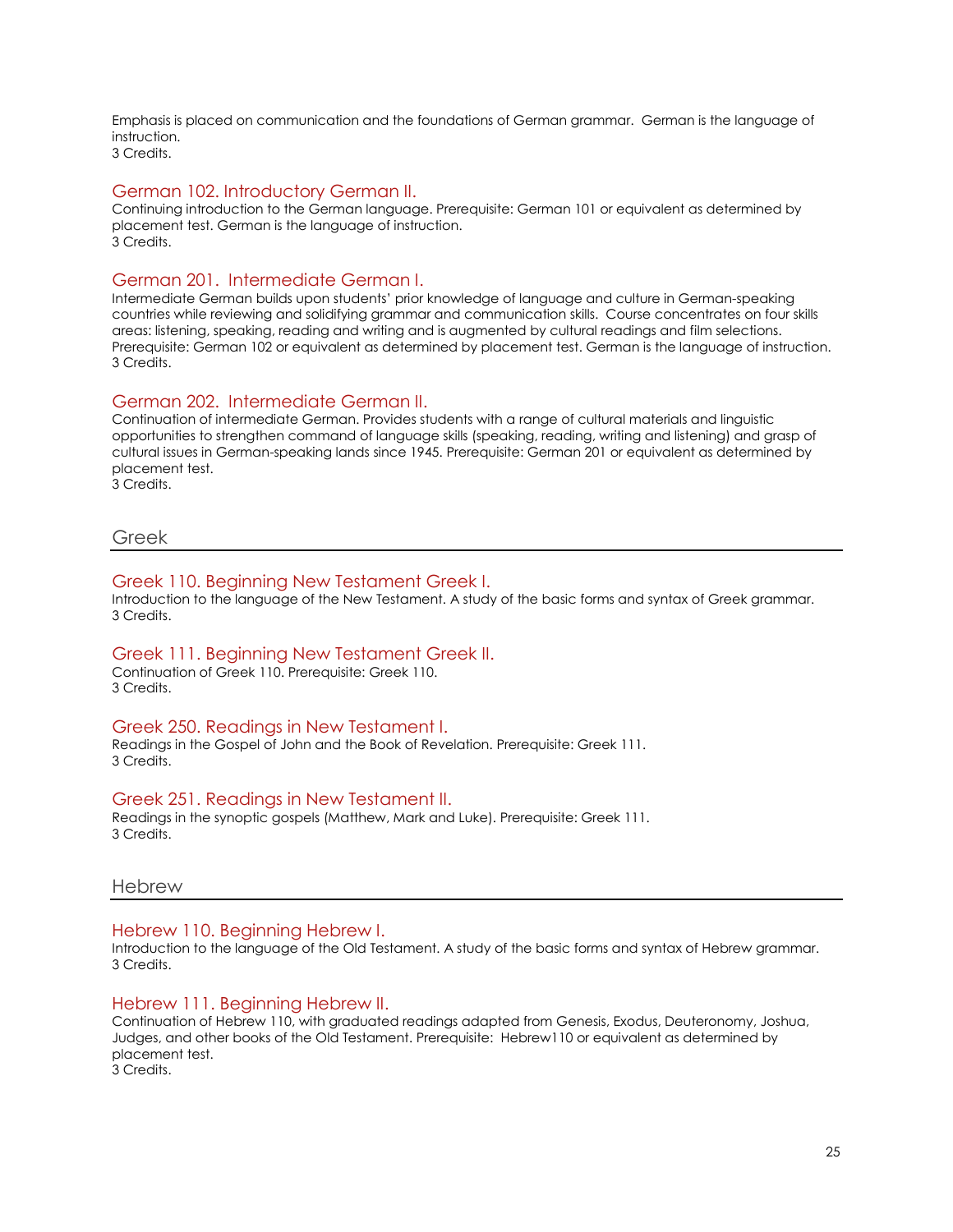#### Hebrew 250. Intermediate Hebrew.

Review of Hebrew grammar, followed by readings in the Old Testament with special attention to forms and syntax. Prerequisite: Hebrew 111. 3 Credits.

#### <span id="page-25-0"></span>**History**

#### History 114. The Classical World. (IL)

Historical survey of ancient Greece and Rome from Minoan civilization to the fall of the Roman Empire in the west. Particular attention to political trends and the role of religion in Greek and Roman societies. Examination of textual and archaeological evidence. Guided development of a research paper. 3 Credits.

#### History 115. The Medieval World.

Historical survey of medieval Europe from the fall of Rome through the fourteenth century. Particular focus on religion and the role of the church throughout the middle ages. Use of primary texts and Glencairn Museum's collections. Students participate in Glencairn's Medieval Festival. 3 Credits.

#### History 117. The Contemporary World.

Examination of the post-World War II era and its effect on societies around the globe. Includes survey of political and economic developments in the different regions of the world and thematic approach to the contemporary global situation. Current events discussions. 3 Credits.

#### Fine Arts/History 160. Art, Culture and History.

Examination of the art, culture, and history of a designated period and region. Special attention will be given to art as a form of religious and cultural expression. Serves as an intellectual foundation for Fine Arts/History 161: Study Abroad. Offered in conjunction with Glencairn Museum. 3 Credits.

#### Fine Arts/History 161: Art, Culture, and History: Study Abroad.

Participation in an academic study abroad trip (2-3 weeks) focused on the period and region studied in Fine Art/History 160. Students are required to present research completed in Fine Arts/History 160 on site. Offered in conjunction with Glencairn Museum. Prerequisite: Fine Arts/History 160 in preceding term. Pass/Fail. 1 Credit.

#### History 207. Ancient Mesopotamia.

Examination of the history and society of ancient Mesopotamia (modern Iraq and the surrounding region) from the Neolithic period through the Persian Empire. Particular focus on Mesopotamian archaeology and texts as historical sources. Use of Glencairn Museum's Near Eastern collection. 3 Credits.

#### Anthropology/History 211. Artifacts, Archaeology, and Museums. (W)

Introduction to the theories and methods used to interpret how objects provide evidence for history and express a society's values, ideas, and attitudes. Includes examination of archaeological method and ethics, and the use of objects in a museum setting. Use of hands-on projects and visits to Bryn Athyn's historical district and other local sites.

3 Credits.

#### History 212. The Viking World.

Study of the Viking Age, c. 750-1050 CE. This course examines the impact of Viking expansion in Europe as raiders, traders, conquerors, and settlers. Using written as well as archaeological sources, attention is paid not only to the chronology of events but also to the consideration of Norse values and beliefs, cultural practices and societal structures.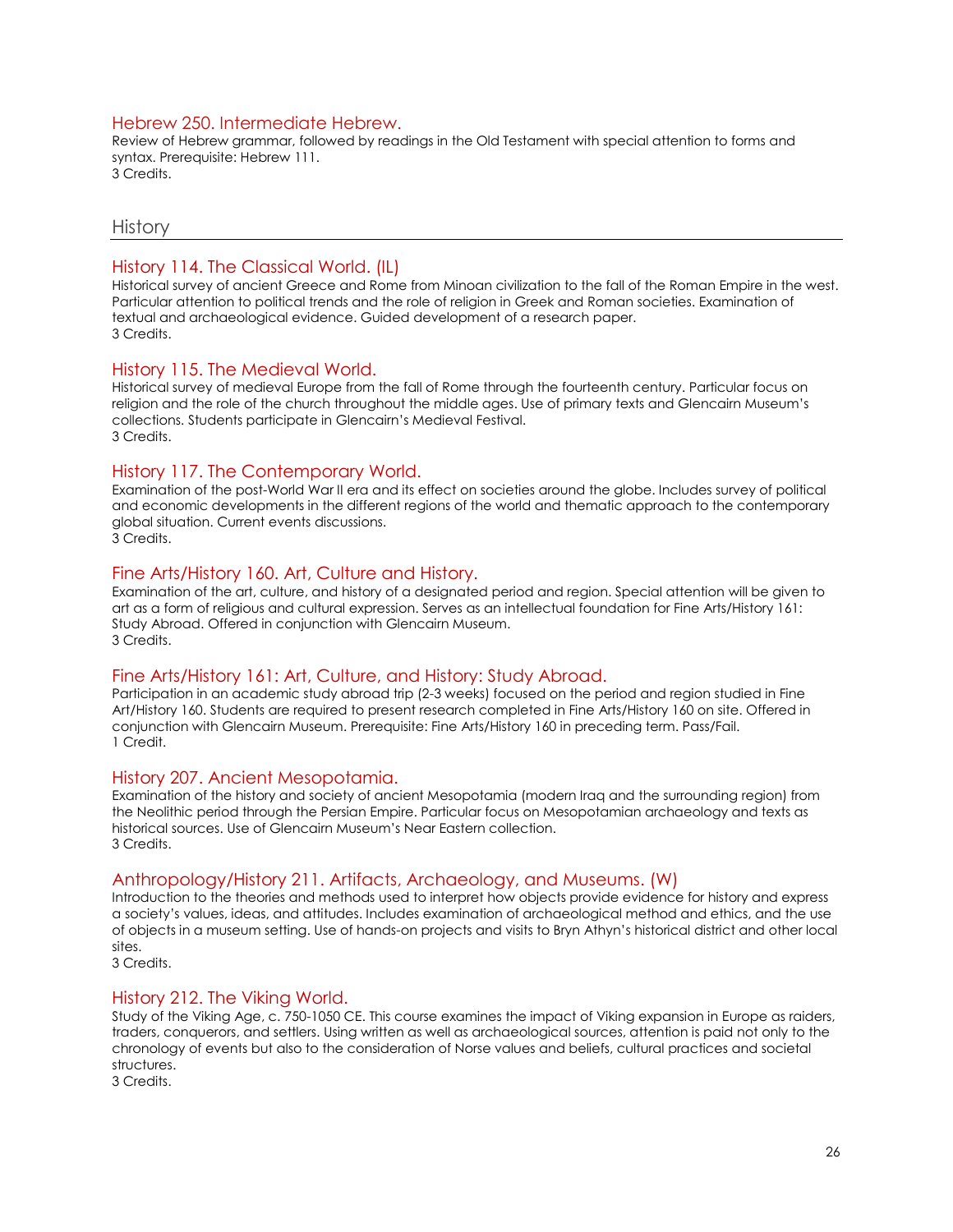#### History 213. Conversion and Christianity in the Medieval North.

Examination of the conversion of medieval Northern Europe from Norse paganism to Christianity (c. 800 – 1300 CE) as understood in three periods: Pre-Christian, Conversion, and Christian. Consideration of multiple aspects pertaining to shifts in worldviews, values, and religious beliefs. Students analyze and interpret assigned primary sources.

3 Credits,

#### History 215. Renaissance and Reformation.

Examination of the intellectual, religious, political, and cultural developments in European society from the fourteenth through the early eighteenth century, with special focus on the contributions of the Renaissance and Reformation to western civilization. Topics include the emergence and spread of Renaissance culture, the Renaissance state, the Protestant Reformation, and the wars of religion. Use of primary texts as historical sources. 3 Credits.

#### History 216. The Making of Modern Europe, 1715-1918.

Study of political, social, economic, and cultural developments in the major European powers from the eighteenth century through World War I. Topics include the Industrial Revolution, the French Revolution, Romanticism, Nationalism, Modern Mass Society, Imperialism, and World War I. Lectures and class presentations. 3 Credits.

#### History 217. Nazi Germany.

Examination of the rise and fall of Nazi Germany under Adolf Hitler from the ashes of World War I, through the battles of World War II, to the Allied forces' defeat of Germany in 1945. Consideration of the historical, social, economic, and political factors that contributed to the Nazi party's rise to power. Particular focus on the impact on German society, individual choice, and philosophies underpinning Nazism: fascism, cult of personality, eugenics, anti-Semitism, social Darwinism.

3 Credits.

#### History 219. 20th Century Russia.

Examination of 20th Century Russia beginning with the overthrow of Tsar Nicholas by the Bolsheviks, the creation of the USSR, Stalin's reign, stagnation, Gorbachev, the 1991 dissolution, and the Yeltsin era. Consideration of social, political, and economic issues with special attention paid to Bolshevism, the Great Terror, and the role of authoritarian rule.

3 Credits.

#### History 225. History of Colonial America 1607-1763.

Examination of the establishment and development of the British colonies in North America through a topical exploration of the religious, social, political, and economic framework of several key colonies and the nature of the evolving strain between the colonies and England. Particular attention given to the distinct founding goals and values of each colony as well as the evolution of unifying American identity by the middle of the 18th century. Special attention to analyzing historical argument and developing skills in historical writing through article reviews. 3 Credits.

#### History 230. United States History 1763-1865.

Examination of the historical development of American society from the eve of the American Revolution through the Civil War. Particular focus on political ideology, national identity, and societal values with special attention given to the events leading up to the Revolution, the political ideologies of the founding fathers, and the causes of the Civil War.

3 Credits.

#### History/Political Science 232. Issues in American Foreign Policy. (W)

Examination of the dominant themes in American foreign policy over the last century. Series of case studies considers how to understand American foreign policy through levels of analysis and models and theories of decision making. Prerequisites: Political Science 101, History 117, or instructor permission. 3 Credits.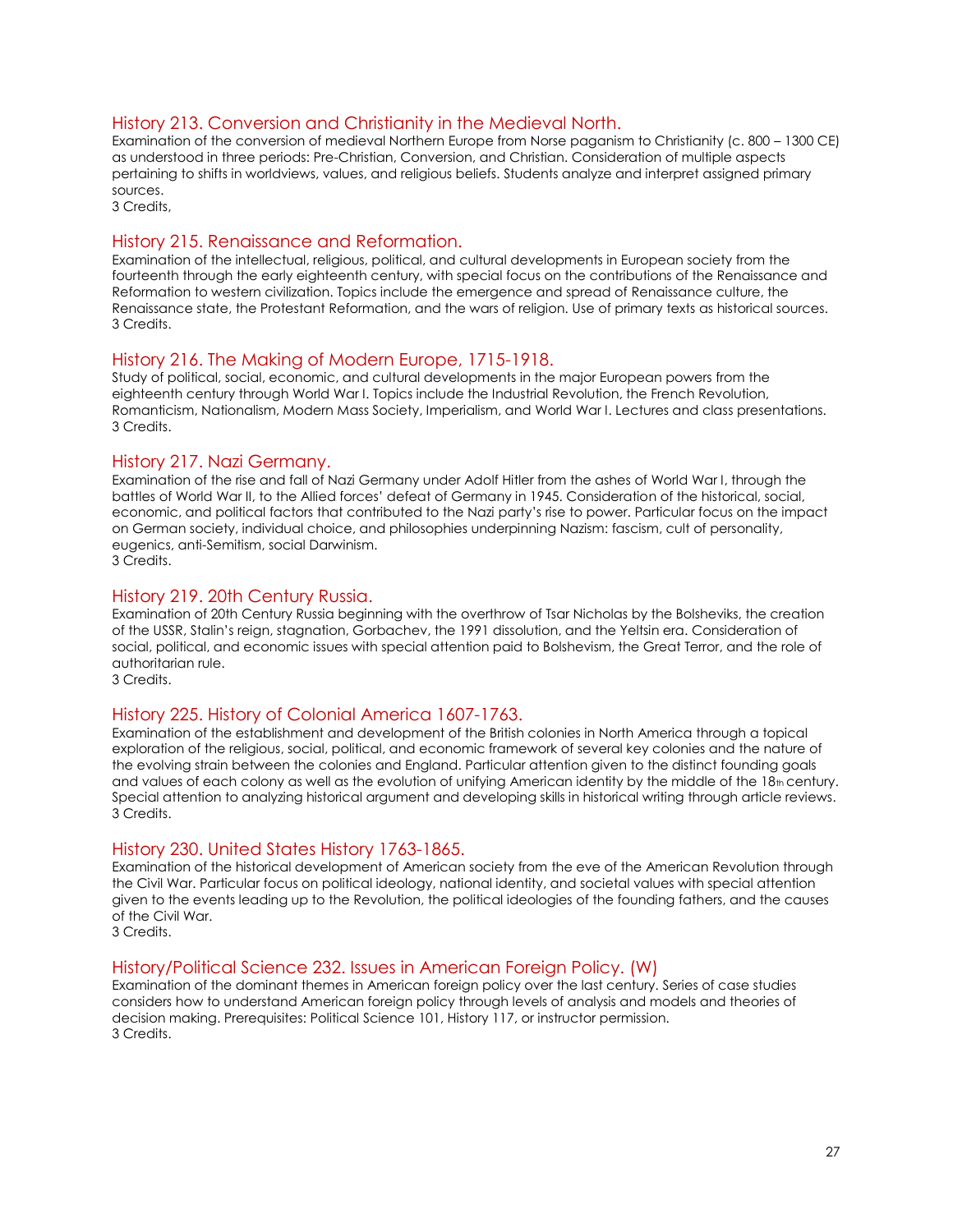#### History 240. Ancient Israel.

Study of the ancient Israelites from the time of their formation as a social group through the destruction of the temple in Jerusalem by the Romans. Emphasis on government, religion, intercultural relationships between Israel and its neighbors, and the context of the Old Testament. 3 Credits.

#### History 245. The Middle East.

Surveys political, social, and cultural developments in the societies of the greater Middle East. Focus on the waxing and waning of selected Islamic Empires. 3 Credits.

#### Fine Arts/History 260. Art, Culture and History.

Examination of the art, culture, and history of a designated period and region. Special attention will be given to art as a form of religious and cultural expression. Serves as an intellectual foundation for Fine Arts/History 261: Study Abroad. Offered in conjunction with Glencairn Museum. 3 Credits.

#### Fine Arts/History 261. Art, Culture, and History: Study Abroad.

Participation in an academic study abroad trip (2-3 weeks) focused on the period and region studied in Fine Art/History 260. Students are required to present research completed in Fine Arts/History 260 on site. Offered in conjunction with Glencairn Museum. Prerequisite: Fine Arts/History 260 in preceding term. Pass/Fail. 1 Credit.

#### History 270. Archives Theory.

Examination of the theory and practice behind the operation of archives and their role in society. Survey of fundamentals including archival history, controlled vocabularies, preservation, and access. 3 Credits.

#### Fine Arts/History 271: Introduction to Historic Preservation.

This course will introduce students to the basic theory and practice of historic preservation. Major topics include preservation terminology and concepts, architectural styles, and the history of the preservation movement in the United States, including advocacy, government's role in historic preservation, and emerging/contemporary issues in historic preservation. The Bryn Athyn Historic District and other historic structures in the local community will be used extensively as illustrations for topics throughout the course. This is not a methods and materials conservation course. Material is presented through lectures, guest lectures, class discussion and field trips. 3 Credits.

#### History 276. Barbarians and the Fall of Rome.

Examination of the era that led to the misleading phrase: "the fall of Rome." This lecture and discussion course offers a more nuanced approach and examines Rome's interaction with barbarian tribes such as the Visigoths, Ostrogoths, Vandals, Burgundians, Langobards, Franks, and Huns. It explores Rome's evolving strategy in dealing with these groups, so-called "barbarians," from its initial attempts to conquer them to its forming client relationships with them. The course also considers the replacement of the western Roman empire by various successor states, the barbarian kingdoms, which eventually coalesced into early medieval Europe. 3 Credits.

#### History/Sociology 290. Social and Religious Movements.

Exploration of selected social and religious movements. The history of these movements will be used to understand the sociological factors that contributed to their development, form, and impact. 3 Credits.

#### History 305. Topics in History. The Creation of Democracy: Athens and America.

Students take part in two historical role-playing games informed by classic texts: the threshold of democracy in Athens, 403 B.C. and the American constitutional convention of 1787. Focus on developing skills—speaking, writing, critical thinking, problem solving, leadership, and teamwork—in order to prevail in elaborate and complicated simulations. Open to all students; first-year students require instructor permission. 3 Credits.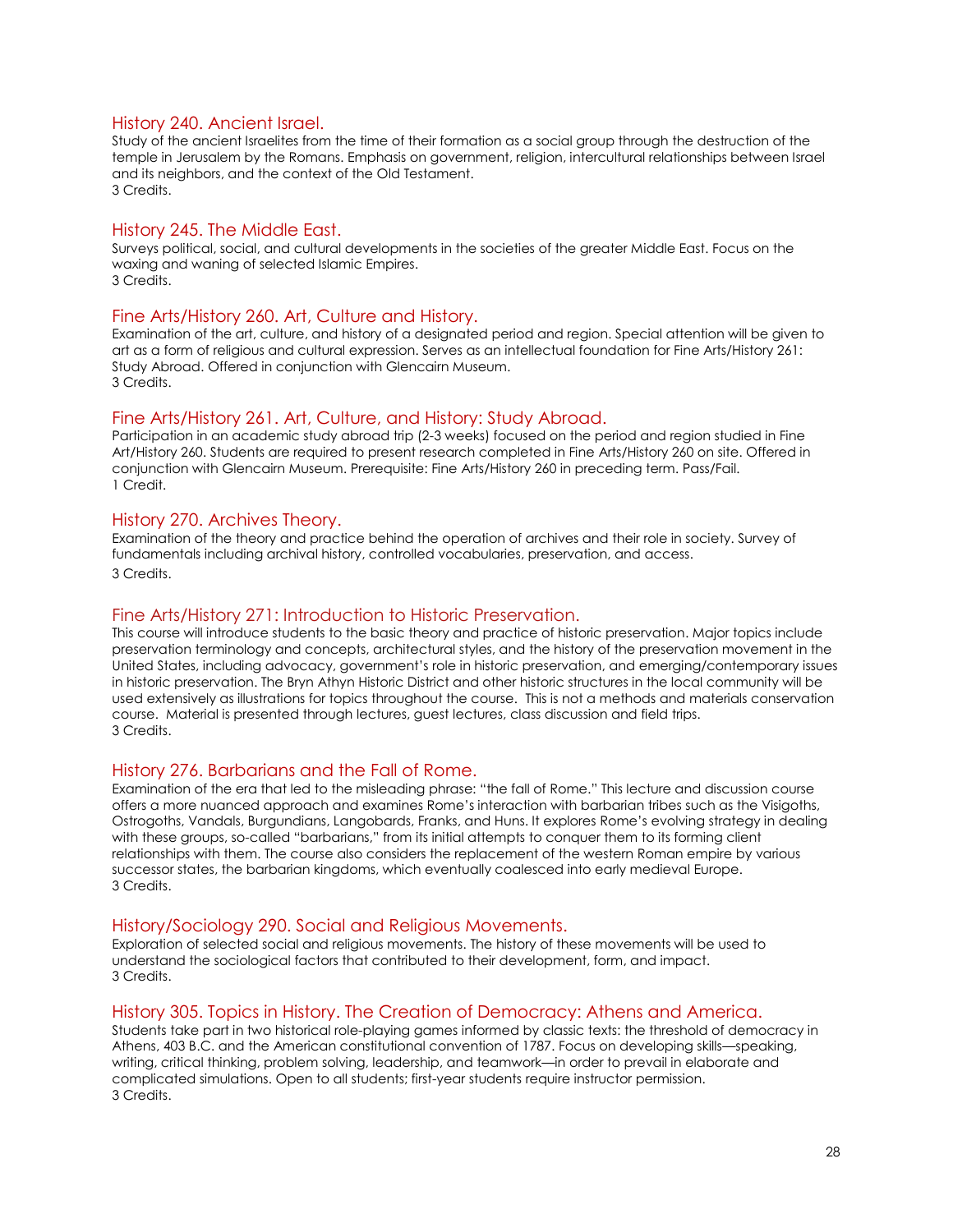#### Fine Arts/History 308. The Art and Culture of Ancient Egypt.

Examination of ancient Egyptian culture as revealed through art and archaeology. Special attention given to art as a source of historical information. Topics include the influence of natural resources and the environment on Egyptian culture and art, principles of artistic representation, challenges with interpreting the archeological and textual evidence, the origin and nature of Egyptian hieroglyphic writing, the New Church perspective on Egyptian religion, and the Egyptian world view as revealed in the structure and decoration of tombs and temples. Trip to the University of Pennsylvania Museum of Archaeology and Anthropology in Philadelphia. 3 Credits.

#### History 310. Religion in Ancient Greece and Rome.

Investigates the nature of Greek and Roman religious practices and beliefs through a close study of primary texts and archaeological evidence. Examines the role of religion in Greek and Roman society. Introduction to various methodological approaches to the study of ancient religions. Consideration of the development of early Christianity and Judaism. Topics include sacrifice, gods and heroes, festivals, myth, oracles and divination, temples, and mystery cults. Prerequisite: History 114 or Religion 283 or instructor permission. 3 Credits.

#### History 315. Seminar on the Age of Enlightenment.

Exploration of the leading intellectual, socio-cultural, and political developments in Europe between the end of the Wars of Religion and the French Revolution (1648 and 1789). Focus on the rise of the modern. 3 Credits.

#### History 330. Twentieth-Century American History Seminar.

Selected topics affecting twentieth-century American society. Focus on economic, social, and political change in the post-World War II era.

3 Credits.

#### History/Political Science 346. Issues in the Contemporary Middle East.

Examination of political and social developments in the greater Middle East in the post-World War II era. Survey of governments and domestic political processes of selected countries as well as key issues currently facing societies of the region. Prerequisite: Political Science 211, History 245, or instructor permission. 3 Credits.

#### History 350. Swedenborg's Life and Time. (IL)

Exploration of the Swedish context of Swedenborg's intellectual and spiritual development, his call, and his revelatory works. Examines the geography, history, culture, and society of Sweden and the Baltic world in the eighteenth century.

3 Credits.

#### History 371. Heritage Interpretation.

Study of the theory and practice involved in interpreting historic and cultural heritage materials in order to reveal meanings and communicate messages. Includes consideration of interpretive planning, theme development, and visitor studies. 3 Credits.

# History 298, 398, 498. History Internship II. (EE)

Proposals must be approved by the appropriate department chair. History internships are open to students in second year or above who have completed at least two history courses. Credit variable.

#### Human Society

#### Human Society 301. Research Methods. (IL)

This course prepares students for the capstone courses for the Human Society major. Practical instruction in upper-level research including formulating a research question, developing and implementing a search strategy, engaging and evaluating sources as evidence, argument development, and proper source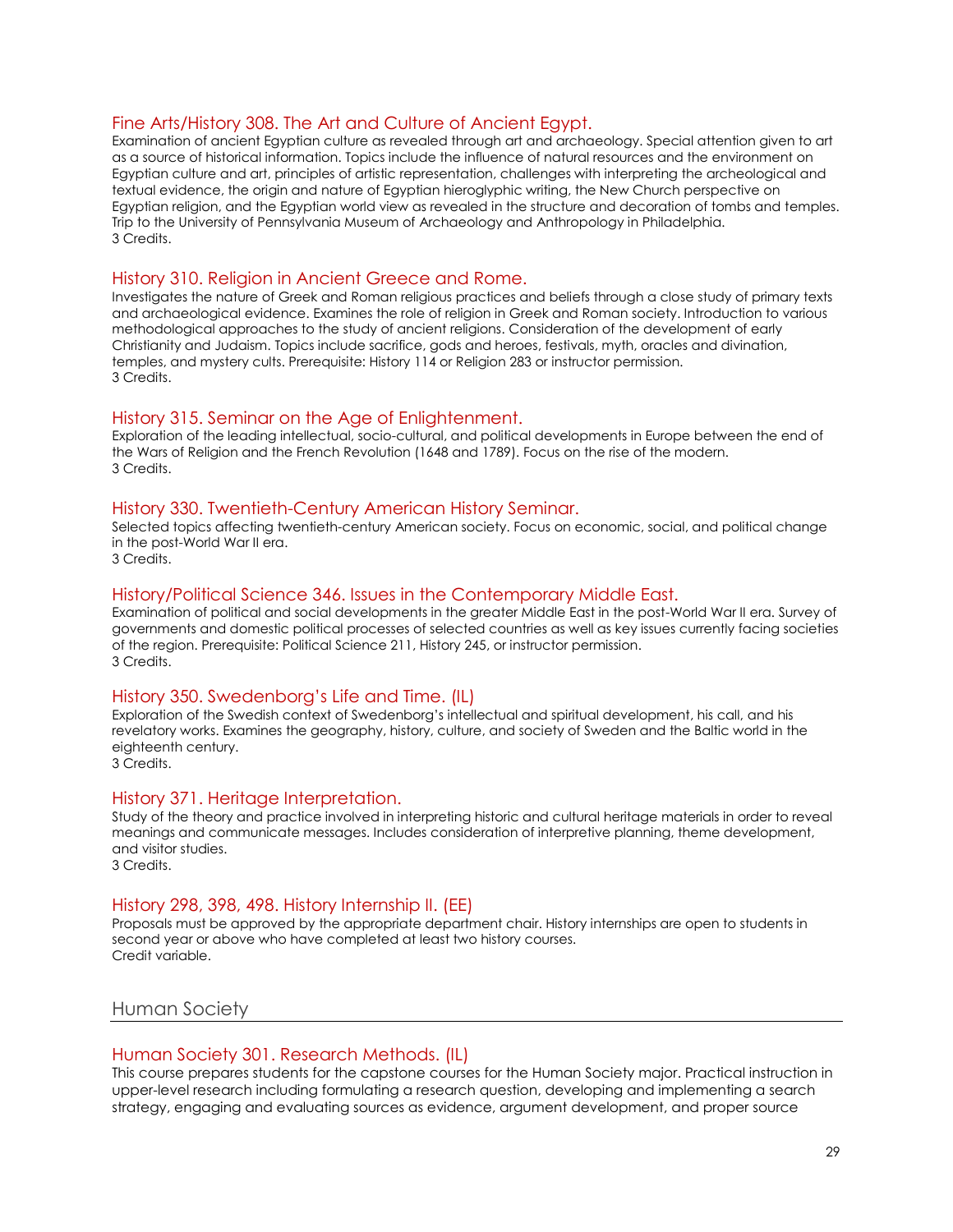citation. Culminates in a research proposal that Human Society majors will use as the foundation for the remainder of their capstone sequence. Only open to Human Society majors. 3 Credits.

#### Human Society 401. Capstone Seminar.

Students in the Human Society major engage in focused research for their capstone projects. The seminar setting provides instruction in related skills and offers a forum for support and the exchange of ideas. As part of the seminar, each student examines in depth a specific New Church concept related to the student's capstone project. Each student also conducts a literature review related to the student's capstone project. Only open to Human Society majors. Prerequisite: HSoc 301.

3 Credits.

#### Human Society 402. Capstone Seminar II.

Students in the Human Society major write their capstone projects. The seminar setting provides instruction in related skills and offers a forum for support and the exchange of ideas. As part of the seminar, students present the results of their research publically and design posters. Only open to Human Society majors. Prerequisite: HSoc 401. 3 Credits.

#### <span id="page-29-0"></span>Independent Studies

In addition to the listed courses all divisions offer independent studies in a variety of fields. The purpose of an independent study is to allow well-qualified students to study beyond the regularly offered courses. Independent studies are numbered 299 or 399, depending on the appropriate level. Academic divisions are under no obligation to meet requests for independent studies. Students who undertake independent studies must be able to work independently between meetings with the instructor. A full set of guidelines for setting up an independent study is available at the College Office. Briefly, in order to qualify to take an independent study a student must:

- Have completed at least 33 credits with a GPA of 2.7 or better
- Submit a proposal to the division head during the week prior to registration for the term in which the independent study is to occur.
- Submit an independent study card (signed by the division head and instructor) to be reviewed by the Academic Dean (College Office).
- The student and the instructor will complete a syllabus which will be submitted to the office before or during registration.

#### <span id="page-29-1"></span>Interdisciplinary Studies

#### Interdisciplinary Studies 390. Research Seminar. (IL)

For juniors in the Interdisciplinary Major. Focus on preparing to do the senior essay during senior year. Project management and information literacy: define scope, generate possible topics, analyze scholarly resources, select one topic and identify research questions in cooperation with essay advisor. Pass/Fail. 2 Credits.

#### Interdisciplinary Studies 493. Senior Literature Review.

ID 493 offers students general guidance in researching and reviewing the literature in the fields they have chosen, and in crafting a sound and interesting argument for their Senior Essay. Pass/Fail. Prerequisite: Interdisciplinary Studies 390.

2 Credits.

#### Interdisciplinary Studies 494. Senior Seminar 1.

For seniors in the Interdisciplinary Major. Focus on applying Swedenborgian principles, such as duties of the individual to society, and critical analysis of ethics in various disciplines. Pass/Fail. Co-requisite or Prerequisite: Interdisciplinary Studies 390.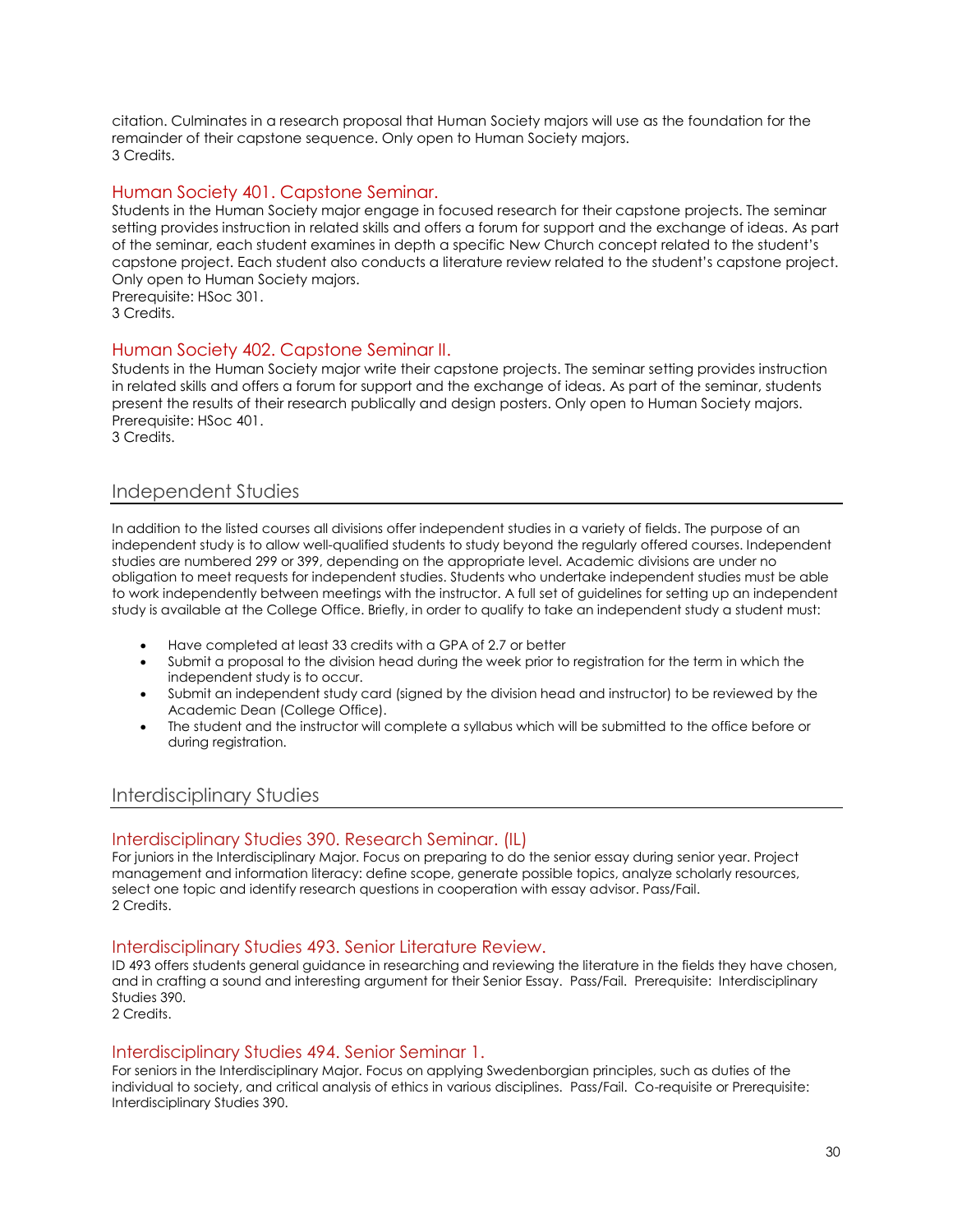1 Credit.

#### Interdisciplinary Studies 495. Senior Essay. (IL, W)

Capstone experience for the interdisciplinary major. Research project culminating in the senior essay. Topic chosen by mutual agreement between student and supervisor. Limited to and required of interdisciplinary majors. Prerequisites: Interdisciplinary Studies 493 and Interdisciplinary Studies 494. 3 Credits.

#### Interdisciplinary Studies 496. Senior Seminar II.

For seniors in the Interdisciplinary Major. Public presentation of senior essay. Career planning and portfolio development. Pass/Fail. Prerequisite: C– or better in Interdisciplinary Studies 495. 1 Credit.

**Internships** 

#### 298/398/498 Internships (in their academic areas) (EE)

Individually arranged career related internships. See Director of Internships for details. 3 Credits.

<span id="page-30-0"></span>Latin

#### Latin 110. Beginning Latin I.

Introduction to the elements of Latin grammar and syntax to be used in translating classical authors and Swedenborg.

3 Credits.

### Latin 111. Beginning Latin II.

Continuation of Latin 110. Prerequisite: Latin 110. 3 Credits.

#### Latin 250. Swedenborg's Theological Latin I.

Intensive review of Beginning Latin, followed by varied readings in the Writings. Various styles of writing distinguished (expository, philosophical, descriptive, narrative). Special attention to non-Classical constructions. Prerequisites: Latin 110 and 111 or approval of the instructor. 3 Credits.

#### Latin 251. Swedenborg's Theological Latin II.

Continuation of Latin 250. Includes examination of original manuscripts and editions. Prerequisites: Latin 110 and Latin 111 or approval of the instructor.

3 Credits.

#### <span id="page-30-1"></span>Leadership

#### Leadership 130. Introduction to Leadership. (EE)

This course engages students in the basic tools necessary to become a successful leader. Students design a leadership project and review leadership theories. Students analyze leadership characteristics and target an area for their own strengthening. Students set measurable goals that stretch their capabilities through leadership challenges and homework assignments.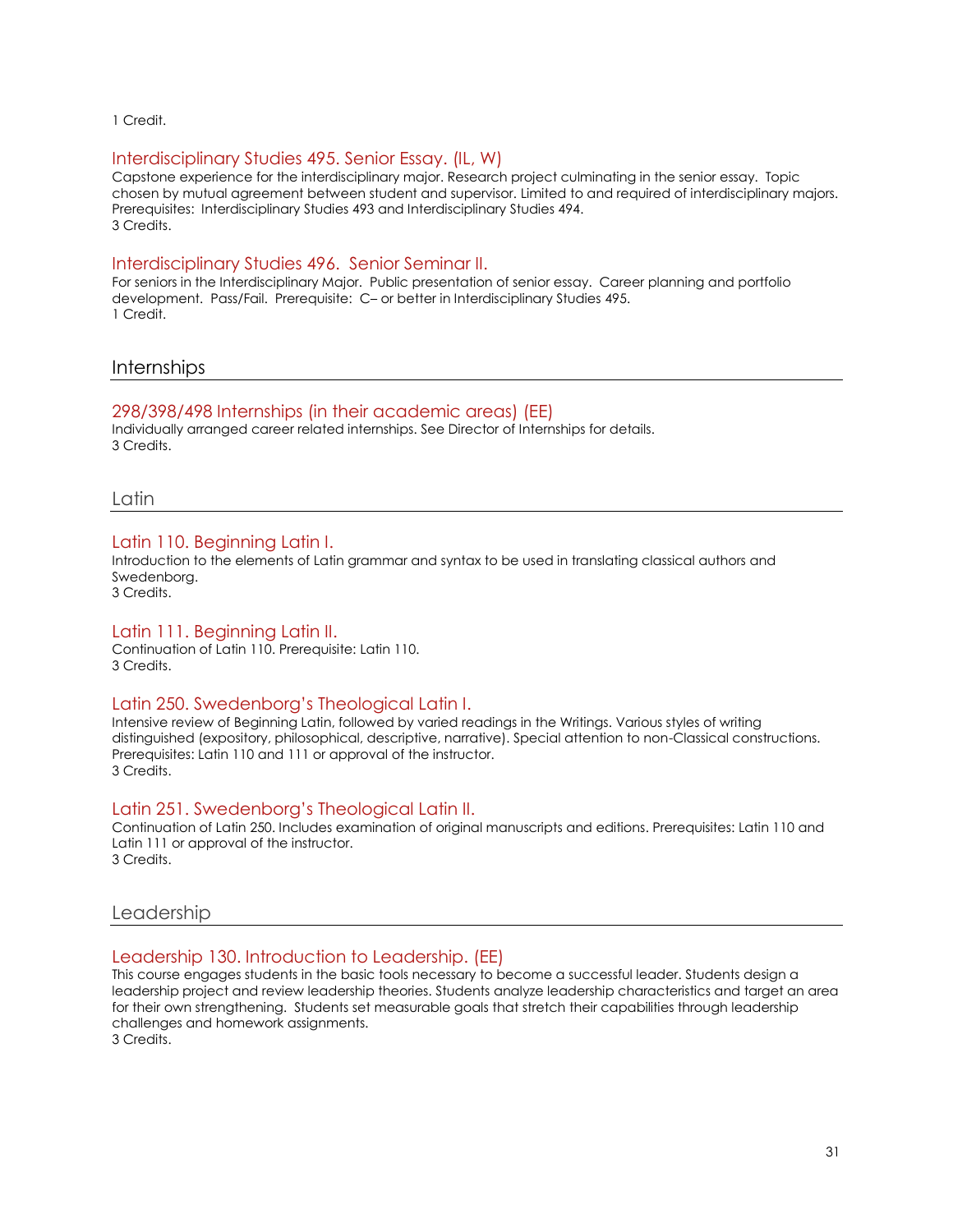#### <span id="page-31-0"></span>Mathematics 101. Introduction to Quantitative Reasoning. (QR)

Introduction to mathematical concepts to improve basic skills in computation, algebra, graphing, and quantitative applications. This course prepares students for other mathematics courses and courses involving quantitative reasoning. Topics include linear modeling, units of measure and currency, and statistical reasoning, and financial topics. 3 Credits.

#### Mathematics 102. Understanding Mathematics in Society. (QR)

Review of mathematical topics with an emphasis on understanding why certain patterns appear. Topics include sets, number systems, geometry, and basic statistics and probability. Recommended for students in education and philosophy. Prerequisite: Math 101 or appropriate score on placement test. 3 Credits.

#### Mathematics 115. College Algebra. (QR)

Algebraic topics designed to assist in the use of mathematics in science courses. Topics include exponents and radicals, rational expressions, inequalities, complex numbers, polynomial analysis and advanced factoring, rational functions and asymptotes, and quantitative reasoning applications. Because of duplication of subject matter, students may not receive credit for both Mathematics 115 and Mathematics 120. Prerequisite: Mathematics 101 or appropriate score on placement test. 3 Credits.

#### Mathematics 120. Pre-calculus. (QR)

Course in college algebra designed to assist in the use of mathematics in science courses by reviewing the behavior of several families of simple and composite functions, and fitting these functions to data. Study of linear, exponential, power, logarithmic, polynomial, and rational functions. Includes quantitative reasoning applications. Because of duplication of subject matter, students may not receive credit for both Mathematics 115 and 120. Prerequisite: Mathematics 101 or appropriate score on placement test. 3 Credits.

#### Mathematics 125. Transcendental Functions with Elements of Calculus. (QR)

Investigation of transcendental functions with applications and elements of calculus, useful in preparing students for a full calculus course. Topics include trigonometric functions, simple derivatives and anti-derivatives, exponential and logarithmic functions, and quantitative reasoning applications. Prerequisite: Mathematics 115 or appropriate score on placement test. 3 Credits.

#### Mathematics 130. Introduction to Statistics. (QR)

Introduction to data analysis, random variables and their distributions, and statistical inference. Statistical software used for graphing and data analysis. Independent research project. Recommended for students of business or the social and natural sciences. Prerequisite: Mathematics 101 or appropriate score on placement test. 4 Credits.

#### Mathematics 140. Elements of Calculus. (QR)

Derivatives with applications, exponential functions, integration with applications, and functions of several variables. Not recommended for students pursuing a degree in mathematics, engineering, or the physical sciences. Because of duplication of subject matter, students may not receive credit for both Mathematics 140 and Mathematics 150. Mathematics 140 does not fulfill prerequisite requirements for Mathematics 151. Prerequisite: Mathematics 115 or appropriate score on placement test. 3 Credits.

#### Mathematics 150. Calculus I.

Limits, differentiation, maxima-minima, integration with applications, transcendental functions. Because of duplication of subject matter, students may not receive credit for both Mathematics 140 and Mathematics 150. Prerequisite: Mathematics 120 or Mathematics 125 or appropriate score on placement test. 4 Credits.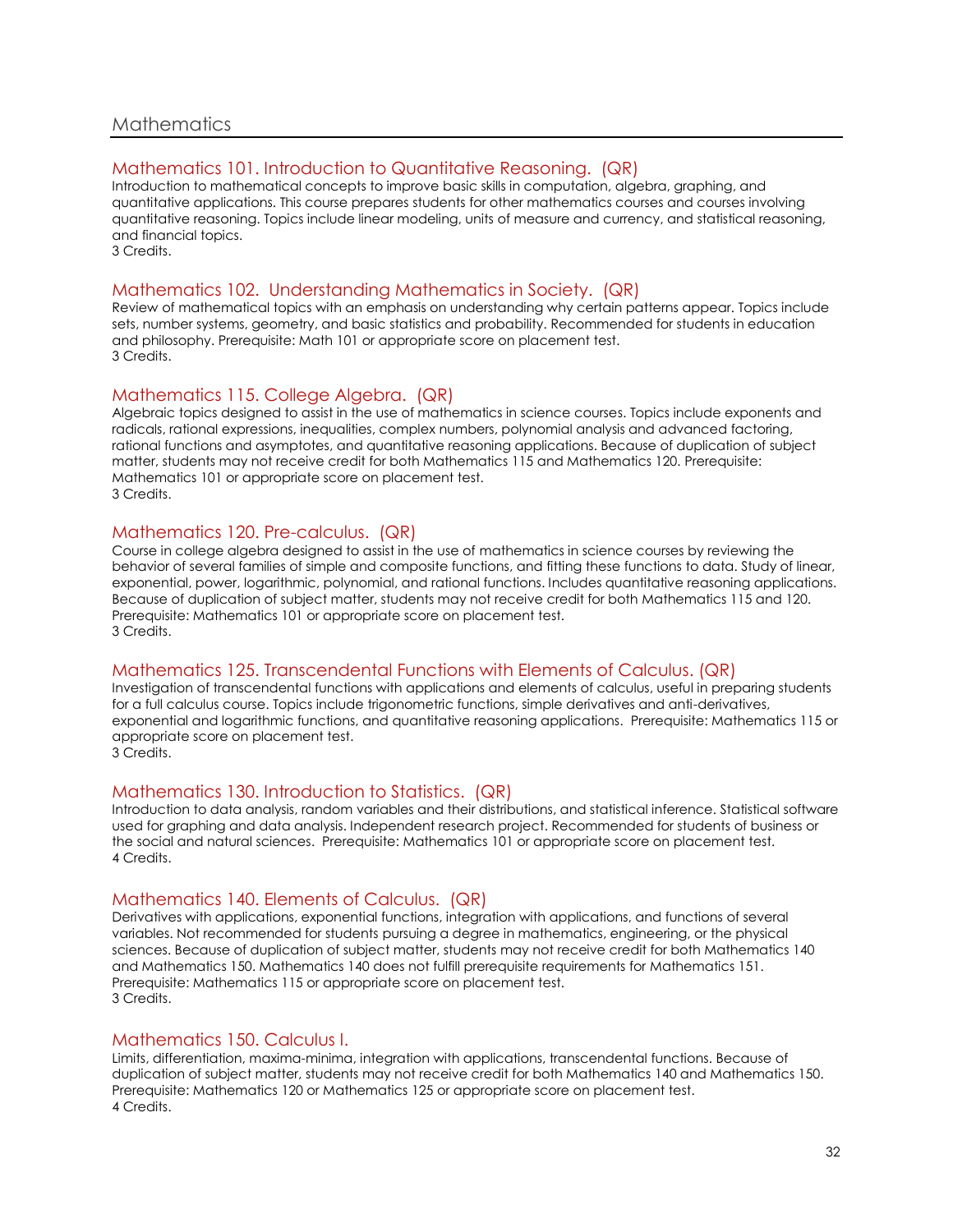#### Mathematics 151. Calculus II.

Methods and applications of integration, improper integrals, infinite series, Taylor polynomials, and parametric equations. Prerequisite: Mathematics 150. 4 Credits.

#### Mathematics 205. History of Mathematics. (IL)

The development of the major mathematical concepts from ancient times to the present, emphasizing topics in the standard undergraduate mathematics curriculum. Prerequisite: Mathematics 140 or Mathematics 150. 3 Credits.

#### Mathematics 230. Linear Algebra. (QR)

Vector spaces, matrices, linear transformations, systems of linear equations, determinants, and eigenvalue problems. Introduction to mathematical proofs. Prerequisite: Mathematics 125 or Mathematics 150. 3 Credits.

#### Computer Science/Mathematics 235. Discrete Structures.

Mathematical foundations for the analysis of computer systems. Recursive functions, sets, graph theory, and combinatorics. Prerequisite: Computer Science 180 or permission of instructor. 3 Credits.

#### Mathematics 250. Calculus III.

Functions of several variables, partial differentiation, multiple integration, vector calculus. Prerequisite: Mathematics 151. 4 Credits.

#### Mathematics 311. Ordinary Differential Equations.

Linear, second-order, and systems of differential equations and Laplace transforms. Prerequisite: Mathematics 151.

3 Credits.

#### Mathematics 330. Introduction to Probability Theory.

Probability spaces, random variables, continuous distributions, joint distributions, correlation, and central limit theorems. This course has a computational component and can be used to fill a requirement in the Computer Science minor or ID area. Prerequisites: Mathematics 151 and Mathematics 230. 3 Credits.

#### Mathematics 360. Advanced Calculus.

Formal definitions of limits, continuity, differentiation and integration. Prerequisites: Mathematics 151 and either Mathematics 230 or Computer Science/Mathematics 235. 3 Credits.

#### Business/Mathematics 380. Linear Models and Methods for Optimization.

Introduction to basic methods of operations research. Review of linear systems; linear programming, including the simplex algorithm, duality, and sensitivity analysis; formulation of integer programs; transportation and scheduling problems. This course has a computational component and can be used to fill a requirement in the Computer Science minor or ID area. Prerequisite: Mathematics 230 and competence in programming.

<span id="page-32-0"></span>Music

#### Music 100. College Chorale.

Development and performance of choral repertoire from Renaissance to Modern. Instruction in the development of vocal techniques. Course may be repeated for credit. 1 Credit.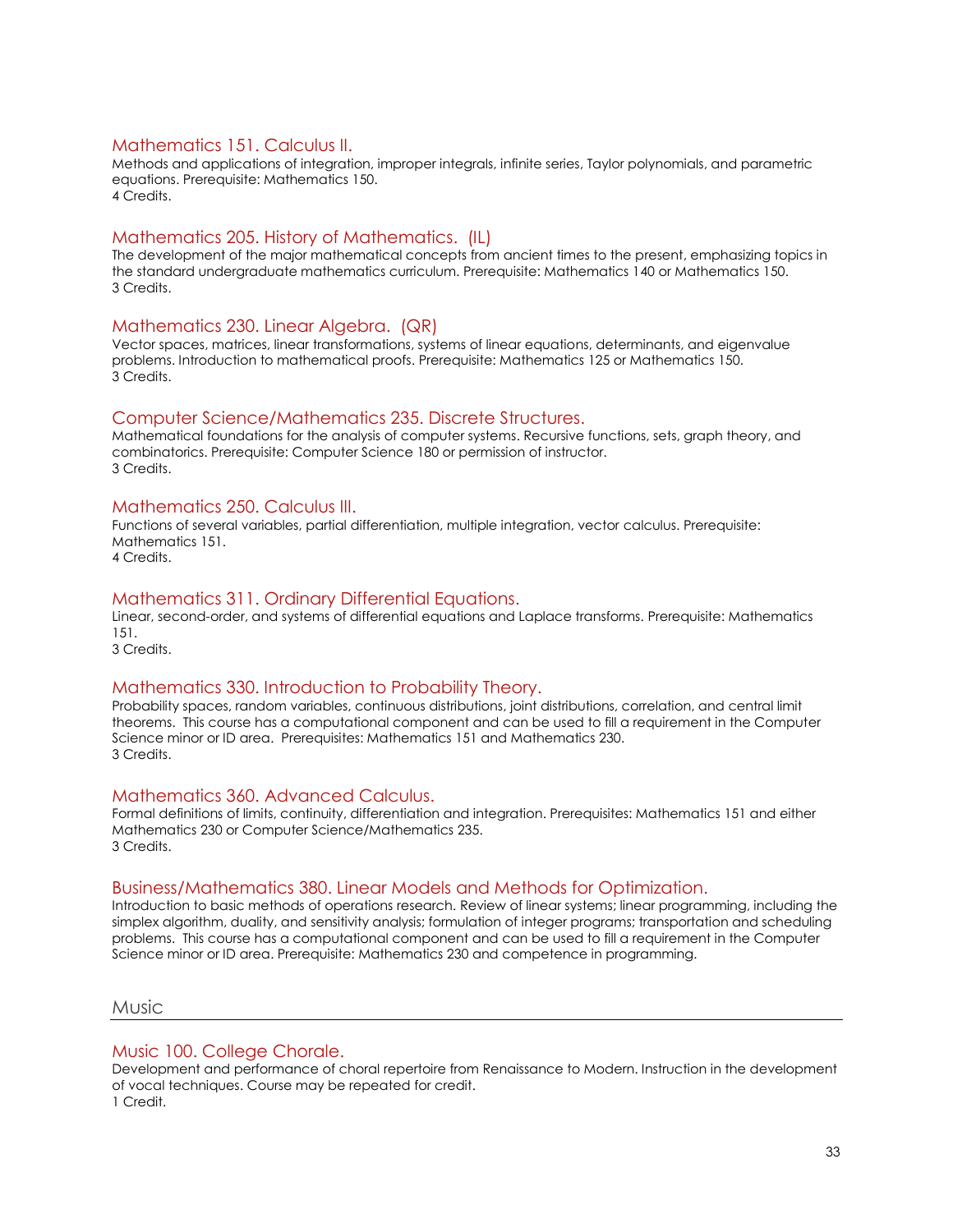#### Music 101. Music Ensemble. (EE)

Development and performance of the classical string ensemble repertoire from Baroque to Modern. Private lessons, master classes, performance, and attending concerts. Audition is required. Upon acceptance, students expected to take all three terms. May be repeated for credit. 1.5 Credits.

#### Music 110. Introduction to Western Music.

Survey of the composers, styles, and genres from western civilization with a focus on developing listening skills and understanding.

3 Credits.

#### Music 113. Music Theory I. (QR)

Study of music theory and harmony, progressing from basic notation to advanced musical structures. Includes styles from the 18th-20th centuries. 3 Credits.

#### Music 114. Music Theory II.

Continuation of Music 113. Prerequisite: Music 113 or permission of instructor. 3 Credits.

#### Music 185. Private Music Lessons or Choirs.

Privately arranged music instruction. Instructor provides a written assessment of the student's progress at the end of the term. Private lessons are the financial responsibility of the student. Prerequisite: Consent of division. Course may be repeated for credit.

1 Credit.

#### Music 298/398/498. Music Internship. (EE)

Requirements variable. Proposals should be submitted to the Department Chair. Art internships are open to students in sophomore year or above who have completed at least two art, dance, or music courses. Credits variable.

#### <span id="page-33-0"></span>Philosophy

#### Philosophy 101. Critical Thinking.

Development of students' reasoning skills through analysis and evaluation of arguments. Diagraming arguments, identifying mistakes in reasoning, and writing arguments. Emphasis on issues encountered in everyday experience and in courses across the curriculum, primarily through classical deductive logic. 3 Credits.

#### Philosophy 102. Introduction to Philosophy. (Worldview)

Survey of some major philosophers and theories in metaphysics, epistemology, and the philosophy of religion. 3 Credits.

#### Philosophy 111. Introduction to Moral Philosophy. (Moral)

Survey of some major philosophers, problems (Euthyphro, relativism, egoism), and theories (aretaic, deontic, utilitarian) in moral philosophy. Strongly recommended: Philosophy 101. Prerequisite: Philosophy 102. 3 Credits.

#### Philosophy 210. Ancient Philosophy.

Historical consideration of ancient Greek philosophy (with emphasis on Socrates, Plato, and Aristotle) or Roman philosophy (with emphasis on Cicero, Aurelius, and Seneca). Strongly recommended: Philosophy 101. Prerequisite: Philosophy 102.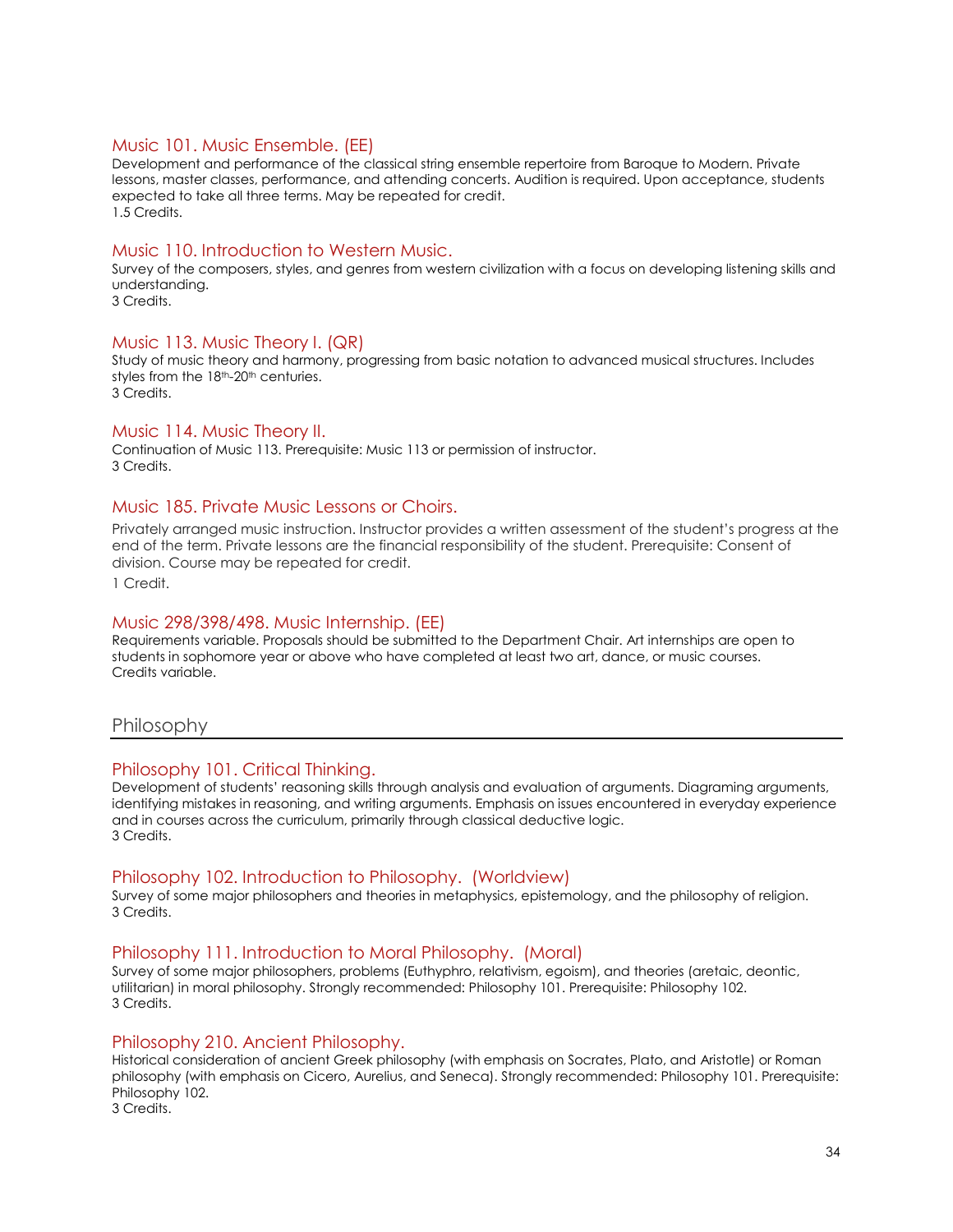#### Philosophy 211. Modern Philosophy.

Historical consideration of modern and Enlightenment philosophy, including Descartes, Locke, Leibniz, Rousseau, and Voltaire. Strongly recommended: Philosophy 101. Prerequisite: Philosophy 102. 3 Credits.

#### Philosophy/Political Science 220. Political Thought. (Civil)

A consideration of political thinkers and theories, both ancient and modern, along with perennial issues in politics, such as justice, authority, liberty, order, equality, power, law, and forms of government. Strongly recommended: Philosophy 101. Prerequisite: Philosophy 102. 3 Credits.

#### Philosophy 310. Topics in Contemporary Philosophy I.

Exploration of themes and problems in contemporary philosophy. Readings from analytic, continental, postmodern, or neo-pragmatist philosophers in areas such as the philosophy of ethics, politics, language, mind, law, science, religion, or other sub-fields. Strongly recommended: Philosophy 101. Prerequisite: Philosophy 102. 3 Credits.

#### Philosophy 311. Topics in Contemporary Philosophy II.

Complement to Philosophy 310, but may be taken independently. Topics and emphases change periodically. Strongly recommended: Philosophy 101. Prerequisite: Philosophy 102. 3 Credits.

#### Philosophy 320. Swedenborg's Philosophy.

Swedenborg's cosmology. Consideration of 18th-century cosmological concepts (Descartes, Leibniz, and Wolff) and Swedenborg's unique answers to the issues raised. Particular emphasis on Swedenborg's Principia and the Infinite. Cosmological views developed in the Doctrines of the New Church and by New Church students of Swedenborg.

3 Credits.

#### Philosophy 321. Swedenborg's Philosophy.

Swedenborg's thought upward from the human body in his "search for the soul." Main text taken from the sections on Series and Degrees and The Human Soul in *The Economy of the Animal Kingdom*, terminating in applications in *The Rational Psychology*. 3 Credits.

#### Philosophy 331. Organic Forms.

Correspondences of the human body compared with other human organisms: cells, societies, and the mind. Illustrations from natural science, social studies, and psychology. Prerequisite: Philosophy 330, or Philosophy 102 and Philosophy 111 and laboratory science course. 3 Credits.

#### Philosophy 340. Bioethics. (Moral)

A philosophical exploration of the ethical issues pertaining to the application of biological information and technology to the generation, alteration, preservation, and destruction of human life and aspects of our environment. Issues to be considered include: reproduction, euthanasia, genetic screening and therapy, experimentation with human and animal subjects, bio enhancement, ownership and nature, distributive justice, and integrity in publication.

Prerequisite: Philosophy 102 and any 100-level Biology course. 3 Credits.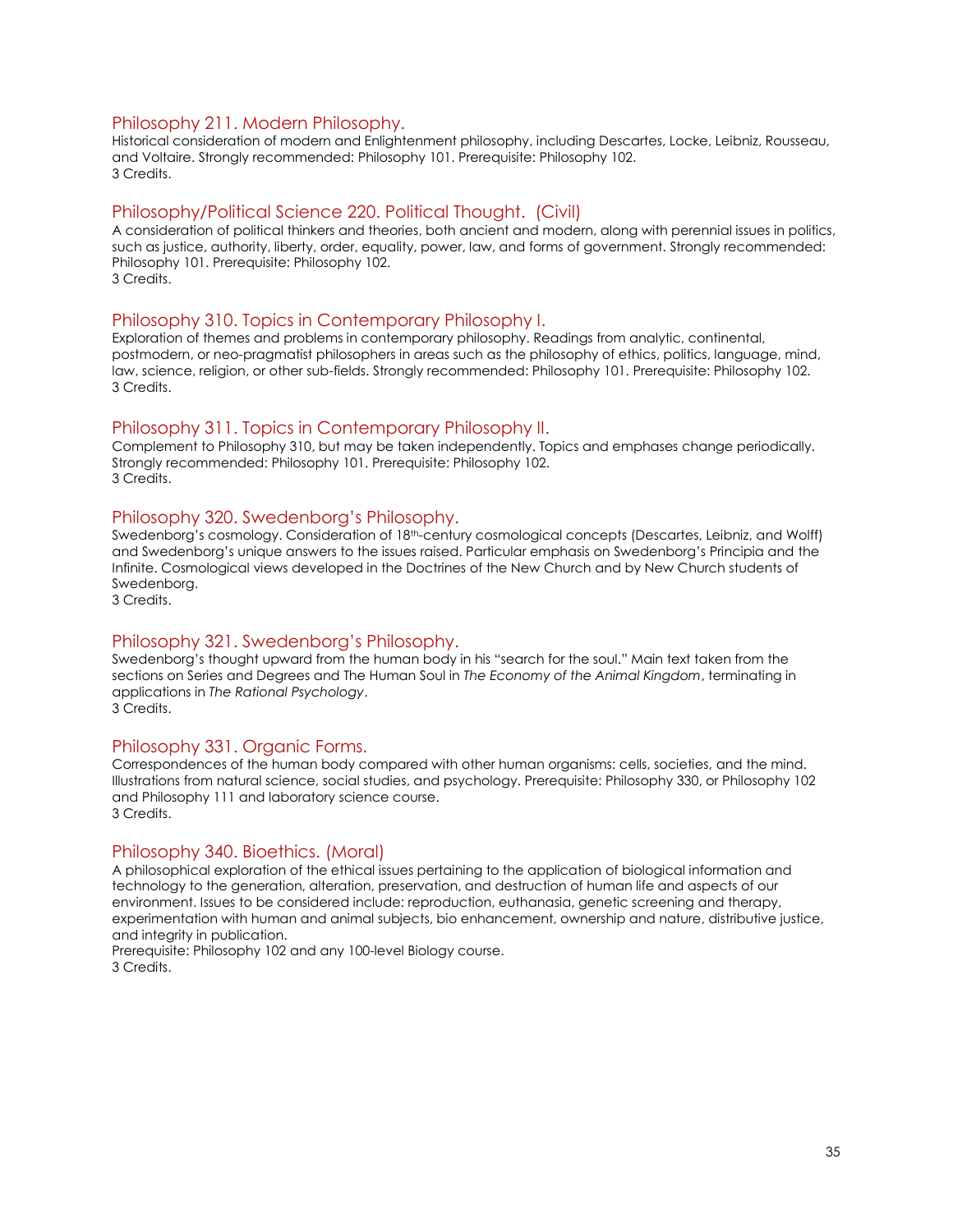#### <span id="page-35-0"></span>Physical Education 103. Life and Health.

Introduction to personal and social health problems we all face today. This course provides information that helps the student understand and investigate these health problems further. Scientific knowledge is presented from a variety of disciplines, such as, medicine, psychology, physiology, and sociology. Non repeatable. 1 Credit.

#### Physical Education 110. Tennis.

Instruction in basic and intermediate individual skills. Practice in singles and doubles tennis play, including game strategy, rules, and etiquette. Course may be repeated once for credit. 1 Credit.

#### Physical Education 111. Running for Fitness.

A range of walking/running activities designed to develop strength and endurance, for all abilities. Students required to run/walk three times a week in scheduled class time and to keep an exercise log. Course may be repeated once for credit. 1 Credit.

#### Physical Education 112. Competitive Team Sports.

A survey of a range of competitive team sports including for example, soccer, volleyball, lacrosse, ultimate, basketball, floor hockey. Student interest accommodated. Course may be repeated once for credit. 1 Credit.

#### Physical Education 120. Physical Fitness.

Student-designed individual program based on theoretical and practical fitness concepts. Workouts during class twice a week in the fitness center. Cardiovascular element required. Course may be repeated once for credit. 1 Credit.

#### Physical Education 127. Kickboxing.

Basic instruction in a power-punching, non-choreographed martial arts workout. Emphasis on proper technique and execution of skills. Each class includes a total-body warm-up, a cardiovascular workout, strength training, and cool-down/stretching period. Course may be repeated once for credit. 1 Credit.

#### Physical Education 129. Badminton.

Basic instruction in skill techniques, rules, strategies, and competition in badminton. Course may be repeated once for credit.

1 Credit.

#### Physical Education 130. Archery.

Basic instruction in skill techniques, rules, strategies, and competition in bow archery. Enrollment limited to eighteen students. Course may be repeated once for credit. 1 Credit.

#### Physical Education 133. Yoga.

Introduction to yoga course. Variety of yoga (poses) including standing poses, twists and forward bends, armbalancing, back bending and inversions. Open to all abilities. Course may be repeated once for credit. 1 Credit.

#### Physical Education 180. Foundations of Physical Education.

This course gives the prospective teacher of Health and Physical Education (HPE) insight into this area, including the historical, philosophical, and sociological principles with a survey of the latest research and literature in the field. Lifetime health benefits related to proper nutrition and exercise physiology examined. The course in designed for students who plan a career in education, health, or physical education. Non repeatable. 1 Credit.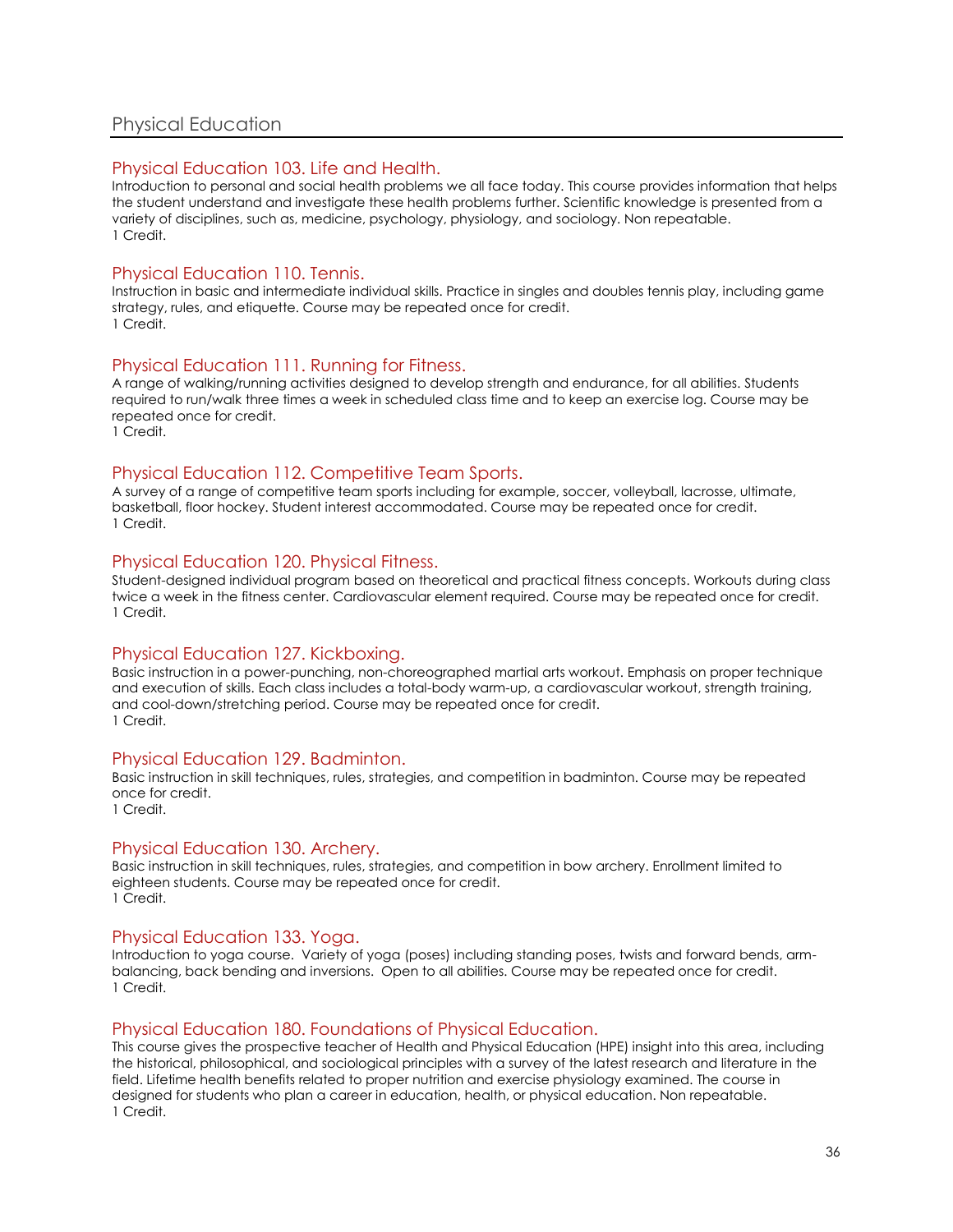#### <span id="page-36-0"></span>Physics 180. General Physics I: Mechanics. (QR)

An algebra and trigonometry-based physics course that provides an overview of mechanics, thermodynamics and vibrations, primarily for students interested in majoring in biology (including pre-med), psychology or chemistry, rather than engineering or mathematics. Emphasis is on examples and applications rather than derivations. Credit is only awarded for one of Physics 180 or Physics 210. Pre-requisite: Math 125 or equivalent. Laboratory included.

4 Credits.

#### Physics 181. General Physics II: Electricity and Magnetism. (QR)

Continuation of Physics 180 with an overview of electricity, magnetism, light and optics. Credit is only awarded for one of Physics 181 or Physics 211. Pre-requisite: Physics 180, 210 or equivalent. Laboratory included. 4 Credits.

#### Physics 210. Principles of Physics. (QR)

Calculus-based course providing an introduction to rigid body mechanics, gravity, waves, and heat. Problem and laboratory assignments complement the lectures. Co-requisite or Prerequisite: Mathematics 150. Laboratory included.

4 Credits.

#### Physics 211. Principles of Physics II. (QR)

Continuation of Physics 210. Calculus-based introduction to classical electricity, capacitance, current, resistance, and circuits. Also magnetism, inductance, electromagnetic oscillations, optics, and introduction to modern physics. Co-requisites or Prerequisites: Mathematics 151 and Physics 210. Laboratory included. 4 Credits.

#### <span id="page-36-1"></span>Political Science

#### Political Science 101. Introduction to Politics and Governance. (Civil)

Examines the discipline of political science and the concepts involved in the study of politics and governance. Surveys the role and function of political institutions and organizations through the lens of contemporary issues. Focus on the potential for thinking about civic and political issues from a religiously-informed perspective. 3 Credits.

#### Political Science 210. American Government and Politics. (PP)

Examination of the American political system focusing on founding principles, national governmental institutions, and contemporary issues. Readings from original documents and historical and contemporary authors. Prerequisite: Political Science 101, History 230, or instructor permission. 3 Credits.

#### Political Science 211. Comparative Government. (Civil)

Introduction to the comparative study of the politics of nations. Examines the underlying principles, machinery, and effectiveness of selected governments around the world, and ramifications for their societies. Students may not receive credit for both Psci111 and Psci211. 3 Credits.

#### Political Science 212. International Relations.

Examination of historical and theoretical foundations for thinking about international relations through a consideration of the wide range of themes and events that mark the interaction of human societies. Topics include: war, trade, globalization, international law, intervention, nuclear proliferation, and terrorism. Prerequisite: Political Science 101, History 117, or instructor permission. 3 Credits.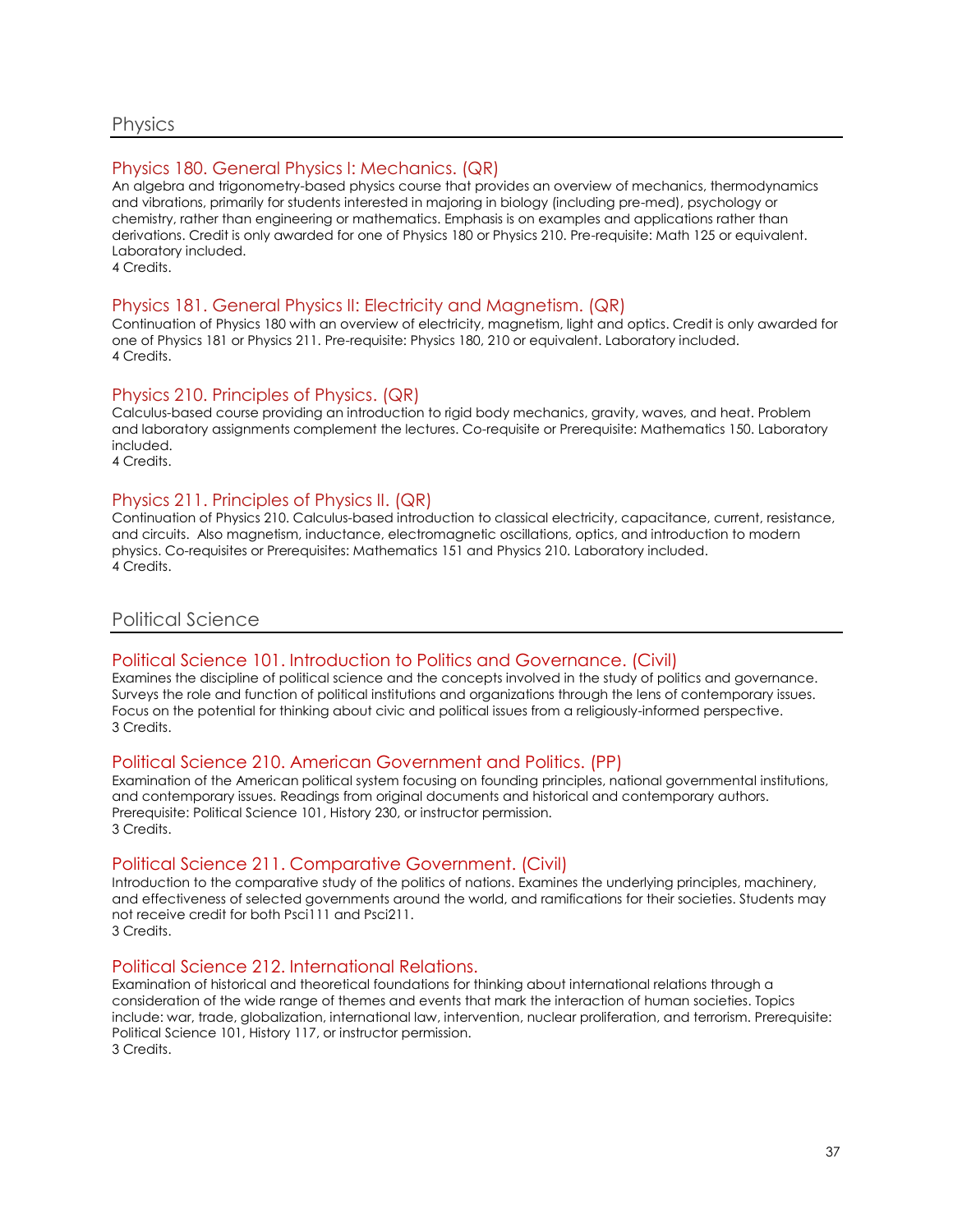#### Philosophy/Political Science 220. Political Thought. (Civil)

A consideration of political thinkers and theories, both ancient and modern, along with perennial issues in politics, such as justice, authority, liberty, order, equality, power, law, and forms of government. Strongly recommended: Philosophy 101. Prerequisite: Philosophy 102. 3 Credits.

#### History/Political Science 232. Issues in American Foreign Policy. (W)

Survey of the last century examines the dominant themes in American foreign policy. Series of case studies considers how to understand American foreign policy through levels of analysis and models and theories of decision making. Prerequisites: Political Science 101, History 117, or instructor permission. 3 Credits.

#### Political Science 260. Law and American Society.

Course Description: Examination of the basic tenets of the American legal system. Introduces basic theories of jurisprudence in the light of New Church teachings as well as other world religions. Surveys the criminal and civil law systems; analyzes the ways in which laws are created and enforced through the court system; explores federal, state, and local legal processes and actors. 3 Credits.

#### History/Political Science 346. Issues in the Contemporary Middle East.

Examination of political and social developments in the greater Middle East in the post-World War II era. Survey of governments and domestic political processes of selected countries as well as key issues currently facing societies of the region. Prerequisite: Political Science 211, History 245, or instructor permission. 3 Credits.

#### Political Science 298, 398, 498. Political Science Internship. (EE)

Requirements variable. Proposals should be submitted to the appropriate Department Chair. Political Science internships are open to students in sophomore year or above who have completed at least two political science courses.

#### <span id="page-37-0"></span>**Psychology**

#### Psychology 101. Introductory Psychology.

Introduction to basic constructs of psychology including scientific methodology, the brain, consciousness, memory, identity, learning, motivation, intelligence, and the nature of mental illness. Relevant New Church doctrines analyzed and compared to secular theories of psychology. 3 Credits.

#### Psychology 102: Worldviews and History of Psychology. (Worldview)

Survey of six major psychological worldviews. Analysis of worldviews in terms of their history, key people, main concepts, and major contributions to the field of psychology in modern times. Three themes addressed for each worldview: "What is the good life?", "What remedies are available when things go wrong for human beings?", and "Is this a Theistic worldview?"

3 Credits.

#### Psychology 201. Abnormal Psychology.

Examination of mental disorders as classified by the medical model, including schizophrenia and other psychotic disorders, mood disorders, anxiety disorders, dissociative disorders, disorders of childhood, eating disorders, and personality disorders. Critical analysis of the principles and philosophy of the medical model, as well as the physiological underpinnings of certain disorders. Alternative views for the conceptualization of mental disorders explored. Prerequisite: Psychology 101.

3 Credits.

#### Business/Psychology 202. Human Resource Management. (PP)

(Also known as industrial and organizational psychology.) Exploration of the application of psychology to the workplace environment, such as business, government, and non-profit organizations. Major areas of study include work motivation, teams and teamwork, personnel decision-making, performance appraisal, leadership, and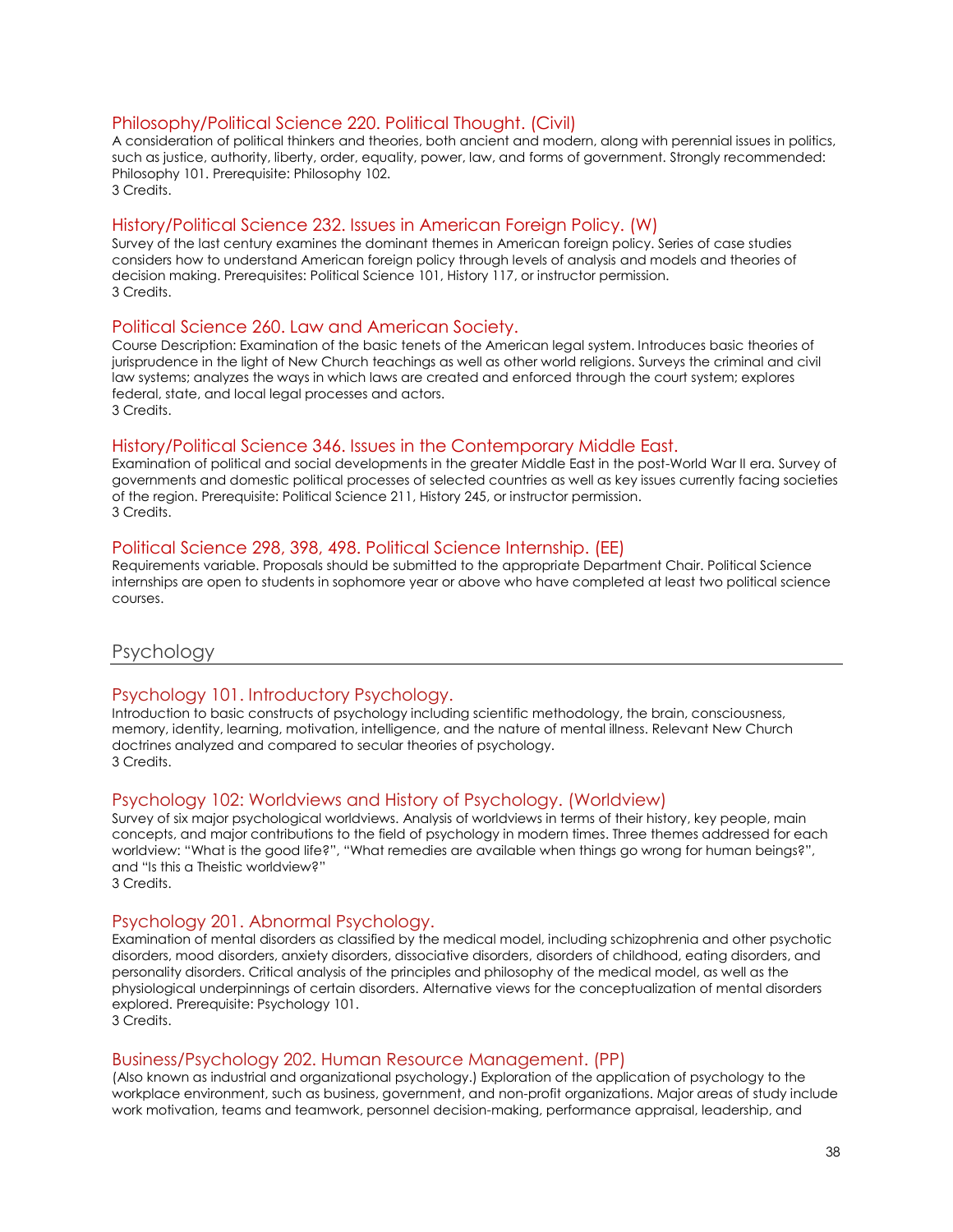diversity in terms of gender, race, and personality type. Attention given to New Church concepts of conscience, discriminatory charity, and use as they apply to adult employment in our current workforce. Prerequisite: Psychology 101, a business/economics course, or permission of instructor. 3 Credits.

#### Psychology 203. Personality Theory.

Examination of both classical and current theories of personality. Focus on understanding terms and concepts of personality as well as their application to situational contexts. Prerequisite: Psychology 101 or instructor permission. 3 Credits.

#### Psychology 204. Human Development: Lifespan.

Study of human development, focusing on the most significant changes that occur across the lifespan. Topics include theories of physical-motor, cognitive, language, creative, social, emotional, moral, and spiritual development. Prerequisite: Psychology 101 or instructor permission. 3 Credits.

#### Psychology 205. Social Psychology. (PP)

Study of behavior and cognition in social contexts. Topics include aggression, altruism, influence, love, prejudice, and conformity. Swedenborgian concepts of love, charity, and obedience analyzed. Public Presentation skills emphasized. Prerequisite: Psychology 101 or instructor permission. 3 Credits.

#### Psychology 220. Cognitive Psychology.

Survey of contemporary theories and research concerned with the structure and processes of the mind. The course will view cognitive psychology as the coordinated operation of mental processes within a multicomponent memory system. Topics include attention, memory, the role of emotion, problem solving, and concept formation. Prerequisite: Psychology 101 or instructor permission. 3 Credits.

#### Psychology 230. Psychology and Spirituality.

Examinations of psychological research and theories about people's attitudes, motivations, behaviors, thoughts and feelings in a variety of spiritual settings. Investigations of how therapists address spiritual matters in counseling sessions. Consideration of the psychological experience of the Swedenborgian belief in the afterlife, regeneration, charity, conscience, and the relationship between God and humans. Prerequisite: Psychology 101.

3 Credits.

#### Psychology 301. Counseling and Clinical Psychology.

Examination of psychological theories that inform the skills of counselors and clinical psychologists in various professional settings. Topics include psychological theories, the roles of the counselor, listening skills, case conceptualization, treatment methods and intervention strategies. Consideration of what it means to incorporate individual values and spirituality into treatment. Prerequisite: Two psychology courses or instructor permission. 3 Credits.

#### Psychology 305. Physiological Psychology. (IL)

Exploration of the neural basis of behavior and motivation. Emphasis on the structure, functions and disorders. Topics include memory, emotion, learning, addictions, conscience, states of mind, and self-regulation. Consideration of Swedenborgian view of the brain, mind, and the soul. Information Literacy skills emphasized. Prerequisite: Psychology 101 and either Biology 122 or instructor permission. 3 Credits.

#### Psychology 307. Psychological Measurement.

Introduction to the principles that underlie the development, use, and interpretation of psychological assessment tools. Topics include: Test construction, survey development, scoring, assessment interpretation issues, and psychological assessment applications in industrial, educational, clinical, and research setting. Students will examine the potential and limitations of tests of intelligence, aptitude, achievement, interest, and personality. Additionally, psychological assessment will be discussed in terms of social, legal, and ethical concerns. Prerequisite: Psychology 101 and two other psychology courses.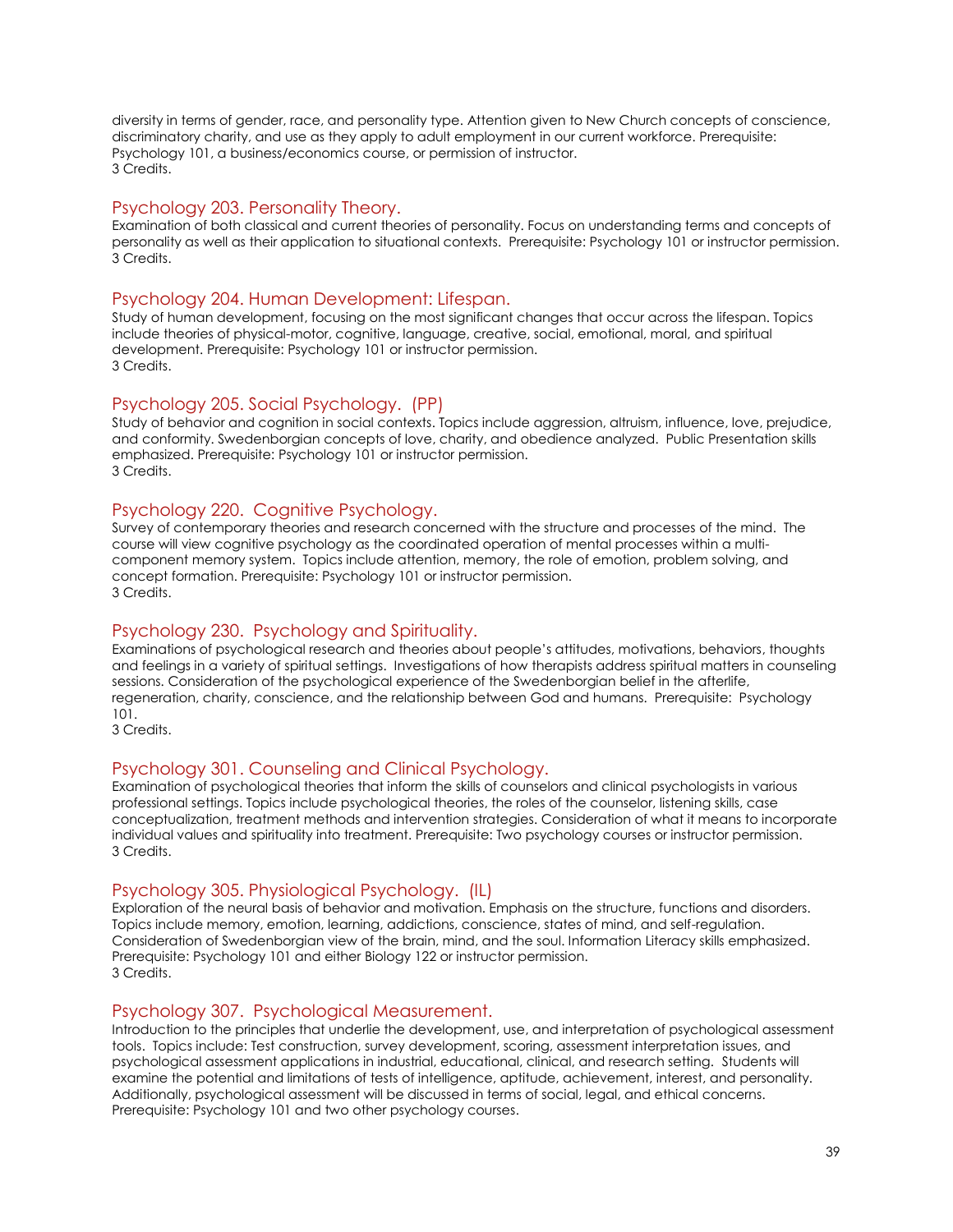3 Credits.

#### Psychology 320. Introduction to Experiments in Psychology.

Introduces students to experimental design in psychology with careful attention to terminology, methodology, strengths, and limitations of research. Additionally, students are exposed to classic experiments in the areas of social, abnormal, cognitive, developmental, and neuropsychology. Serves as precursor to the Psychology Capstone and should be completed spring term of junior year. Pass/Fail. 1 Credit.

#### Education/Psychology 340. Educational Psychology.

Study of secular psychology as it is applied to children and adolescents in the classroom setting. Major areas of study include classroom management, learning, and motivation. Swedenborgian doctrines include innocence, charity, development of the rational mind, and conscience. Prerequisite: Psychology 101 or Education 128. 3 Credits.

#### Psychology 341. Human Development: Adult Altruism. (EE, Moral)

Exploration of psychological theories about moral development, character strengths, altruism, optimism, flourishing, flow, generosity and spiritual maturity. Major emphasis on the states of adults over 18 years of age. Examination of Swedenborgian doctrinal principles regarding adult human development: regeneration, opening of the rational mind, developing a new will, acquiring wisdom, and leading a life of useful service to the neighbor. Ethical reasoning skills emphasized. Prerequisite: Two psychology courses. Laboratory included. 4 Credits.

#### Psychology 380. Seminar in Forensic Psychology.

Covers topics related to the application of psychology to the legal system. Topics include criminal motivation, deception, violence, sociopathy, mental illness and crime, gang behavior, effects of substance abuse, and gender differences in criminals. Includes a Swedenborgian perspective on conscience and moral/spiritual motives. Prequisite: Students must be accepted psychology majors, psychology interdisciplinary majors, or psychology minors at the junior level of study. Applied.

3 Credits.

#### Psychology 382. Seminar in Death and Dying.

Introduces students to the growing field of death and dying in psychology. Explores context and meanings of death, ethical decision-making at the end of life, constructs of bereavement, end of life counseling, and special populations to include pediatric death, celebrity death, near-death experiences, and traumatic bereavement. Prerequisite: Students must be accepted psychology majors, psychology interdisciplinary majors, or psychology minors at the junior level of study. Clinical.

3 Credits.

#### Psychology 490. Research Methods in Psychology.

First capstone course for the psychology major. The investigation of psychology as a science with a focus on the qualitative and quantitative approaches to research in the area of psychology. It examines strategies for establishing validity in descriptive, relational, and experimental design in the framework of ethical research. Emphasis will be placed on critical reading and analysis of previously published scientific research. Students receive practice in designing, conducting, analyzing, interpreting the results of research studies, and writing reports in APA style. Students prepare proposal for Senior Essay. Prerequisites: Psychology 101, Psychology 320, and Mathematics 130. Students must be accepted psychology majors.

3 Credits.

#### Psychology 491. Senior Research Seminar.

Capstone for seniors in the psychology major. Independent work on Senior Essay guided by an advisor. Information Literacy and Writing Skills emphasized. 3 Credits.

#### Psychology 492. Senior Seminar.

Capstone for seniors in the psychology major. Public presentation. Critical analysis of ethics in psychology. Career planning and portfolio development. Pass/Fail. 1 Credit.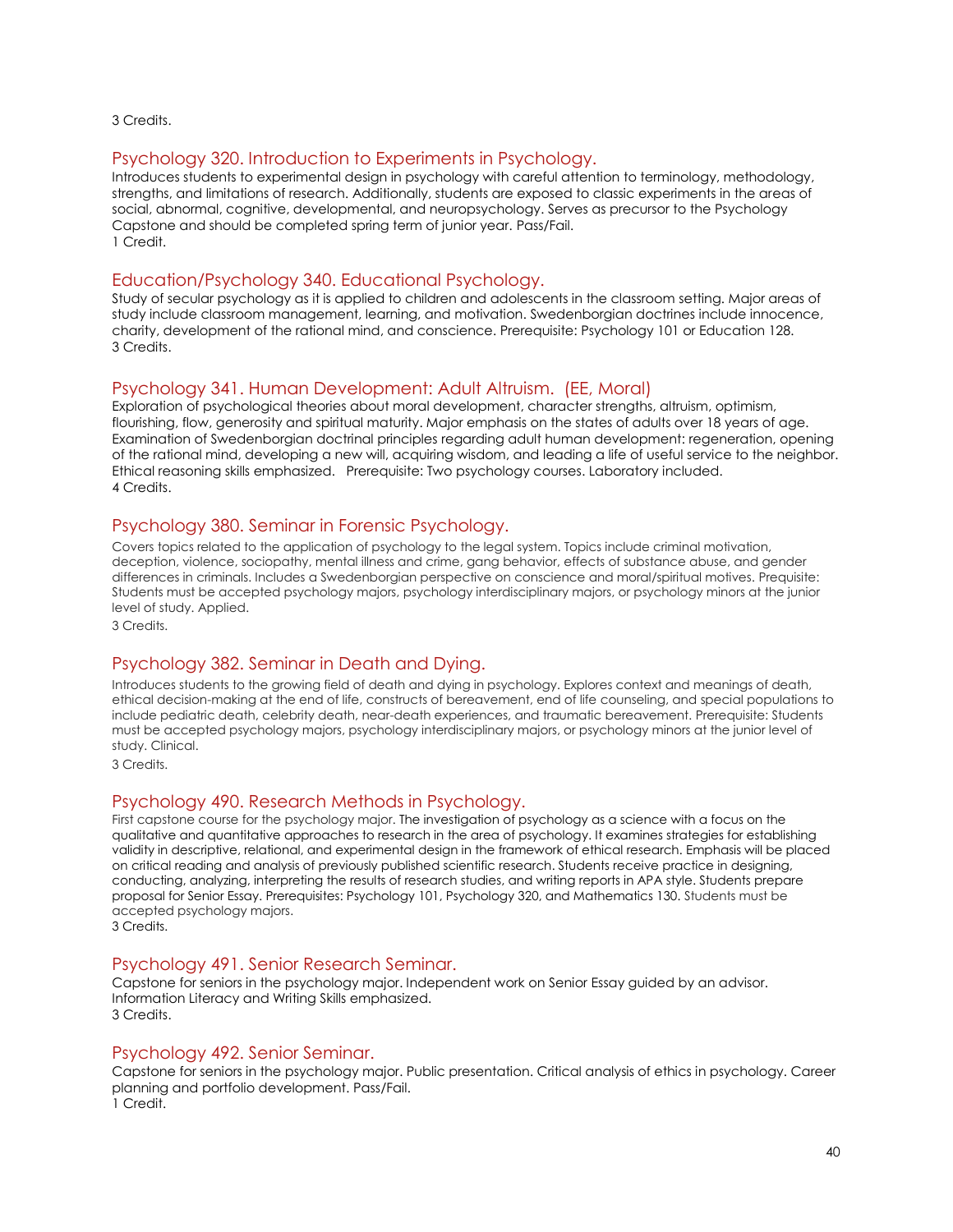#### Psychology 298, 398. Psychology Internship. (EE)

Proposals must be approved by the head of the Psychology area. Psychology internships are open to students in sophomore year or above who have completed two psychology courses. Requirements are available from director of internships.

Credit variable.

#### <span id="page-40-0"></span>Reading

#### Reading 100. Reading for Academic Literacy.

This course is intended to support the analytical reading skills necessary for entry level college courses. Emphasis will be on developing comprehension through structural analysis, vocabulary development and fluency practice using selected works of fiction and non-fiction. This course will assist native and non-native speakers in successfully applying this knowledge to other academic disciplines. Use of publisher produced CAI. This course partners with English 100. Core support for Information Literacy. 3 Credits.

<span id="page-40-1"></span>Religion

#### Religion 101. Introduction to New Church Doctrines. (Doctrinal)

Foundation course. Basic survey of the doctrines of the New Church. Presupposes little or no formal background in the study of the doctrines.

3 Credits.

#### Religion 102. Introduction to New Church Doctrines. (Doctrinal)

Continuation of Religion 101, with special emphasis on the doctrines of the New Church as they relate to marriage, the reading of the Word, and a life of useful service. Religion 101 is not a prerequisite. 3 Credits.

#### Religion 110. Introduction to Systematic Theology. (Doctrinal)

A comprehensive overview of New Church doctrine. Emphasis on core doctrines of the Lord, faith and charity, the Word, the afterlife, the mind, Divine providence, judgment, and marriage. Presupposes a moderate familiarity with New Church teachings. 3 Credits.

#### Religion 115. Introduction to New Church Doctrine on Life after Death. (Doctrinal)

New Church teachings on the life after death studied in their own context and the context of the near-death experience and the history of eschatology. Text: *Heaven and Hell.* 3 Credits.

#### Religion 123. Introduction to the Old and New Testaments. (Scriptural)

Introduction to the various parts of the Bible, the history of the Israelites and Jews, the geography of Palestine, with an emphasis on the different methods of biblical interpretation, with special emphasis on New Church interpretation.

3 Credits.

#### Religion 125. The Holy Scripture. (Doctrinal)

The symbolic nature of the Word and the spiritual meaning within. The importance of the literal meaning and its interpretation. The Word in heaven and the church. Dual expressions in the Word. Heresies. The Lord and the Word. The Word in very ancient times. The universal church. The necessity of revelation. Illustrations drawn throughout from the Old and New Testaments. Text: *The Doctrine of the Sacred Scripture*. 3 Credits.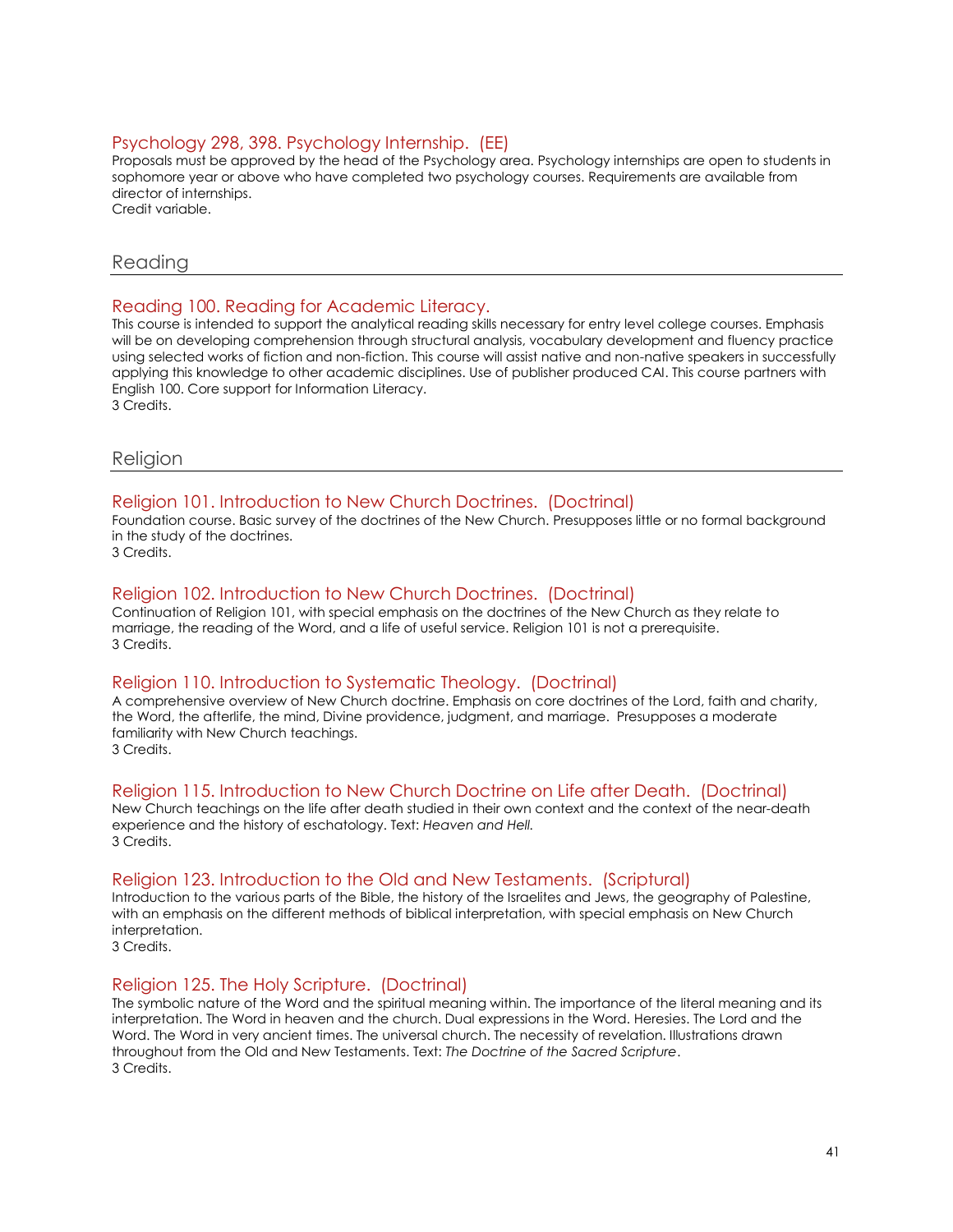#### Religion 205. God, Man, and Creation. (Doctrinal)

Study of how the Lord created the spiritual and natural worlds, with emphasis on humans as the purpose of creation. Vital relationships between the Creator and His creation, with the special role played by humans. Focus on teaching about form, order, degrees, influx, and conjunction. Text: *Divine Love and Wisdom*. 3 Credits.

#### Religion 210. Divine Providence and Human Prudence. (Doctrinal)

The laws and fundamental principles by which the Lord governs creation. How the Lord removes evil from people while preserving their freedom. How the Lord brings good out of evil. Eternal life as the goal of providence. How providence uses natural conditions to serve this end. Why providence operates in secret. Text: *Divine Providence*. 3 Credits.

#### Religion 215. The Lord. (Doctrinal)

Introduction to New Church teachings about the Lord. Who is the God of the Biblical testaments? What was Jesus Christ's life on earth about? Special focus on seeing the Lord in the Scriptures, in scholarship, and in the teachings for a New Church.

3 Credits.

#### Religion 220. The Torah. (Scriptural)

Detailed study of Genesis to Deuteronomy in their historical and cultural context. Discussion of translations, certain critical theories, and other related ideas. Treatment of the literal meaning in relation to its higher meanings and other doctrinal considerations. 3 Credits.

#### Religion 221. The Histories and Prophets of the Old Testament. (Scriptural)

Detailed study of Joshua to 2 Kings, Psalms, and Prophets viewed in their historical and cultural context. Discussion of the difference between prophesy and history, relevance to modern life, and the significance of the literal meaning.

3 Credits.

#### Religion 222. The Gospels. (Scriptural)

Detailed study of the four individual Gospels with attention to similarities and distinctions, historical context, and relationship to the Old Testament. Examination of the literal meaning and its significance to the modern life. Special attention to the nature of the First Advent and the testimony concerning Jesus Christ. 3 Credits.

#### Religion 223. The Apocalypse. (Scriptural)

The Last Judgment on the human race, with analogy to spiritual crisis in the individual. The spiritual functions and impact of imagery in the book of Revelation and in the memorable relations in the Apocalypse Revealed. Text: *The Apocalypse Revealed*. 3 Credits.

#### Religion 225. Spiritual Interpretation of the Bible. (Scriptural)

The Bible is more than a book of stories and laws. Exploration of the deeper symbolic meanings reveal that it is a story about individual spiritual development and growth. Addressing both Scriptures and personal application, with emphasis on the use of Swedenborg's science of correspondences, students uncover the hidden depths of a variety of biblical stories, which elucidate particular insight and meaning to individual spiritual growth and life. 3 Credits.

#### Religion 260. Evangelization. (Applied)

Introduction to the doctrine of evangelization, the philosophy and application of Church growth principles, and practical instruction in how to present the doctrines to inquirers. Exploration of the changing values of Western culture and the ways the Church can effectively respond to a new generation of seekers. The purpose and process of evangelization, and how to share the teachings of the New Church with confidence and care. 3 Credits.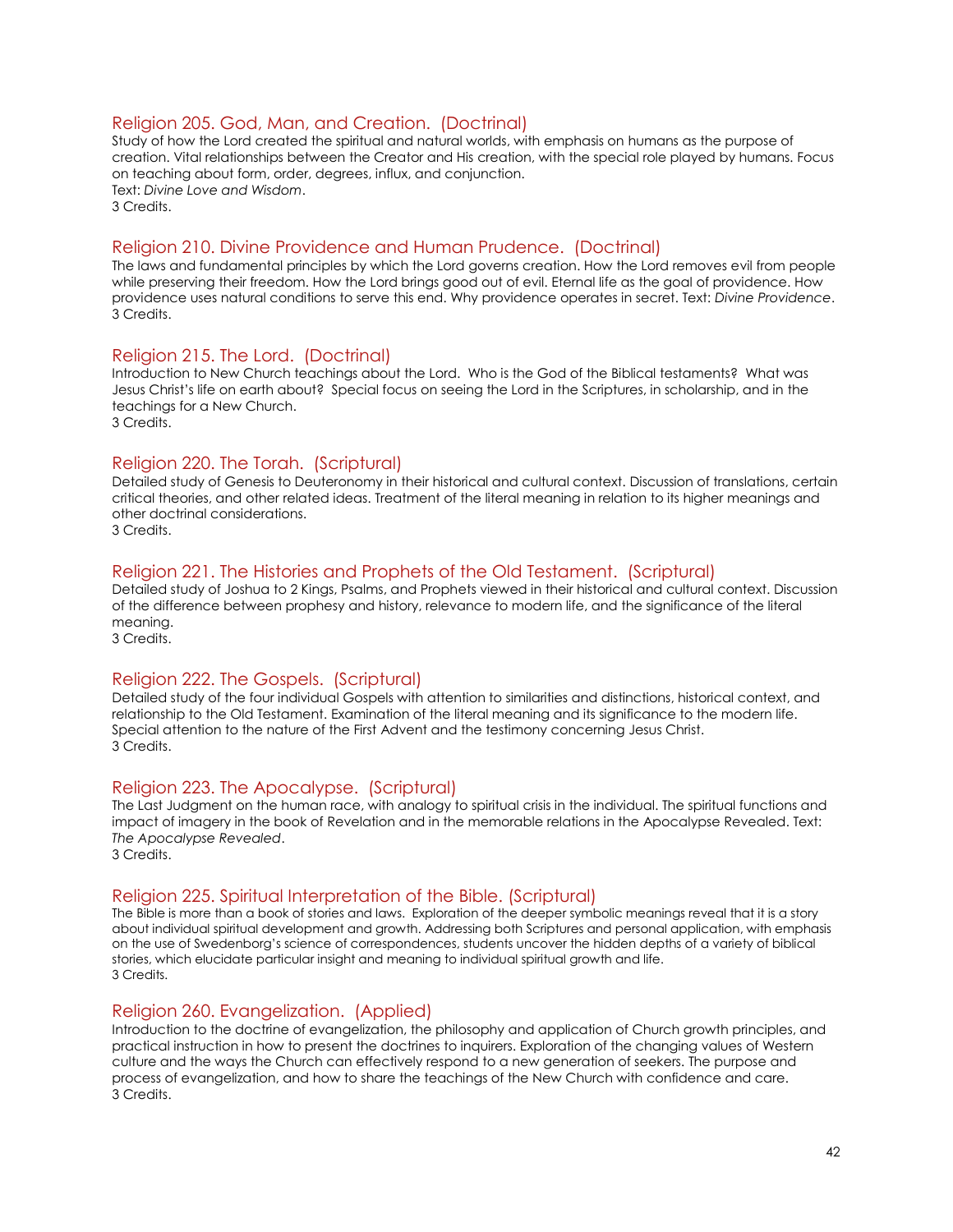#### Religion 270. New Church Religious Practices. (Applied)

Both doctrinal study and practical application of teachings relating to New Church religious practices, using the Old and New Testaments and the theological Writings of Emanuel Swedenborg as source material. Special focuses on daily reading of the Word and prayer, on private and public worship, on the steps of repentance, and on the use and importance of Holy Supper. 3 Credits.

#### Religion 271. Moral and Spiritual Life. (Applied)

Various approaches to morality. The spiritual foundation of moral virtues and moral living. Consideration of civil, moral, and spiritual questions dealing with both individual and institutional conduct, such as revolution and the rule of law, the relation of church and state, spiritual and natural freedom, war, race relations, ethics in business and labor, the use of alcohol and drugs, and responsibility for others. 3 Credits.

#### Religion 272. Advanced Religious Ethics. (Applied)

Advanced study of the Ten Commandments as they appear in the religious writings of Hinduism, Buddhism, Judaism, Christianity, Islam, and other world faiths. Study of the literal and spiritual level of each commandment using selected texts from sacred and secular sources. Students encouraged to draw connections between the various levels of the commandments and their own lives. 3 Credits.

#### Religion 273. Religion and Marriage (W. Doctrinal)

New Church doctrine concerning marriage. Includes the Divine origin of marriage; the nature of masculinity and femininity; the state of married partners after death; betrothals and weddings; separation and divorce; the role of the Ten Commandments in marriage; states of discord and coldness; adultery and other sexual disorders. Text: *Conjugial Love*.

3 Credits.

#### Religion 275. Theory and Practice of New Church Education. (Applied)

Applied religion course on fundamental principles of New Church education and teaching religion to elementary or secondary students. For early childhood education majors, students considering going to theological school, and students interested in having a personal background in New Church educational principles and practices. Required for all ECE majors. Lab period included. Prerequisites: Rel. 101 or 110; Rel. 123 and 220 recommended. 4 Credits.

#### Religion 278. Religion and Marriage (Applied)

Contemporary marriage education and relationship enhancement programs are studied in the light of New Church teachings. Focuses on the work of John Van Epp (preparation for marriage), John Gottman (making marriage work) and Tony Robbins (six human needs), but also touches on other marriage education programs. 3 Credits.

#### Religion 283. Pre-Christian Religious History. (Comparative)

Survey of the history of pre-Christian religions emphasizing the rise, development, and fall of religions from ancient times to Biblical Israel. Topics include the character of revelation and the response to it in each successive religion, the origin of mankind, the origin of evil, and the rise of monogamy and polygamy, of monotheism and polytheism, and of idolatry in the ancient world. 3 Credits.

#### Religion 284. Christian Religious History. (Comparative)

Thorough grounding in Christian history. Survey of the personalities, theological and doctrinal issues, and events of Christianity. Christian divisions and present world-impact. Comparison with New Church perspective. 3 Credits.

#### Religion 293. Comparative Contemporary Religions. (Comparative)

Survey of world religions as they are practiced today. Religions studied include Hinduism, Buddhism, Judaism, Christianity, Islam, and the New Church. This course includes three required week-end field trips to various religious centers.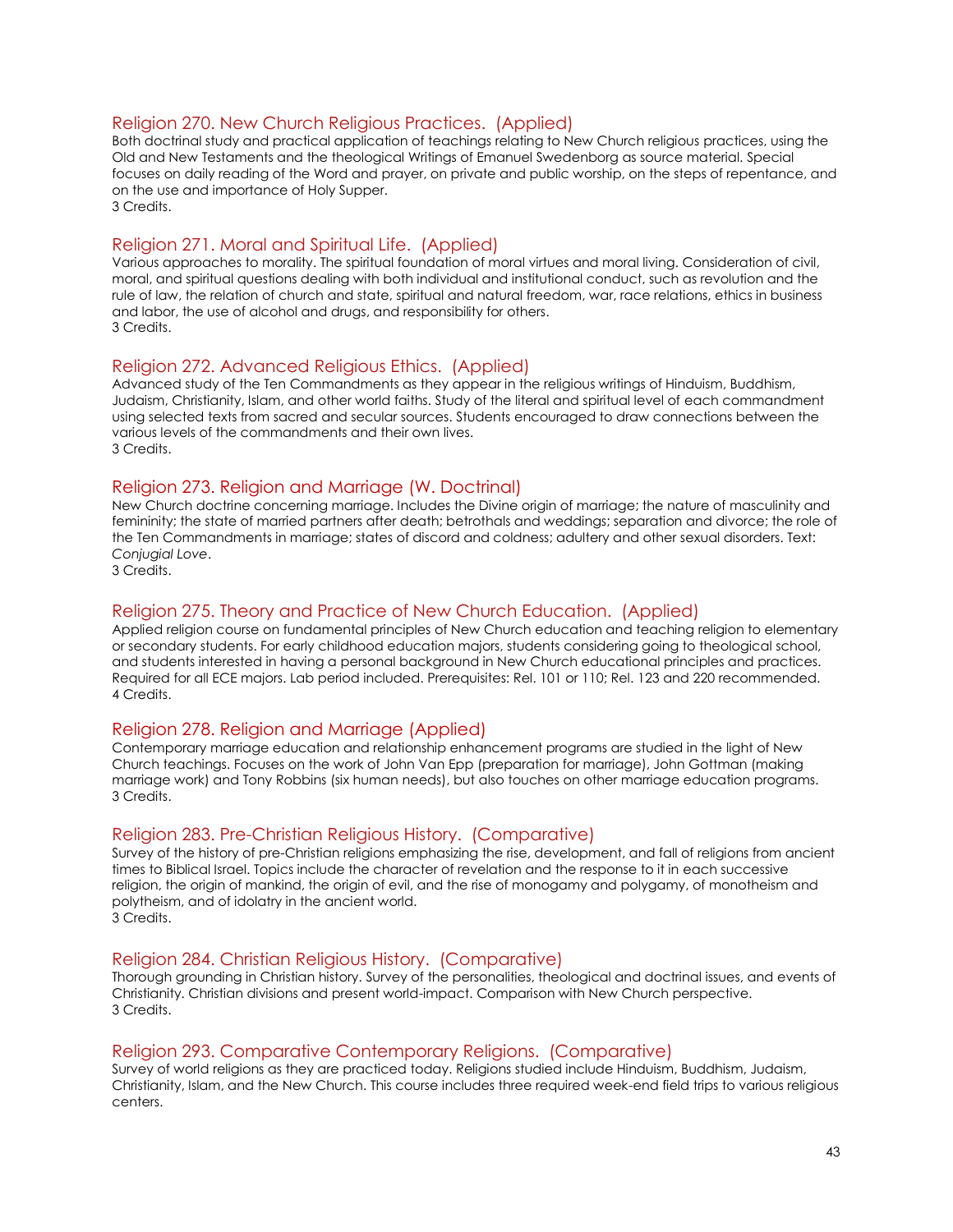3 Credits.

#### Religion 295. Islam. (Comparative)

Study of Islam: Muhammad and the origins of Islam, the Qur'an and Hadith, theology and practices, sects and schools. Comparison with New Church perspective. 3 Credits.

#### Religion 296. Eastern Religious Thought/Hinduism. (Comparative)

Introduction to Eastern Religious Thought with a focus on the *Bhagavad Gita*, considered one of the most revered of the Hindu scriptures, and one of the most important religious classics in the world. Course includes an in-depth study of the literal and symbolic levels of the *Gita*, a comparison with Western thought in general and with New Church thought in particular.

3 Credits.

#### Religion 305. Universal Doctrines of the New Church I. (Doctrinal)

Systematic survey of the universal theology of the New Church: God the Creator, the Lord the Redeemer, the Holy Spirit, the Holy Scripture and Ten Commandments, and Faith. Text: *True Christian Religion*. 3 Credits.

#### Religion 306. Universal Doctrines of the New Church II. (W, Doctrinal)

Continuation of Religion 305. Topics include faith, charity, free will, repentance, reformation and regeneration, imputation, baptism, and the holy supper. Special focus on the Second Advent and the New Church: what does God's coming entail? Text: The True Christian Religion. 3 Credits.

#### Religion 310. Studies in Arcana Coelestia. (W, Doctrinal)

Study of Emanuel Swedenborg's first publication of theology for a New Church. The course provides an overview of the work's spiritual exegesis of Genesis and Exodus--from the first mythopoeic stories of creation to the Israelites' escape from slavery in Egypt. Special focus on the Abram story and how the narrative of Jehovah's call to humankind contains an ancient picture of our relationship with a Human God. 3 Credits.

#### Religion 311. Continuation of Studies in Arcana Coelestia (W, Doctrinal)

Study of Emanuel Swedenborg's first publication of theology for the New Church. The course provides an overview of the work's spiritual exegesis of Genesis and Exodus-from the first mythopoeic stories of creation to the Israelites' escape from slavery in Egypt. Special focus on the Jacob story, the Moses story, and how the narrative of Jehovah's call to humankind contains an ancient picture of our relationship with a Human God. 3 Credits.

#### Religion 315. The Spiritual World. (W, Doctrinal)

The nature, structure, life, and phenomena of the spiritual world. Consideration of the philosophical implications of the creation of that world and consideration of other beliefs about heaven and hell. 3 Credits.

#### Religion 320. Judgment, Providence, and Human Society. (PP, Doctrinal, Applied)

Study of the spiritual process of judgment, both personal and societal, and the roles human choice and Divine Providence play in judgment. Attention given to the role of judgment in human history, the judgments that have occurred, and the changes judgment brings. The books of the Heavenly Doctrines Last Judgment and Continuation of the Last Judgment will be read in full. 3 Credits.

#### Religion 335. The Human Mind. (Rel335 W is W, Doctrinal)

Study of what the doctrines of the New Church teach about the structure and function of the human mind and how it relates to the brain. The discrete degrees of the mind. The faculties of will and understanding, their relationship and interplay.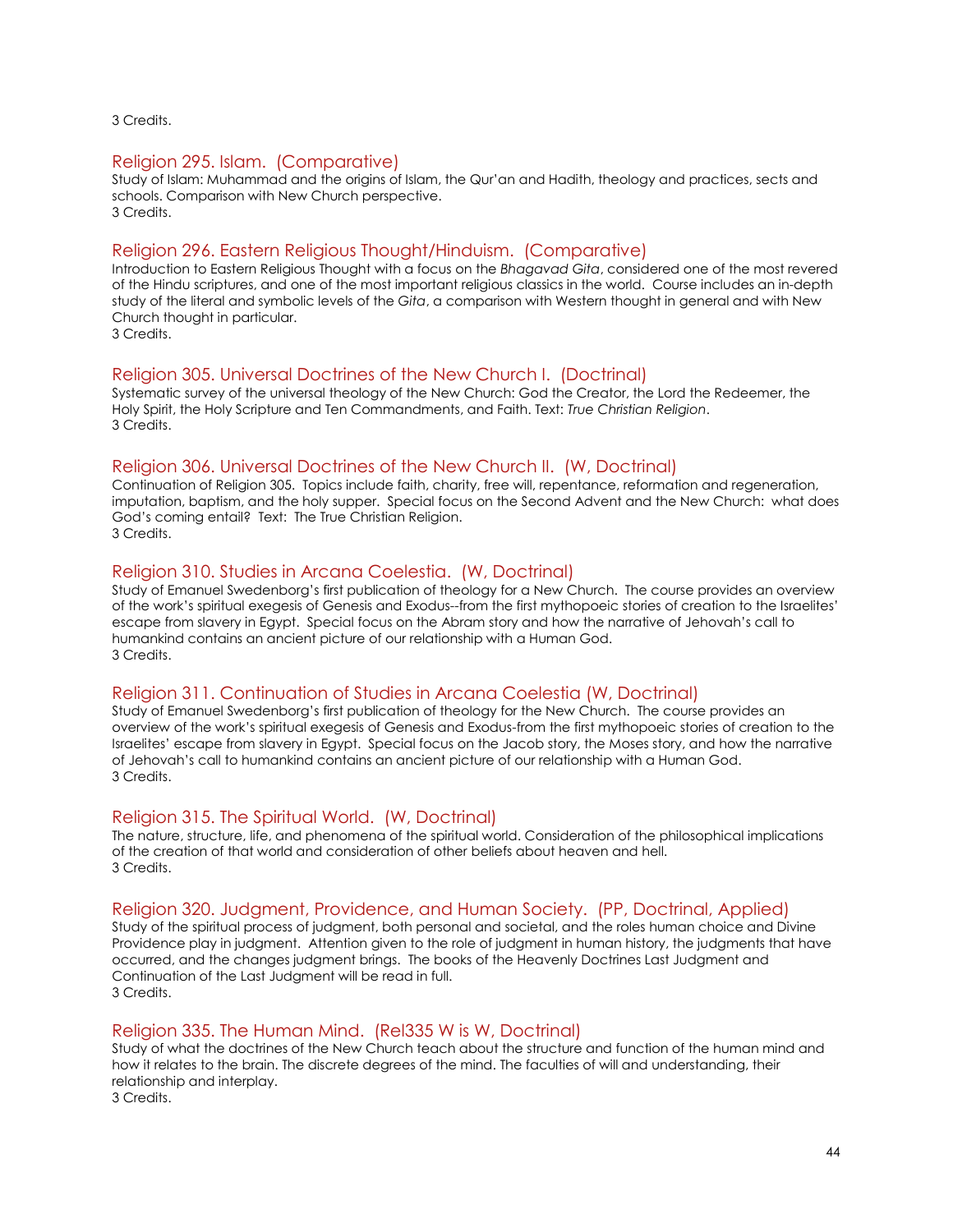#### Religion 370. Topics in Applied Theology. (Applied)

Content may vary from year to year. Consideration of the light shed by the doctrines of the New Church on the ethical and underlying philosophical concerns of different areas of study and occupations. 3 Credits.

#### Religion 380. History of New Church Doctrine. (IL, Doctrinal)

Seminar in the development of doctrinal thought in the history of the New Church. Considerations of various and divergent interpretations. The evolution of ideas and their impact on the Church. Reflection on the intellectual heritage of the Church from an historical perspective. Extensive research in New Church collateral literature. 3 Credits.

#### Religion 490. Religion Senior Project I.

For religion majors. One term is required. May be repeated for a second term with the consent of the division head.

3 Credits.

#### Religion 491. Religion Senior Project II.

For religion majors. One term is required. May be repeated for a second term with the consent of the division head.

3 Credits.

#### Religion 298, 398, 498. Religion Internship. (EE, Applied)

Proposals must be approved by the head of division. Course may be repeated for credit. Credit variable.

#### <span id="page-44-0"></span>Sociology

#### Sociology 110. Introductory Sociology. (QR)

Research project utilizing techniques of participant observation, experimentation, survey/interview methods, and data analysis to discover the basic concepts of sociology and the study of human societies: social structure, culture, and socialization. Laboratory included. 4 Credits.

#### Sociology 212. Marriage and the Family.

Analysis of marriage and the family as fundamental institutions of human society. An exploration of the history of marriage and the family, as these institutions moved from traditional patterns focused on family dictates and necessity to modern patterns focused on individual choice and freedom. 3 Credits.

#### Sociology 218. Topics in Sociology: Ethnicity and Race.

Survey of ethnicity and race as a recognized sub-field in sociology and key factor in understanding human society.

3 Credits.

#### History/Sociology 290. Social and Religious Movements.

Exploration of selected social and religious movements. The history of these movements will be used to understand the sociological factors that contributed to their development, form, and impact. 3 Credits.

#### Sociology 321. History of Social Theory.

Exploration of the context of the development of social theory with particular attention to the different nature of the roots of theory in Europe and America. 3 Credits.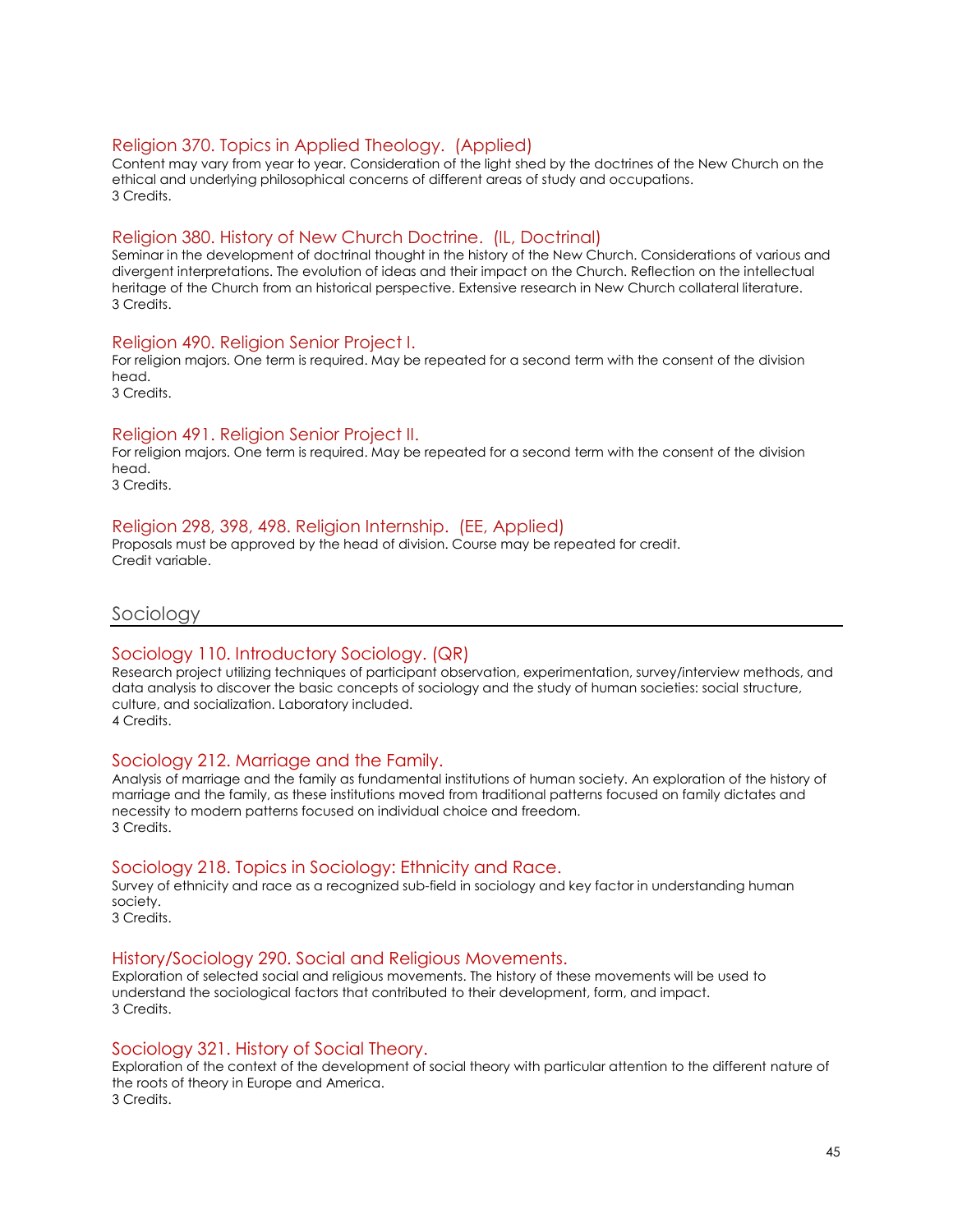#### Sociology 340. Seminar in the Sociology of Religion.

Exploration of the relationship between the ideational and organizational components of religion and the major social variables, including gender, class, power, race and nationality. Historic and current religions and religious movements examined both theoretically and empirically, including the New Church. 3 Credits.

#### <span id="page-45-0"></span>Spanish

#### Spanish 101: Introductory Spanish I

Introduction to the Spanish language for students without previous experience. Emphasis is placed on communication and the foundations of Spanish grammar. Spanish is the language of instruction. 3 Credits.

#### Spanish 102: Introductory Spanish II

Continuing introduction to the Spanish language. Prerequisite: Spanish 101 or equivalent as determined by placement test. Spanish is the language of instruction. 3 Credits.

#### Spanish 201: Intermediate Spanish I

Intermediate Spanish is designed to build upon a student's prior Spanish education. The course concentrates on four skills areas: listening, speaking, reading and writing, and is augmented by a wide array of cultural readings and film selections. The grammatical focus is the use of the preterite and imperfect verb tenses. Prerequisite: Spanish 102 or equivalent as determined by placement test. Spanish is the language of instruction. 3 Credits.

#### Spanish 202: Intermediate Spanish II

Continuing intermediate Spanish. This course focuses on the use of the subjunctive and advanced past verb tenses. Prerequisite: Spanish 201 or equivalent as determined by placement test. Spanish is the language of instruction.

3 Credits.

#### Spanish 203. Intermediate Spanish III.

Builds an awareness of our Latin American neighbors by viewing selected aspects of their culture and current developments, with accompanying readings, discussions, and writing activities for the advanced intermediate. Films and guest speakers. Prerequisite: Spanish 202. 3 Credits.

<span id="page-45-1"></span>**Theater** 

#### Theater 110. Introduction to Performance Arts.

Study and practice of elementary acting, movement, and voice skills. Students examine verbal and nonverbal communication in solo and group performance, along with scene and script analysis. Improvisation and work on studied pieces, leading to a final performance. Study of the history and philosophy of performance styles from the ancient Greeks to the Elizabethans and modern theorists (Stanislavski, Artaud, Brecht, et. al.). 3 Credits.

#### Theater 120. Set Design and Production. (EE)

Hands-on introduction to scene design and production. Overview of the elements of scene design with emphasis on the process of designing a set. Research, sketching, drafting, model building, color application, and actual set construction within a budget. Students required to understand and use all of the equipment in the theater as it pertains to the design and will work with the play's director using the Mitchell Performing Arts Center as the classroom and will participate as a member of the run-crew for the winter Bryn Athyn College production. Final project involves the construction of the actual set. Course may be repeated once for credit. Credit variable.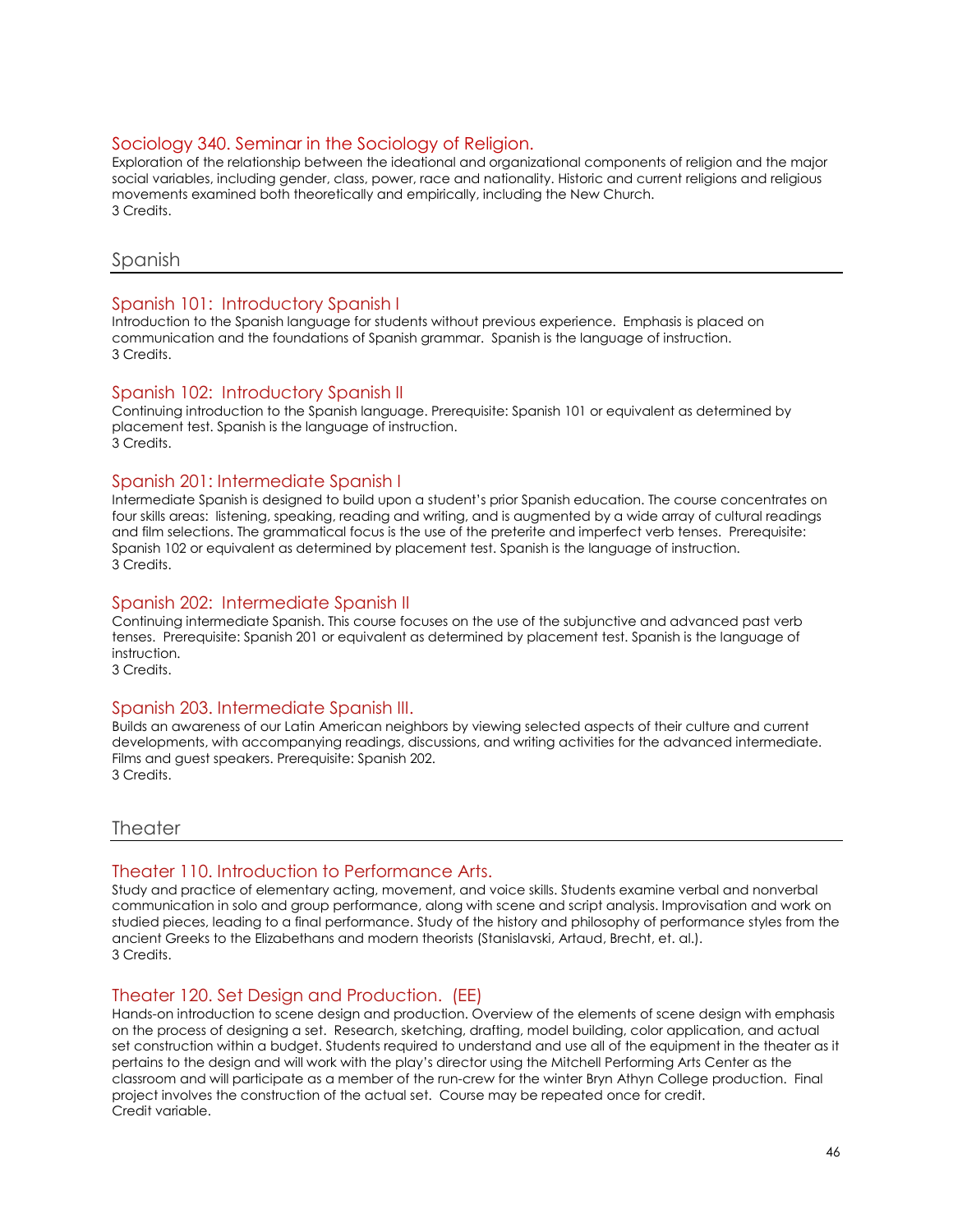#### Theater 130. Set Design and Production. (EE)

Continuation of Theater 120: building and dressing the set from the designer drawings and elevations created in the fall. Finalizing of the design, including color elevations and prop design. Students required to understand and use all of the equipment in the theater as it pertains to the design and will work with the play's director using the Mitchell Performing Arts Center as the classroom and will participate as a member of the run-crew for the winter Bryn Athyn College production. Final project involves the construction of the actual set. Course may be repeated once for credit.

Credit variable.

#### Theater 150. Dramatic Performance. (EEC)

Students involved in the casts or technical aspects of certain dramatic productions may sign up for this course. Exposure to a variety of acting techniques, including the specialized work needed for productions that might range from Shakespeare's plays, to foreign plays in translation, to musicals. Script analysis, oral interpretation of character, performance movement, dance, and vocal techniques. Variable credit based on the student's involvement. 5-12 hours weekly in rehearsals/classes leading to a finished production. Course may be repeated once for credit.

1-3 Credits.

#### Theater 210. Original Performance: Theater as Spiritual Practice.

Builds on fundamental acting skills of Theater 110. Examines archetypal patterns found worldwide in myths, stories, plays and sacred ritual. Students explore archetypes in their own lives by writing, acting in, and producing original plays. Prerequisite: Theater 110, Theater 120, or permission of instructor. 3 Credits.

#### Theater 220. Set Design II. (EE)

Further practice in scene design and production including a more nuanced study of the elements of design with emphasis on the process of designing and making a scale model. Work with the play's director using the Mitchell Performing Arts Center as the classroom and participation as a member of the run-crew for the winter Bryn Athyn College production. Final project involves the construction of the actual set. Prerequisite: Thea120. 3 Credits.

#### <span id="page-46-0"></span>Writing

#### Writing 100. Academic Writing.

Development of academic writing skills in preparation for Writing 101. Intensive grammar, spelling, and punctuation instruction and practice, in conjunction with an introduction to the structure and process of academic writing. Required only for provisionally admitted freshmen before advancement to Writing 101. 3 Credits.

#### Writing 101. Expository Writing. (W)

Development of informative, critical, and persuasive writing. Emphases on grammatical control, precision of language, consideration of audience, rhetorical strategies, revision, information literacy, and articulation, development, and support of thesis. Three to five formal essays total, including substantial revision. Individual conferences with instructor to discuss student's writing. Required of first year students. Non-native speakers of English take Writing 101 sophomore year. 3 Credits.

#### Writing 202. Writing About Literature. (W, IL)

Analytic study of literary genres—drama, short fiction, and poetry—with emphases on writing and research. Assumes basic skills in writing and information literacy covered in Writing 101. Three papers, including substantial revision. One longer paper and its research process require locating, evaluating, and incorporating multiple secondary sources. Individual conferences with instructor to discuss student's writing. Required of sophomores. Prerequisite: Writing 101.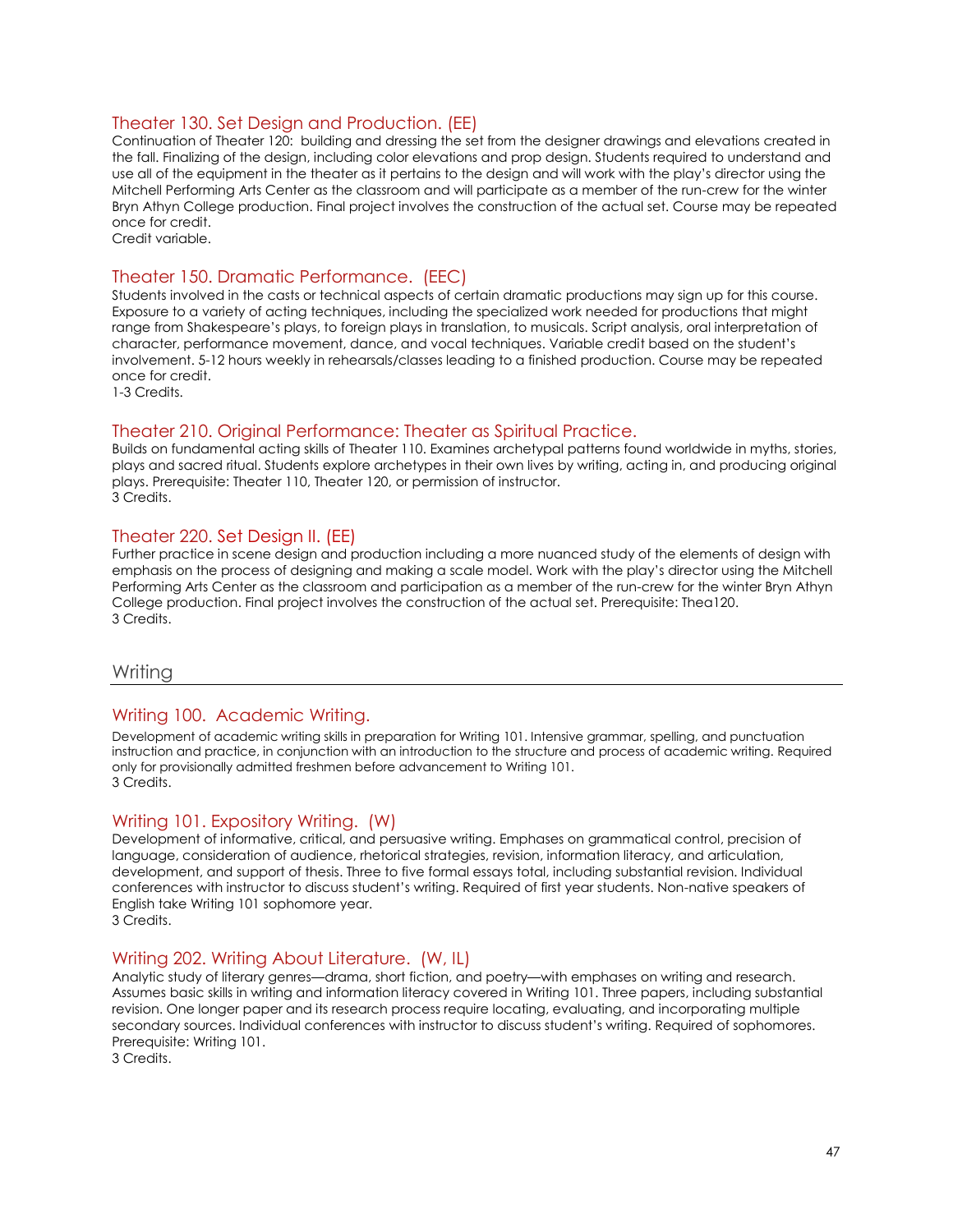#### Writing 211. Creative Writing. (W)

Workshop approach to various forms of creative writing. Individual conferences in addition to class meetings. Class selection and publication of an anthology of student writing. Prerequisite: Grade of B or better in Writing 101, or permission of instructor.

3 Credits.

#### Writing 212: Creative Nonfiction Writing (W)

A study of contemporary creative nonfiction—the use of traditional literary devices to express factual content. This workshop-style course includes the creative memoir, the humorous anecdote, artistic biography, and the personal interview. We will also address imaginative text-messaging, effective emailing and the art of blogging. Students will read representative writers, critique each other's papers, and learn about the ethics of public discourse, especially in relation to the opportunities and challenges of the digital revolution and the World Wide Web. Prerequisite: Writing 101.

3 credits.

#### Writing 213. Advanced Rhetoric and Composition. (W)

Intensive study of writing for students interested in developing rhetorical skills in composition. Attention both to concepts of classical rhetoric and to issues arising in the context of contemporary cultural environments and communications practices. Prerequisite: Writing 101. 3 Credits.

Business/Writing 220. Business Communications. (W)

Business Communications is a workplace-oriented course designed to help students develop and refine the written and oral skills necessary to communicate effectively in professional settings. Students will review the purpose and style of business writing and complete a variety of focused writing exercises based on actual work settings and scenarios. Students will also plan, compose and analyze letters, memoranda and electronic messages; prepare and present brief oral presentations, collaborate with others and revise business communication. Prerequisite: Writing 101. 3 Credits.

#### Writing 311. Advanced Creative Writing Workshop. (W)

Workshop for in-depth study of the craft of writing. Students will concentrate on one genre (poetry, fiction, or drama) and produce a polished portfolio of their work. Workshop sessions provide opportunity for rigorous and supportive feedback on works in progress with the goal of helping class members produce their best writing. Prerequisite: Writing 211 or 213.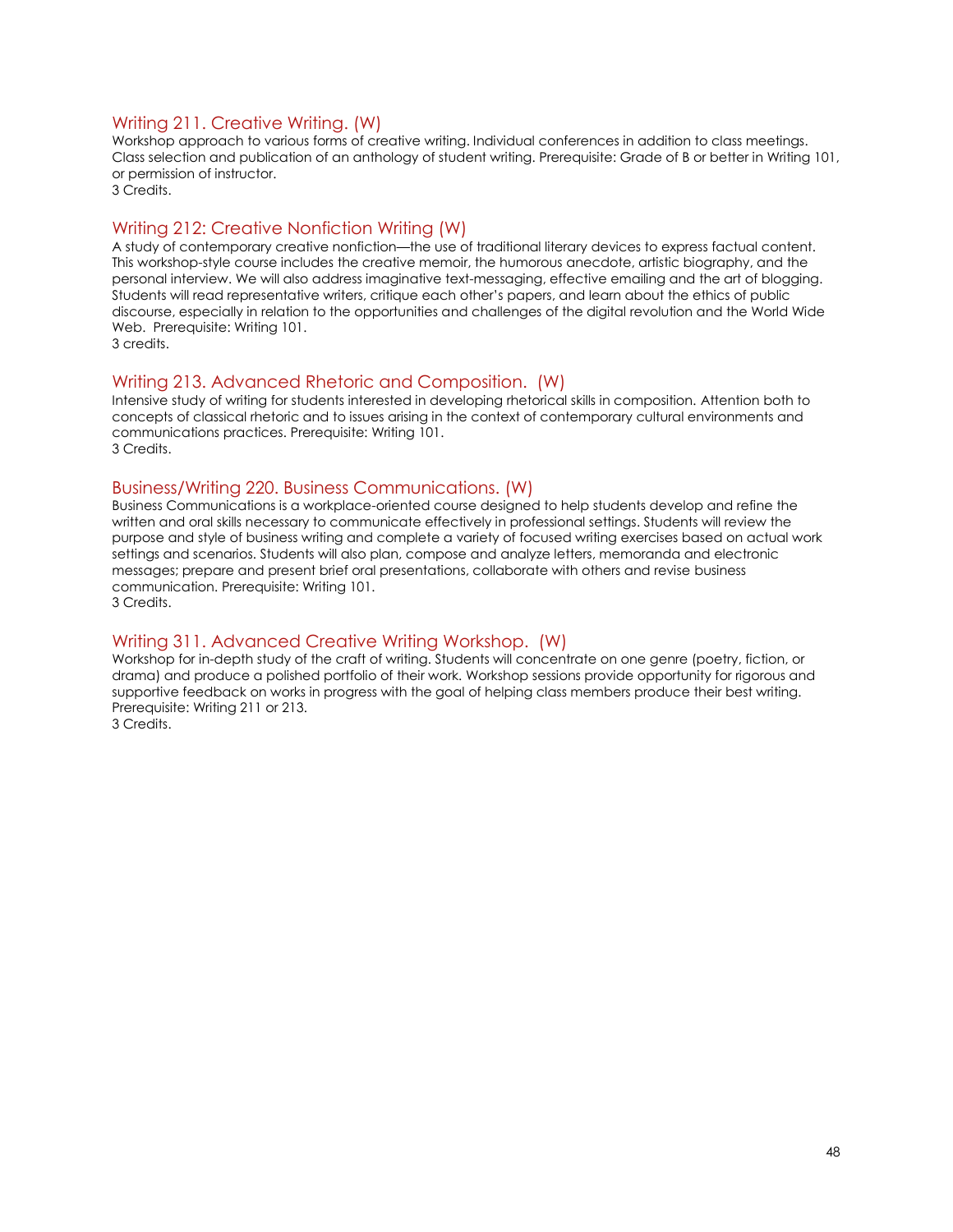# <span id="page-48-0"></span>Graduate Courses

#### <span id="page-48-1"></span>Master of Arts in Religious Studies Courses

#### <span id="page-48-2"></span>Core Courses

#### Church History 585. Modern Church History 1750 to the Present.

A study of the Christian Church in the wake of the Last Judgment, covering the modern and postmodern eras, examining theological and institutional trends of churches in response to the development of science and philosophy in the light of the increase of freedom of thought and action in Western culture. Guiding questions for the course ask, "How has the Last Judgment affected the continued development of the Christian Church?", and, "Can the Christian Church remain relevant in the trajectory of the modern era?" 3 Credits. Lecture.

#### Religious Studies 510: Methodological Approaches to Religious Studies-An Introduction.

This course is an introduction to three research methods that are of value in investigating topics in religious studies. The three are: scriptural hermeneutics, historical methods, and sociological methods. 3 Credits.

#### Religious Studies 550: Swedenborg's Life and Times.

Exploration of the Swedish context of Swedenborg's intellectual and spiritual development, his call, and his revelatory works. Examines the geography, history, culture, and society of Sweden and the Baltic world in the eighteenth century.

3 Credits.

#### Theology 514: Doctrine of the Lord.

The essential nature of the Divine, the incarnation and glorification, the Lord's temptations and presence with the human race through the Divine Human. 3 Credits.

#### Theology 518: Doctrine of the Word.

The nature of inspiration and revelation, including the structure and interrelationship of the Old Testament, New Testament and the Writings, and the role of the literal and spiritual sense. 3 Credits.

#### <span id="page-48-3"></span>English

#### English 510: Chaucer and Medieval English Literature.

Study of Chaucer as the major literary figure and influence from medieval English literature. Chaucer and his major works against the background of Anglo-Saxon and Norman culture and against fourteenth-century literary and religious movements as presented in such works as: Sir Gawain and the Green Knight, The Wyclif Bible, and The Book of Marjory Kempe. 3 Credits.

#### <span id="page-48-4"></span>**History**

#### History 515: Seminar on the Age of Enlightenment.

Exploration of the leading intellectual, socio-cultural, and political developments in Europe between the end of the Wars of Religion and the French Revolution (1648 and 1789). Focus on the rise of the modern. 3 Credits.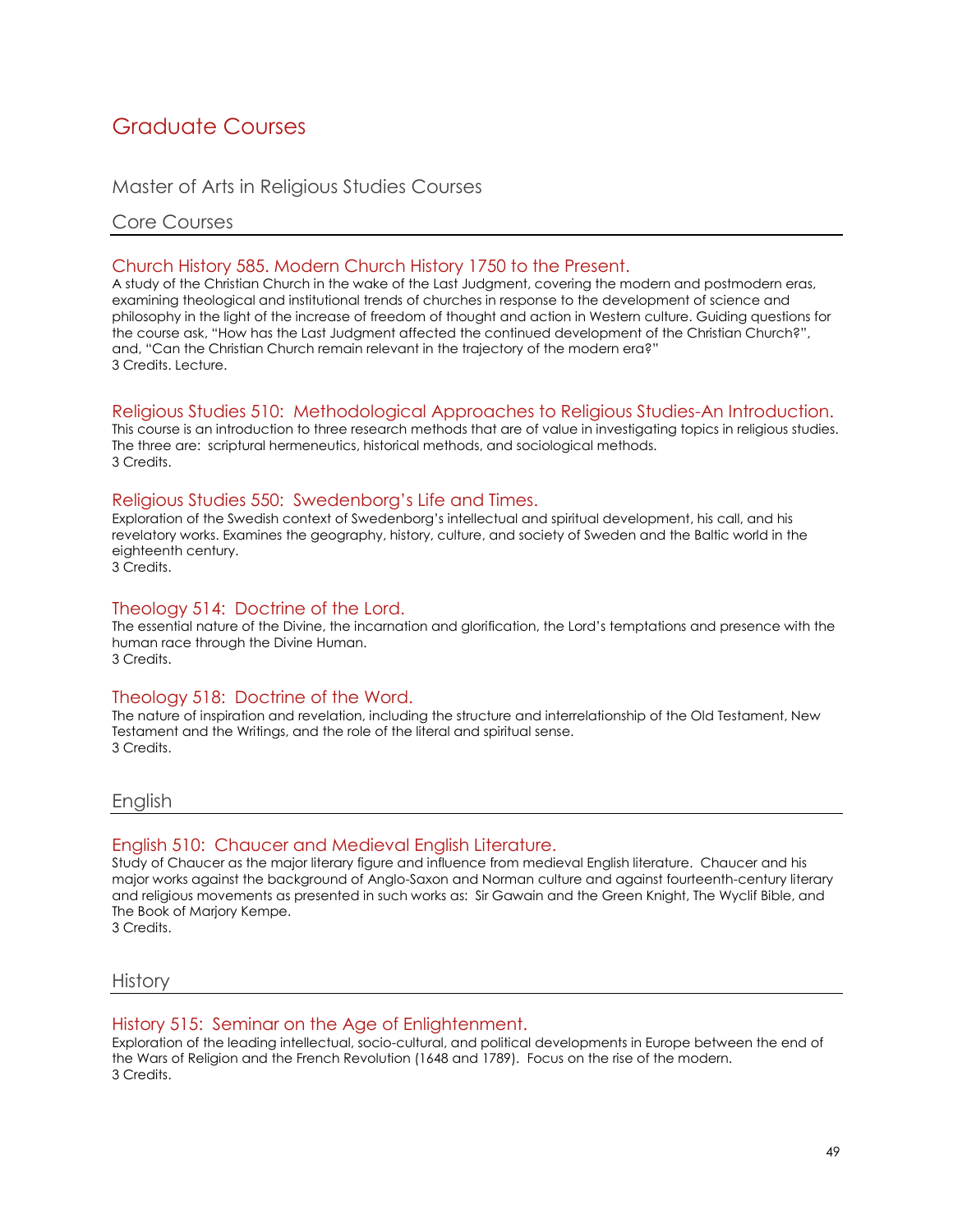#### History 530: Twentieth Century American History Seminar.

Selected topics affecting twentieth-century American society. Potential topics include foreign policy; economic, social, and political change; and wars of the 20th century. 3 Credits.

#### <span id="page-49-0"></span>Philosophy

#### Philosophy 510. Topics in Contemporary Philosophy I.

Exploration of themes and problems in contemporary philosophy. Readings from analytic, continental, postmodern, or neo-pragmatist philosophers in areas such as the philosophy of ethics, politics, language, mind, law, science, religion, or other sub-fields. Strongly recommended: Philosophy 101. Prerequisite: Philosophy 102. 3 Credits.

#### Philosophy 511: Topics in Contemporary Philosophy II.

Complement to Philosophy 510, but may be taken independently. Topics and emphases change periodically. 3 Credits.

#### Philosophy 521. Swedenborg's Philosophy.

Swedenborg's thought upward from the human body in his "search for the soul." Main text taken from the sections on Series and Degrees and The Human Soul in The Economy of the Animal Kingdom, terminating in applications in The Rational Psychology.

3 Credits.

#### <span id="page-49-1"></span>Psychology

#### Psychology 501: Counseling and Clinical Psychology.

Examination of psychological theories that inform the skills of counselors and clinical psychologists in various professional settings. Topics include psychological theories, the roles of the counselor, listening skills, case conceptualization, treatment methods and intervention strategies. Consideration of what it means to be a New Church therapist. Students participating in the optional lab will receive the fourth credit. 3 Credits/4 Credits with optional lab.

#### Educational Psychology 540: Education Psychology.

Study of secular psychology as it is applied to children and adolescents in the classroom setting. Major areas of study include classroom management, learning, and motivation. New Church doctrines include innocence, charity, development of the rational mind, and conscience. 3 Credits.

#### Psychology 541: Human Development: Adult Altruism.

Exploration of historical and contemporary psychological theories about moral development, character strengths, altruism, optimism, flourishing, flow, generosity and spiritual maturity. Major emphasis on the states of adults over 18 years of age. Examination of New Church doctrinal principles regarding adult human development: regeneration, opening of the rational mind, developing a new will, acquiring wisdom, and leading a life of useful service to the neighbor.

3 Credits.

#### <span id="page-49-2"></span>Sociology

#### Sociology 540: Seminar in the Sociology of Religion.

Exploration of the relationship between the ideational and organizational components of religion and the major social variables, including gender, class, power, race and nationality. Historic and current religions and religious movements examined both theoretically and empirically, including the New Church. 3 Credits.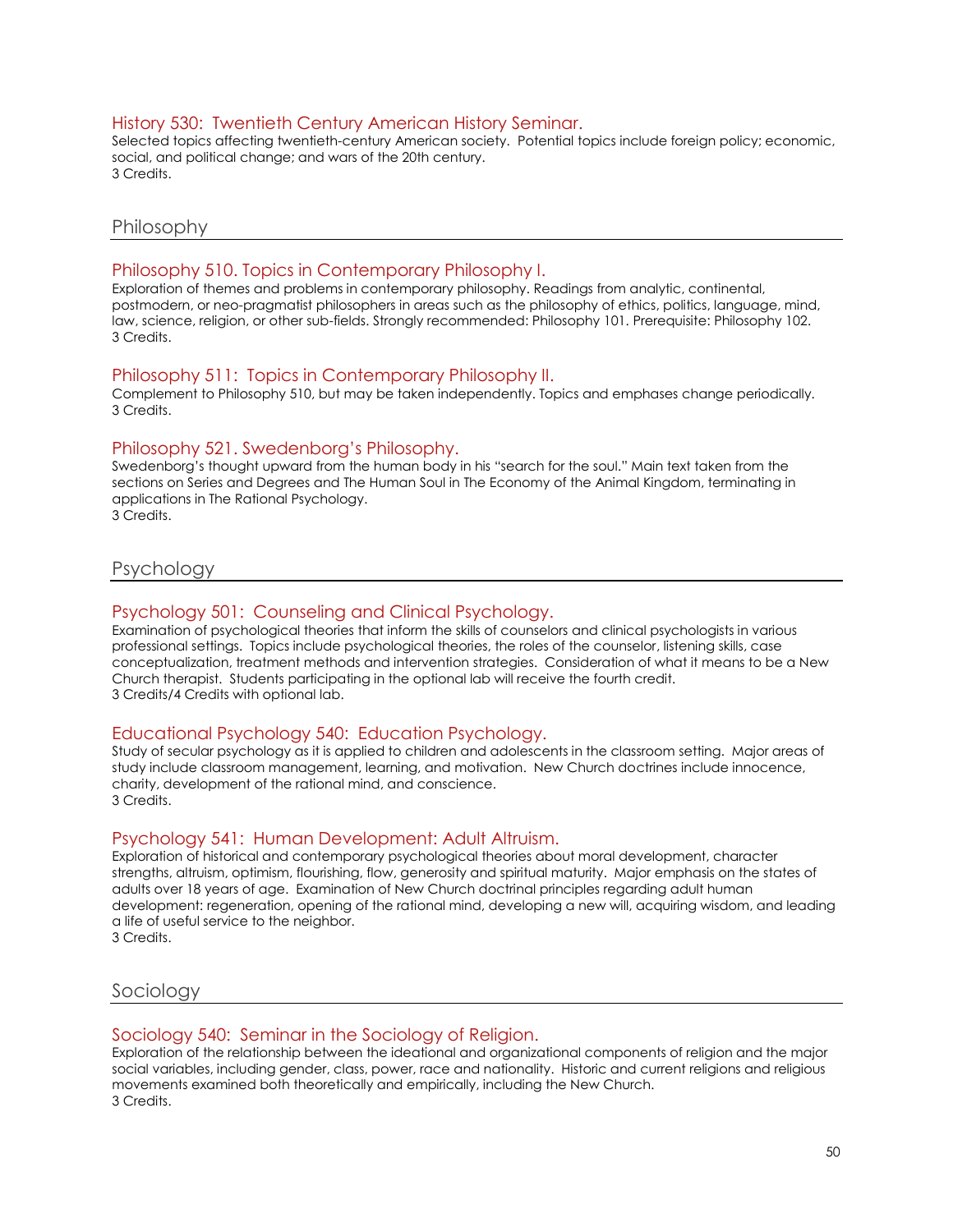#### <span id="page-50-0"></span>Theology 505: Universal Doctrines of the New Church I.

Systematic survey of the universal theology of the New Church: God the Creator, the Lord the Redeemer, the Holy Spirit, the Holy Scripture and Ten Commandments, and Faith. Text: True Christian Religion. 3 Credits.

#### Theology 506: Universal Doctrines of the New Church II.

Continuation of Religion 505. Faith. Charity. Free will. Repentance. Reformation and regeneration. Imputation. Baptism and the Holy Supper. The Second Advent. The New Church. Text: True Christian Religion. 3 Credits.

#### Theology 515: The Spiritual World.

The nature, structure, life and phenomena of the spiritual world. Consideration of the philosophical implications of the creation of that world and consideration of other beliefs about heaven and hell. 3 Credits.

#### Theology 520: Regeneration.

Overview of the states of regeneration, covering heredity evil, remains, repentance, temptations, conscience, forgiveness, and charity. 3 Credits.

#### Theology 524: Conjugial Love.

The essential spiritual nature of marriage, preparation for it, its progressive states and challenges, and various disorders which are destructive of marriage. 3 Credits.

Theology 526: The Human Mind. The nature and degrees of the adult human mind as a vessel receptive of the Divine.

# Theology 527: Old Testament Themes.

A topical approach to the Old Testament considering major doctrinal themes in the letter of different books of the Old Testament, different styles within these books, the context of this revelation, and historical issues related to the Old Testament texts.

3 Credits.

3 Credits.

#### Theology 528: New Testament Themes.

The characters of the Four Gospels, their inspiration, differences, major themes present in the individual Gospels and in the overall dispensation. (The Apocalypse will not be left out of this discussion, but is covered in greater detail in Theology 668.) There will be some attention to historical context, including a look at the Acts and Epistles. 3 Credits.

#### Theology 530: The Gospels.

A look at the character of the Four Gospels as a revelation distinct from the Old Testament and Heavenly Doctrine given through Swedenborg. We will look at the qualities of each Gospel and consider what each contributes to the spiritual meaning of the Word. There will be some attention to historical context, including a look at the Acts and Epistles.

3 Credits.

#### Theology 540: The Last Judgment, the Second Coming, and the New Church.

Consummation of the first Christian Church. The process of the Last Judgment. The Second Coming and its relation to the Doctrines of the New Church. The New Church and True Christianity. 3 Credits.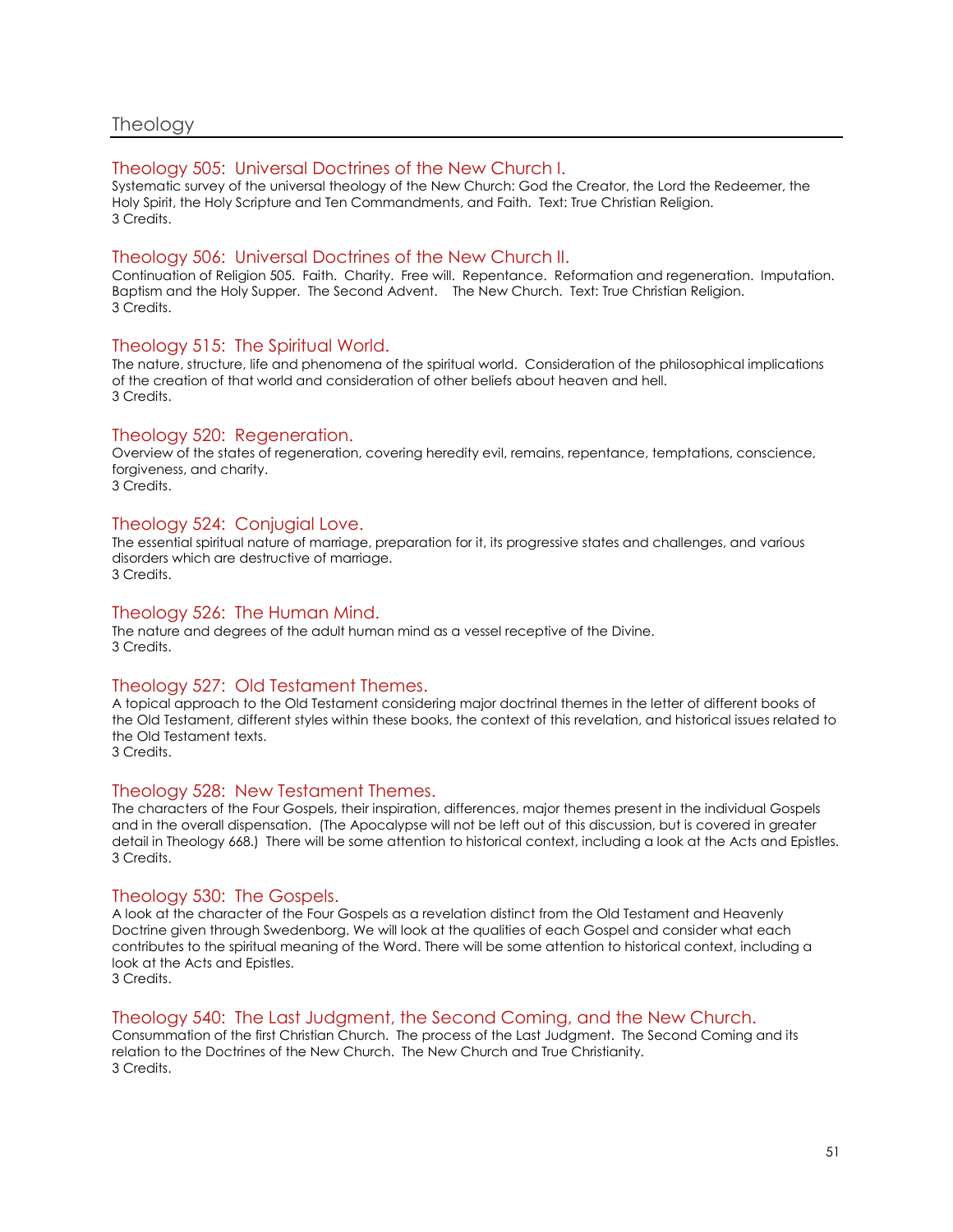#### Theology 570: Studies in the Arcana Coelestia.

Introduction to the celestial, spiritual and spiritual-historical meanings of the Word. The ancient churches. The representation of Abraham, Isaac, and Jacob. The Exodus. This course aims for a general knowledge of the first published works of the Doctrines of the New Church, and includes selected readings of approximately 500 pages. 3 Credits.

#### Theology 580: History of New Church Doctrine.

Seminar in the development of doctrinal thought in the history of the New Church. Considerations of various and divergent interpretations. The evolution of ideas and their impact on the Church. Reflection on the intellectual heritage of the Church from an historical perspective. Extensive research in New Church collateral literature. 3 Credits.

#### Theology 599: Independent Study.

An opportunity to explore subject matter which is not covered in the curriculum. Based on approval and availability of faculty.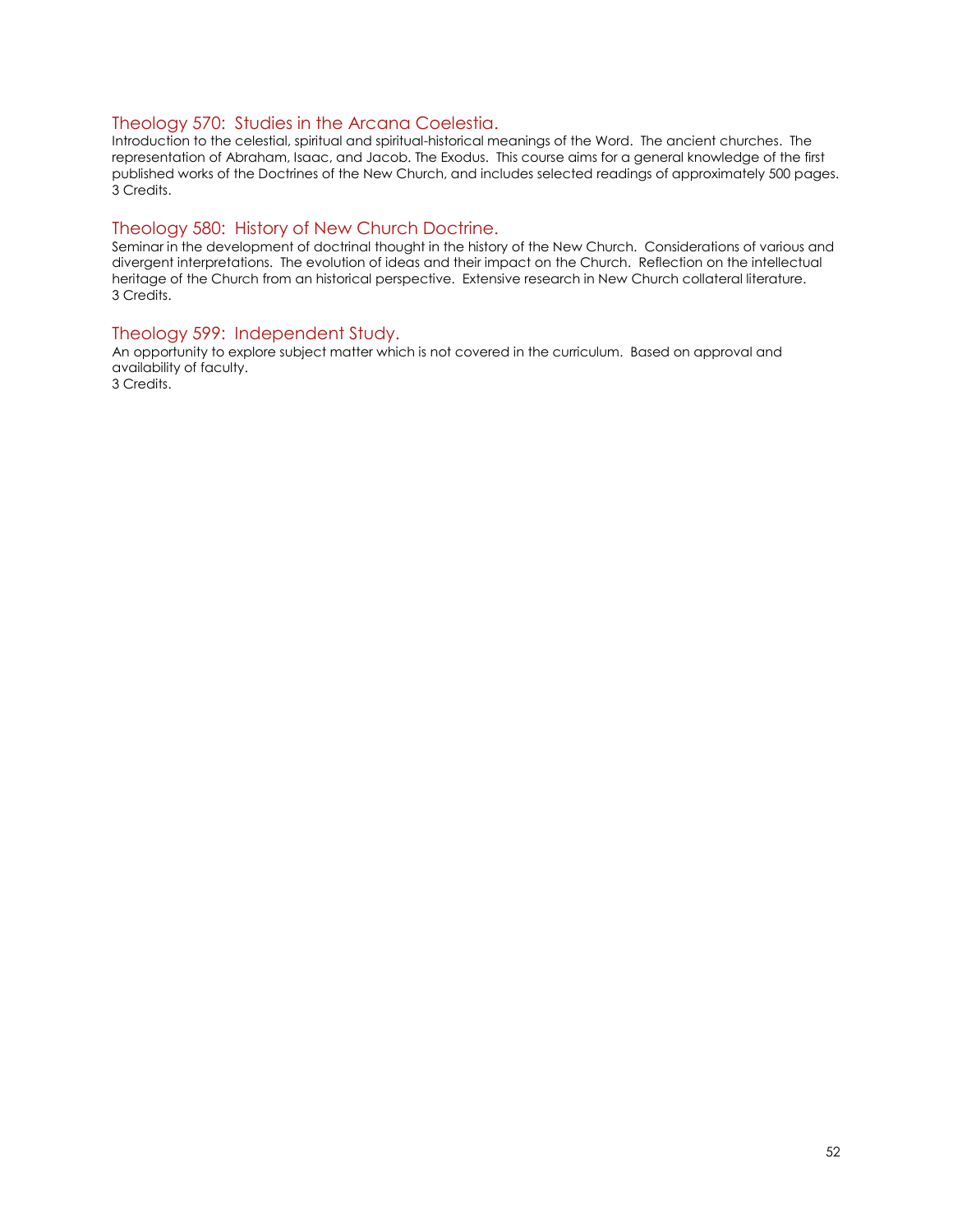# <span id="page-52-0"></span>Master of Divinity Courses

The administration will make every effort to offer the courses listed in this catalog but reserves the right to cancel courses if necessary.

#### <span id="page-52-1"></span>Church History

#### Church History 682. History of the Most Ancient, Ancient, and Israelitish Churches.

A study of the doctrinal teachings concerning the pre-Advent churches; their rise and fall, with emphasis on the human states of reception and the operations of the Lord in reference to those states in each of the churches. Their sequence is examined in such a way as to illustrate spiritual fullness, despite the recurrent introduction of evil into those churches by men. Special emphasis is laid upon the subject of correspondences and representatives, and their central significance in every church. Seminar. 3 Credits.

#### Church History 684. The Christian Church: Rise and Fall.

Growth of the Christian Church from its primitive beginnings through its decline, the Reformation through modern developments. Emphasis is on the history of the various teachings of the Lord, and how these both reflected the times they were devised in, and how they have impacted the development of the Church. Seminar. 3 Credits.

#### Church History 686. Swedenborg's Life and Call.

A brief survey of Swedenborg's life and preparation to receive the new revelation. A more detailed examination of his transition period (1743-1748). The writing and publication of Swedenborg's theological Writings and public response during his life. Seminar.

3 Credits.

#### Church History 687. New Church History.

Chronological and topical study of the rise and early development of the New Church in Europe and North America. The rise of the Academy movement and the development of the General Church of the New Jerusalem. Consideration of selected issues in modern church history. Emphasis on the history of doctrine. Seminar.

4 Credits.

#### <span id="page-52-2"></span>**Homiletics**

#### Homiletics 911. Principles of Exposition.

Study of the letter of the Word in reference to the doctrine of genuine truth, the science of correspondences, and the spiritual sense of the Word. Study of the principles of exposition in application to selected texts in the letter of the Word. Seminar.

3 Credits.

#### Homiletics 921: Sermons from Old Testament Texts**.**

Theory and practice of sermon writing. Sermons will be from various styles in the Old Testament: from a made-up historical story, from an actual historical story, from a psalm. Workshop. 3 Credits.

#### Homiletics 922. Children's Talks.

Philosophy, preparation and presentation of children's talks. 1 Credit.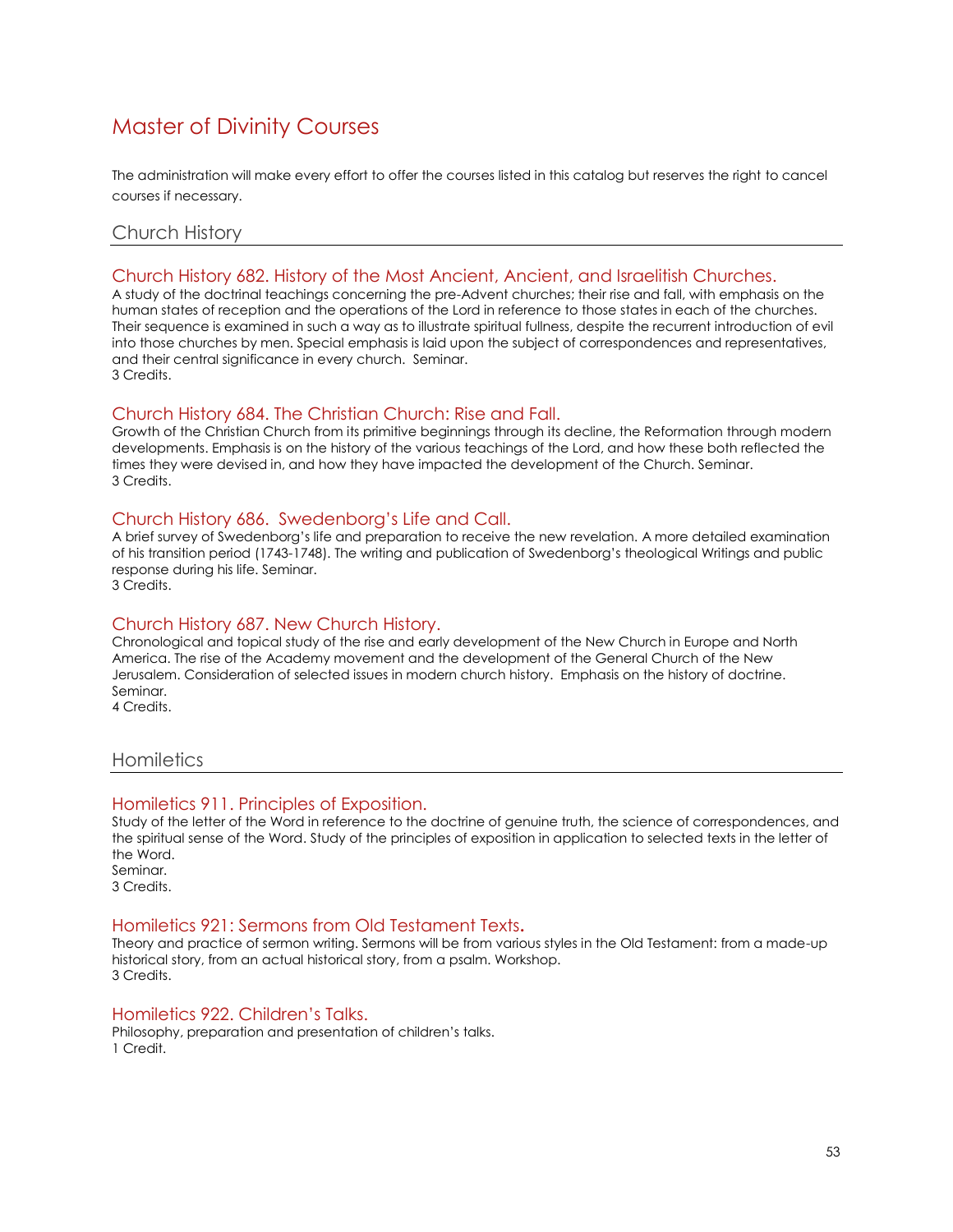#### Homiletics 923: Sermons from the Prophets and New Testament Texts.

Theory and practice of sermon writing. Sermons will be from the Prophetical style of the Old Testament, and from various styles in the New Testament. Workshop. 3 Credits.

#### Homiletics 932. Sermons: A Variety of Topics and Focus.

Writing general purpose and festival sermons. Emphasis is upon organization of material for ease of presentation. Workshop.

3 Credits.

#### Homiletics 933. Sermons for Traditional and Contemporary Services and Memorial Addresses.

This term of homiletics will provide the background for writing memorial services including dealing with challenging issues in the life of the deceased or surviving family as well as further development of sermon writing as well as a consideration of the differences between sermons for traditional and contemporary settings. Workshop.

3 Credits.

#### <span id="page-53-0"></span>Pastoral Theology

#### Pastoral Theology 841-842. Doctrine of the Priesthood and Principles of Church Government.

An analysis of the doctrine concerning the two interrelated uses of the priesthood, teaching and learning. External and internal evangelization. Leading by means of representatives in worship. Government by influx as in the heavens, and by afflux as in the hells. How these two are applied to the government of the church. Two-term Workshop.

1 Credit.

#### Theology 844. Introduction to Pastoral Counseling I. Seminar.

An examination of the basic principles of counseling for individuals, including three facilitative conditions, three action conditions, and the micro boundaries inherent in all communication. Basic listening and responding skills are practiced in small groups and in role plays. Special emphasis is placed on recognizing problems that need to be referred to other professionals, when to make such referrals, and to whom these referrals should be made. Teachings from the Heavenly Doctrines are included that support the counseling process. Text: On Becoming a Counselor by Kennedy and Charles.

3 Credits.

#### Pastoral Theology 845. Introduction to Pastoral Counseling II. Seminar.

An examination of the basic principles of counseling for couples and families including the concepts of homeostasis, fusion, triangles, boundaries, and differentiation of a self. Basic listening and attending skills are practiced in small groups and role plays looking to applications in couples counseling. A seven session format for couples counseling using the Imago model is presented and skills for implementing the program are practiced. Text: Short Term Couples Therapy the Imago Model in Action by Wade Luquet. 3 Credits.

#### Pastoral Theology 848. Priestly Duties.

Pastoral responsibilities. A broad review of the practical responsibilities of a General Church of the New Jerusalem pastor. Workshop. 1 Credit.

#### Pastoral Theology 851. Liturgics: Doctrinal Foundations.

Introductory course exploring the doctrinal underpinnings of traditional and contemporary General Church of the New Jerusalem (GCNJ) ritual. The focus is on how and why the GCNJ office came into being, exploring the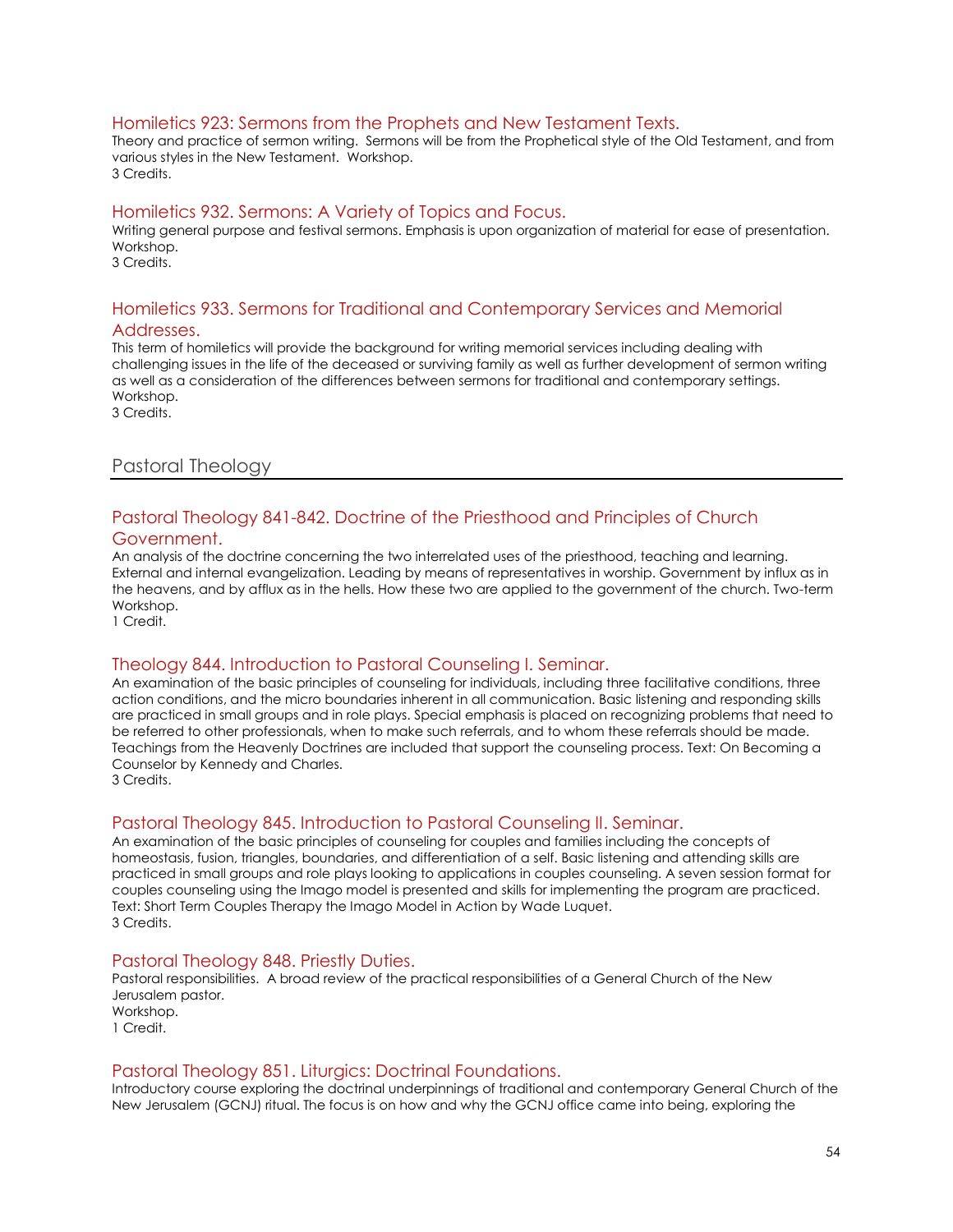development of liturgical practice in the New Church from its earliest days to the present. Focus of study will be in the issues of external and internal worship, the role of ritual in worship, the house or place of worship with its symbolism. Workshop.

1 Credit.

#### Pastoral Theology 852. Liturgics: Orders of Services for Worship.

A practical course on constructing an order of service, examining the place and use of music, singing, the letter of the Word, prayer, lessons, the children's talk, sermon and benediction. There will be a major emphasis on developing a familiarity with the liturgy and practice of leading worship according to the standard General Offices, as well as contemporary, informal and home settings. The aim of this course is to prepare students to be able to comfortably lead a service in a variety of settings before their Candidate experience requires them to do so. Workshop.

1 Credit.

#### Pastoral Theology 853. Liturgics: Rites and Sacraments.

Conclusion of liturgical studies. A review of the doctrines associated with liturgics with additional study of the doctrines around the sacraments and rites of the New Church and their incorporation into services, or as freestanding services. Examination of variations from the General Offices in liturgical practice, to accommodate the tastes of New Church members while maintaining the integrity of doctrinal understanding of liturgics. Design of orders of service and practice are a central part of this workshop. Workshop.

1 Credit.

#### Pastoral Theology 860. Conflict Resolution.

Examination of methods of resolving conflicts in a variety of settings. Communication skills based on New Church doctrines (angels settling disputes), and best practices in human resource management and organizational psychology. Each of the specific communication skills will be analyzed in terms of the levels of effectiveness: Excellent, Good, Sub-par (too passive) and Destructive (too aggressive). Conflict resolution include methods such as agreeing to disagree, presenting the tough issue, discovering other viewpoints, remaining firm but friendly, and repairing the damage. Students will practice until they demonstrate competence at the level of Excellence. Attention given to basic mediation training skills as needed by pastors. Seminar. 3 Credits.

#### Practical Theology 862. Group Dynamics.

Analysis of human behavior in group settings that pastors experience: boards, spiritual growth groups, committees and congregations. Synthesis of concepts from New Church doctrine (leaders, useful communities, charity) and secular social psychology about individuals in group settings. The typical dynamics during the stages of group formation: forming, norming, storming, conforming and performing of groups. Various patterns of leadership and the different effects they have on group behavior. Attention given to social loafing, group-think, cooperation, competition, trust, polarization and deindividuation. Students will practice until they demonstrate competence at the level of Excellence in leading groups effectively, during role plays. Seminar. 3 Credits.

#### <span id="page-54-0"></span>Pastoral Workshops and Program

#### Business 864. Pastoral Business. Seminar.

The focus of this course will be an exploration of management and administrative activities, societal and legal obligations, budgeting and financial affairs, volunteer and employment issues, outreach and marketing functions, mission accountability, responsibilities to stakeholders, fund and friend raising, plus community relations from the perspective of a religious organization. In addition, the course will explore operational and long term planning along with the implementation of strategic initiatives to fulfill the organization's mission while improving efficiency and effectiveness.

3 Credits.

#### Communication 716. Topics in Communication.

Communication is one of the most important activities we engage in as humans. It is how we connect with the Lord, each other, and our world. As a pastor, learning to communicate effectively is essential. This course will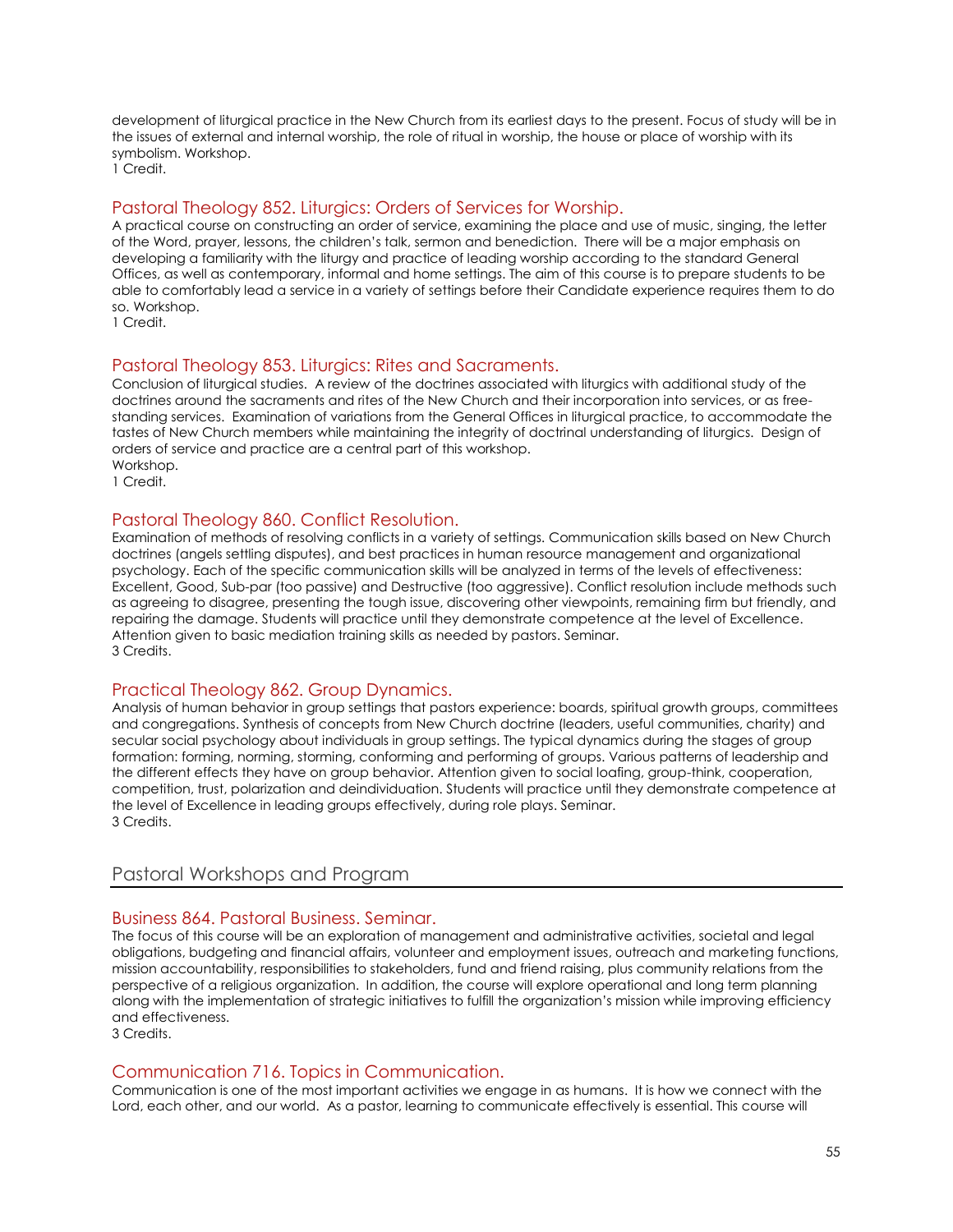explore communication topics and their practical application. Topics will include the role of persuasion in communication, listening skills, and available communication tools for pastors. The course will also address leadership and how to lead through change. A significant portion of the course will deal with structuring an effective oral message.

3 Credits.

#### Education 631. Instructional Methods and Design for Religion.

A seminar survey course on educational methods for theological school students. Students are encouraged to reflect on their own experiences in education, analyze best teaching practices in light of the Heavenly Doctrine and develop ways to apply what they have learned in a variety of settings. Students work cooperatively and individually to design effective religious instruction. When designing instruction emphasis is placed on aligning learning goals, instructional methods and assessment practices. 3 Credits.

#### Education 634. Institutional Design. Workshop.

Delivering and Managing Religious Instruction is a series of 10 workshop that focuses on supporting theological students while they apply in at least two setting the concepts they learned in Ed 631. Students are introduced to beginning level classroom management skills and asked to evaluate the skills in light of the Heavenly Doctrine. 1 Credit.

#### Experiential Learning. Workshop

First and Second year theological students are assigned to 3 hours/week to pre-professional roles in the community or a church organization. They assist pastors and lay leaders in serving people in specific uses, and connecting with all the people in these settings in excellent ways. Students are assessed on these nine "Connecting Skills" by on site supervisors: 1) Demonstrating interest in the other person, 2) Finding common ground, 3) Showing respect for the other person, 4) Assessing if there are any needs, 5) Offering services, if needed, 6) Sharing humor (appropriately), 7) Dealing with barriers, 8) Valuing differences, 9) Building trust. Students change settings at least three times a year so they learn through their various experiences how to apply theology to the practical side of being a pastor. 3 Credits.

#### Experiential Learning:

Theologs spend an average of three hours a week for 30 weeks a year, in their Service Learning Assignments. Usually there is a change in assignment every ten weeks. The assignments involve interacting with people as aides to ordained and non-ordained leaders in this community. All of the assignments give the theologs direct experience relating to people in settings that are similar to what they will encounter, once they themselves are ordained ministers. Students are assessed by onsite supervisors and their classroom professor on nine connecting skills. They are rated as demonstrating an Excellent, Good, Sub-par or Destructive level for each of the nine skills. Students meet as a group once a week for about an hour to receive coaching from their professor, who possesses advanced training and skills in this area. Service Learning is usually part of the curriculum for first and second year theological students, for a total of 6 terms. Workshop.

1 Credit.

#### Workshop 700. Convocation.

Weekly meeting for all students. Subject matter is widely varied from general discussions of any issues of interest to students to reports from students about their practicum. Many of the periods will be devoted to guest speakers addressing challenging human issues such as alcoholism, domestic abuse, special needs children, etc. No Credit.

#### Workshop 710. Pastoral Orientation.

Introductory study of the doctrine of the priesthood, with emphasis on the origins, the uses of, and the workings of ministry. Sections on love of salvation of souls, conscience and effect of evil on the priesthood. Workshop.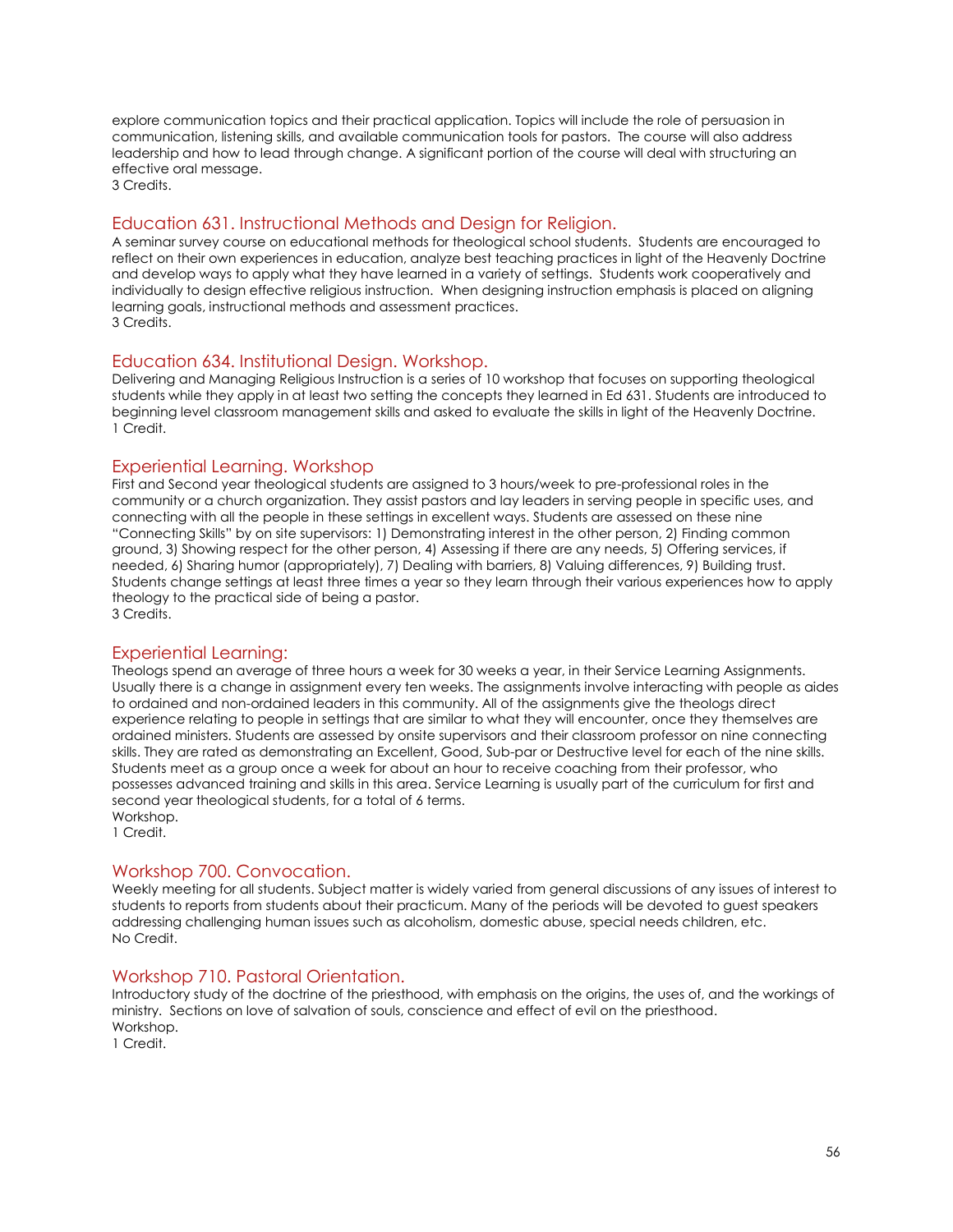#### Workshop 720. Speech I: Public Speaking and Interpersonal Communication.

Introduction to communications theory: Self as communicator, communication process, perception in communication, and effective communication—qualities and barriers. Emphasis on applications to professional work of the priest.

Workshop. 1 Credit.

#### Workshop 724. Speech II: Concepts in Interpersonal Communication.

Introduction to oral interpretation of literature. Advanced interpersonal communication theory and skills development. Workshop.

1 Credit.

#### Workshop 728. Speech III: Advanced Concepts in Public Speaking and Interpersonal Communication.

Advanced interpersonal communication theory, skills development, and practice. Workshop. 1 Credit.

#### Workshop 738. Experience in Preaching.

When a student is made a candidate, usually in the spring of the next-to-last year of his studies; he preaches and gives classes, using approved material. Includes weekend assignments to nearby societies, circles, or groups. Workshop.

No Credit.

#### Workshop 750. Practicum.

Fall term of a student's final year is spent doing pastoral work in a New Church congregation. Required of candidates for the ministry. 10 Week Practicum. No Credit.

#### <span id="page-56-0"></span>**Theology**

#### Theology 601. Heavenly Doctrines as Systematic Theology.

An introductory course required of all Theological School students. Its purpose is to provide for the students the framework, the context, and the direction of the Theological School program. It introduces the students to the major doctrines presented in the theological Writings of Emanuel Swedenborg or Heavenly Doctrines along with their core teachings, to the relationship among the major doctrines, to fundamental terms in the Heavenly Doctrines, to important ideas about and arising from the Heavenly Doctrines, and to important perspectives on theology in general and on the Heavenly Doctrines in particular. Seminar. 3 Credits.

#### Theology 612. Doctrine of the Lord.

The systematic teachings of Swedenborg's theological Writings about the Lord: His essential nature from eternity; His relationship with us before the advent; why He needed to "come"; what He accomplished (redemption); how He accomplished it (glorification of His human); the enduring effect of the glorified Divine Human, and of His presence through it. In considering the Lord's glorification process we look at His conception, heredity, and development in the human. We especially look at the nature of His temptations, which were the means of His subjugating the hells. Seminar.

3 Credits.

#### Theology 614. Studies on the Glorification: I.

The Lord's childhood. Acquisition of knowledge. Early temptations. The first rational. Divine perception. The Divine Rational. In-most temptations. (Arcana Coelestia, chap. 12-22). Seminar.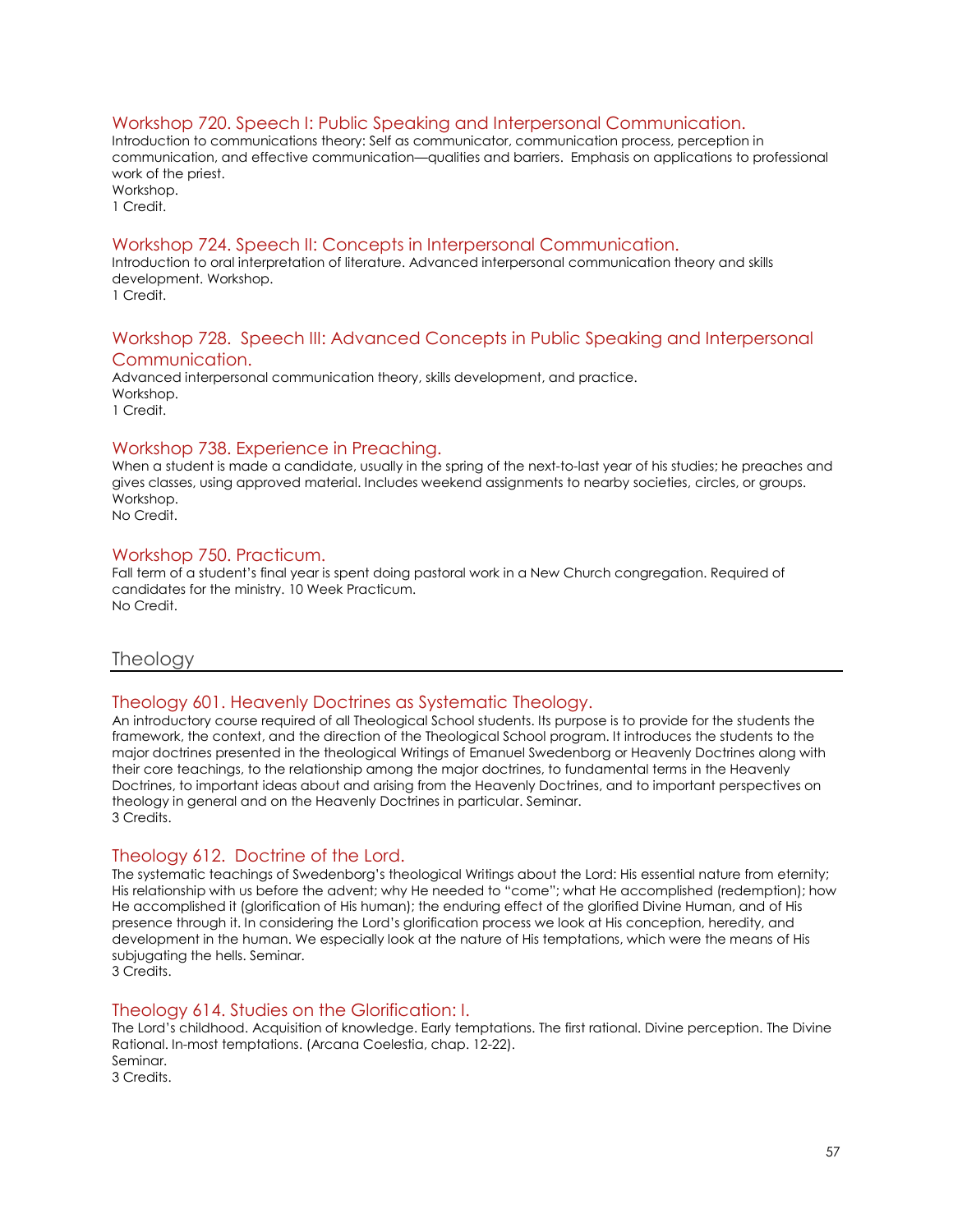#### Theology 616. Studies on the Glorification: II.

The conjunction of good and truth in the Lord's Divine Rational. Conception and birth of the Divine Natural. Appearances of truth. The glorification of the Natural. Mediate good. The conjunction of natural truth with spiritual good, and of the Divine good natural with the good of truth. (Arcana Coelestia, chap. 23-33). Seminar.

3 Credits.

#### Theology 620. The Revelation Given to the New Church.

The nature of the theological Writings given to the New Church through Emanuel Swedenborg. Its relationship to former revelations. Approaches to forming a doctrine for the church in response to the new revelation. The nature and role of that doctrine. Seminar.

3 Credits.

#### Theology 626. Themes in the Old Testament.

The character of the Old Testament, seen in the light of the theological Writings of Emanuel Swedenborg (the "Heavenly Doctrine"). The nature of its inspiration and its place in the history of revelation. A look at the major themes in the literal sense that are the basis for its spiritual meaning. Seminar. 3 Credits.

#### Theology 628. New Testament Themes.

The character of the Four Gospels, their inspiration, differences, major themes present in the individual Gospels and in the overall dispensation. (The Apocalypse will not be left out of this discussion, but is covered in greater detail in Theology 668.) There will be some attention to historical context, including a look at the Acts and Epistles. Seminar.

3 Credits.

#### Theology 640. Seminar on the Divine Providence.

A study of the Lord's government with a focus on the laws and fundamental principles regulating the His interaction with people and their response to Him, as seen in the work Divine Providence. Comparison with Apocalypse Explained treatment of "laws of Divine Providence." Relation of Providence to free human activity. Seminar.

3 Credits.

#### Theology 642. The Human Mind and its Regeneration.

The human mind as a vessel created by the Lord to receive and respond to Him, and ultimately to fulfill His end in creation: a state of conjunction between human beings and Himself, i.e. heaven. Structure and faculties of the mind, influx of life into the mind. The greater part of the course focuses on the Lord's work of regenerating human beings for heaven and the role of human beings in cooperating with it. Stages and states of regeneration, from birth to the final formation of a person's ruling love ("Book of life"). Seminar. 3 Credits.

#### Theology 646. Conversations on Marriage.

A study of the doctrines about marriage as contained in the work, *Conjugial Love*, with an emphasis on the pastoral issues concerning marriage. Concerned primarily with the teachings related to eternal marriage and the happiness brings, this course also deals with current issues of gender difference, with the disorders of society, and the breakdown of the love of marriage.

Seminar.

3 Credits.

#### Theology 660. Doctrine of the Spiritual World: I.

Death, resurrection, early states after death, vastation, punishment.

This course covers the essential doctrine of death and resurrection. It traces the progress of spirits through the World of Spirits, including the process of individual judgment to heaven or hell, vastation and punishments of the evil. The course also explores the influence of the World of Spirits in human life in the natural world by means of spheres and associate spirits. Seminar.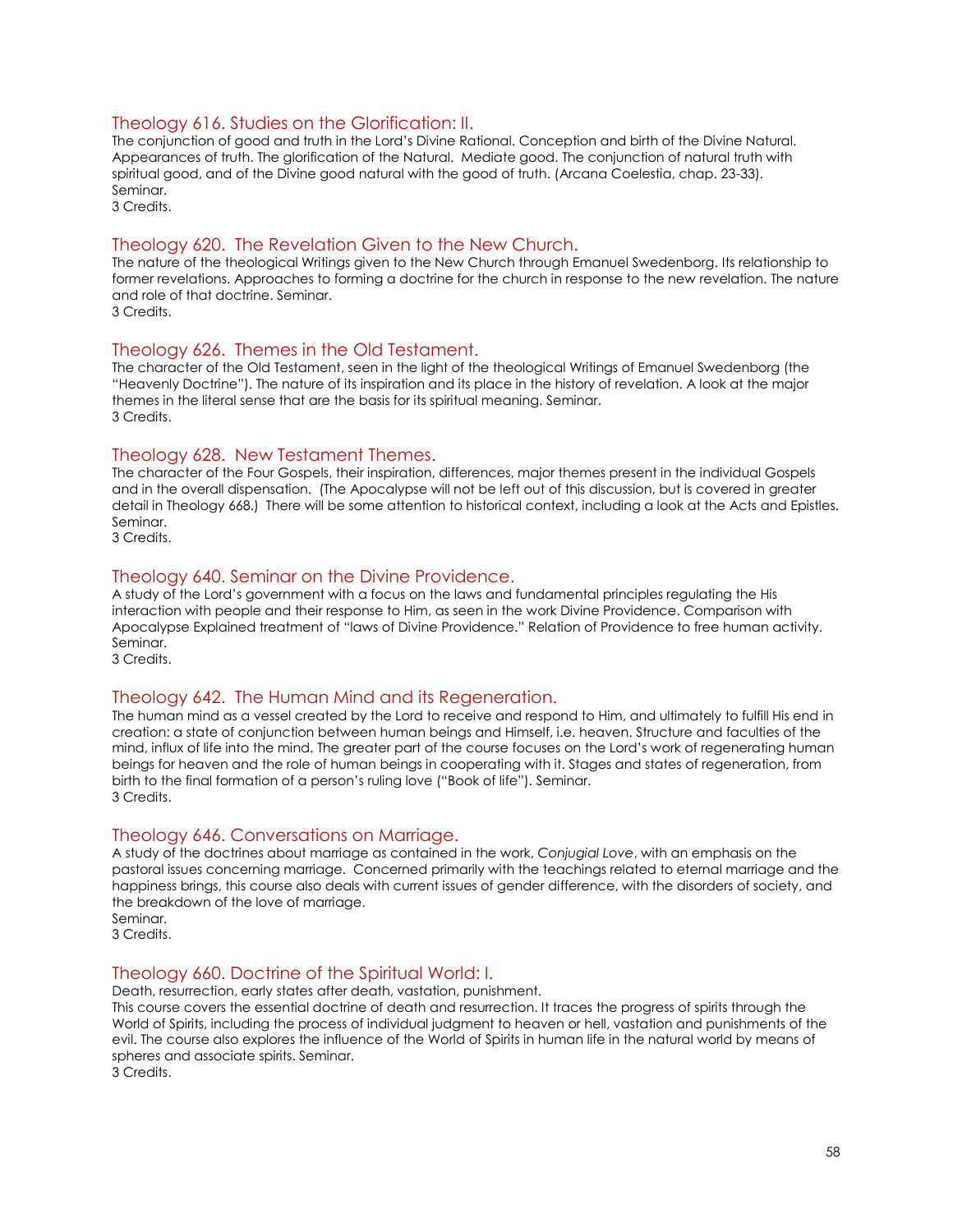#### Theology 662. Doctrine of the Spiritual World: II.

Realities of spiritual world, correspondences of Grand Man, Heaven and Hell.

A continuation of Theology 660. This course traces the continued process of a spirits as they enter into either heaven or hell. It also explores the divisions of the Spiritual World and the distinctive features of heaven and hell, the doctrine of the Grand Man, the life of children in heaven and the qualities of hell. Seminar. 3 Credits.

#### Theology 668. The Apocalypse and Last Judgment.

Using the book of Revelation and the Apocalypse Revealed as guides, this course explores the process of the Last Judgment in 1757. Particular emphasis is placed on the Biblical correspondences that describe the states of the church and individuals in the Christian era, and how these states led to the downfall of the Christian Church and the establishment of the New Church. Seminar. 3 Credits.

#### Theology 690. Doctrine Concerning New Church Evangelization.

The need for New Church education and evangelization and some of the doctrinal principles involved in it. Workshop

3 Credits.

#### Theology 691. Doctrine Concerning New Church Education.

The purpose of this course is to provide an introduction to doctrinal concepts and applications drawn from these concepts that have guided concerning New Church education. It will prepare the students to effectively present these ideas in a variety of contexts. Resources and consultation available from the General Church of the New Jerusalem Office of Education are also introduced. Workshop.

2 Credits.

#### Theology 691. Doctrine Concerning New Church Education.

The need for New Church education and evangelization and some of the doctrinal principles involved in it. Workshop. 3 Credits.

#### Theology 695. Dissertation Writing.

A serious study and written dissertation demonstrating the ability to present and explain doctrine. Required of all degree students. Individually advised.